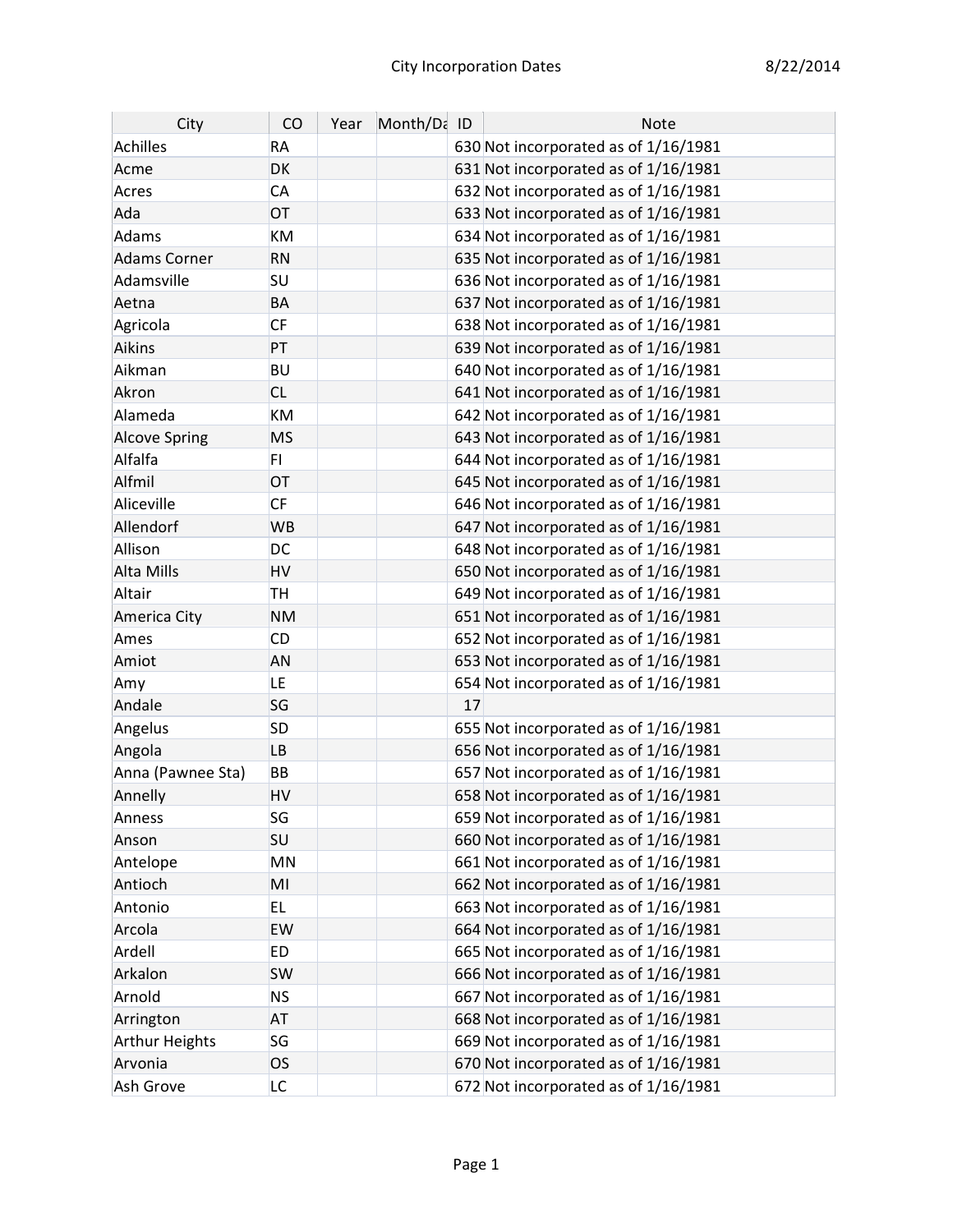| City                | CO        | Year | Month/Da ID |    | <b>Note</b>                          |
|---------------------|-----------|------|-------------|----|--------------------------------------|
| Ash Valley          | PN        |      |             |    | 675 Not incorporated as of 1/16/1981 |
| Asherville          | MC        |      |             |    | 671 Not incorporated as of 1/16/1981 |
| Ashland             | <b>RL</b> |      |             |    | 673 Not incorporated as of 1/16/1981 |
| Ashton              | SU        |      |             |    | 674 Not incorporated as of 1/16/1981 |
| Astor               | GL        |      |             |    | 676 Not incorporated as of 1/16/1981 |
| Athens              | <b>WO</b> |      |             |    | 677 Not incorporated as of 1/16/1981 |
| Atlas               | <b>CR</b> |      |             |    | 678 Not incorporated as of 1/16/1981 |
| Aubry               | JO        |      |             |    | 679 Not incorporated as of 1/16/1981 |
| Aulne               | <b>MN</b> |      |             |    | 680 Not incorporated as of 1/16/1981 |
| Aurora Park         | SG        |      |             |    | 681 Not incorporated as of 1/16/1981 |
| Avian               | MG        |      |             |    | 682 Not incorporated as of 1/16/1981 |
| B. N. Junction      | <b>FR</b> |      |             |    | 738 Not incorporated as of 1/16/1981 |
| Badger              | <b>CK</b> |      |             |    | 683 Not incorporated as of 1/16/1981 |
| Baileyvillle        | <b>NM</b> |      |             |    | 684 Not incorporated as of 1/16/1981 |
| <b>Baker</b>        | <b>BR</b> |      |             |    | 685 Not incorporated as of 1/16/1981 |
| Bala                | EL.       |      |             |    | 686 Not incorporated as of 1/16/1981 |
| Balta               | <b>RS</b> |      |             |    | 687 Not incorporated as of 1/16/1981 |
| Bancroft            | <b>NM</b> |      |             |    | 688 Not incorporated as of 1/16/1981 |
| Banger              | MI        |      |             |    | 689 Not incorporated as of 1/16/1981 |
| Barber              | <b>CR</b> |      |             |    | 690 Not incorporated as of 1/16/1981 |
| Barclay             | <b>OS</b> |      |             |    | 691 Not incorporated as of 1/16/1981 |
| <b>Barnes</b>       | <b>WS</b> |      |             | 38 |                                      |
| Barnesville         | <b>BB</b> |      |             |    | 692 Not incorporated as of 1/16/1981 |
| Barton              | LC        |      |             |    | 693 Not incorporated as of 1/16/1981 |
| Basil               | <b>KM</b> |      |             |    | 694 Not incorporated as of 1/16/1981 |
| Batesville          | <b>WO</b> |      |             |    | 695 Not incorporated as of 1/16/1981 |
| Bavaria             | <b>SA</b> |      |             |    | 696 Not incorporated as of 1/16/1981 |
| Bayard              | <b>AL</b> |      |             |    | 697 Not incorporated as of 1/16/1981 |
| Bayneville          | SG        |      |             |    | 698 Not incorporated as of 1/16/1981 |
| Bazaar              | CS        |      |             |    | 699 Not incorporated as of 1/16/1981 |
| <b>Beagle</b>       | MI        |      |             |    | 700 Not incorporated as of 1/16/1981 |
| Beardsley           | <b>RA</b> |      |             |    | 701 Not incorporated as of 1/16/1981 |
| Beaumont            | <b>BU</b> |      |             |    | 702 Not incorporated as of 1/16/1981 |
| <b>Beaver</b>       | <b>BT</b> |      |             |    | 703 Not incorporated as of 1/16/1981 |
| Beckerville         | <b>NM</b> |      |             |    | 705 Not incorporated as of 1/16/1981 |
| <b>Beckley Spur</b> | <b>WO</b> |      |             |    | 704 Not incorporated as of 1/16/1981 |
| Bedford             | <b>SF</b> |      |             |    | 706 Not incorporated as of 1/16/1981 |
| Beech               | SG        |      |             |    | 707 Not incorporated as of 1/16/1981 |
| Beeler              | <b>NS</b> |      |             |    | 708 Not incorporated as of 1/16/1981 |
| <b>Bellaire</b>     | <b>SM</b> |      |             |    | 709 Not incorporated as of 1/16/1981 |
| Bellefont           | FO        |      |             |    | 710 Not incorporated as of 1/16/1981 |
| Belmont             | KM        |      |             |    | 711 Not incorporated as of 1/16/1981 |
| Belvidere           | <b>KW</b> |      |             |    | 712 Not incorporated as of 1/16/1981 |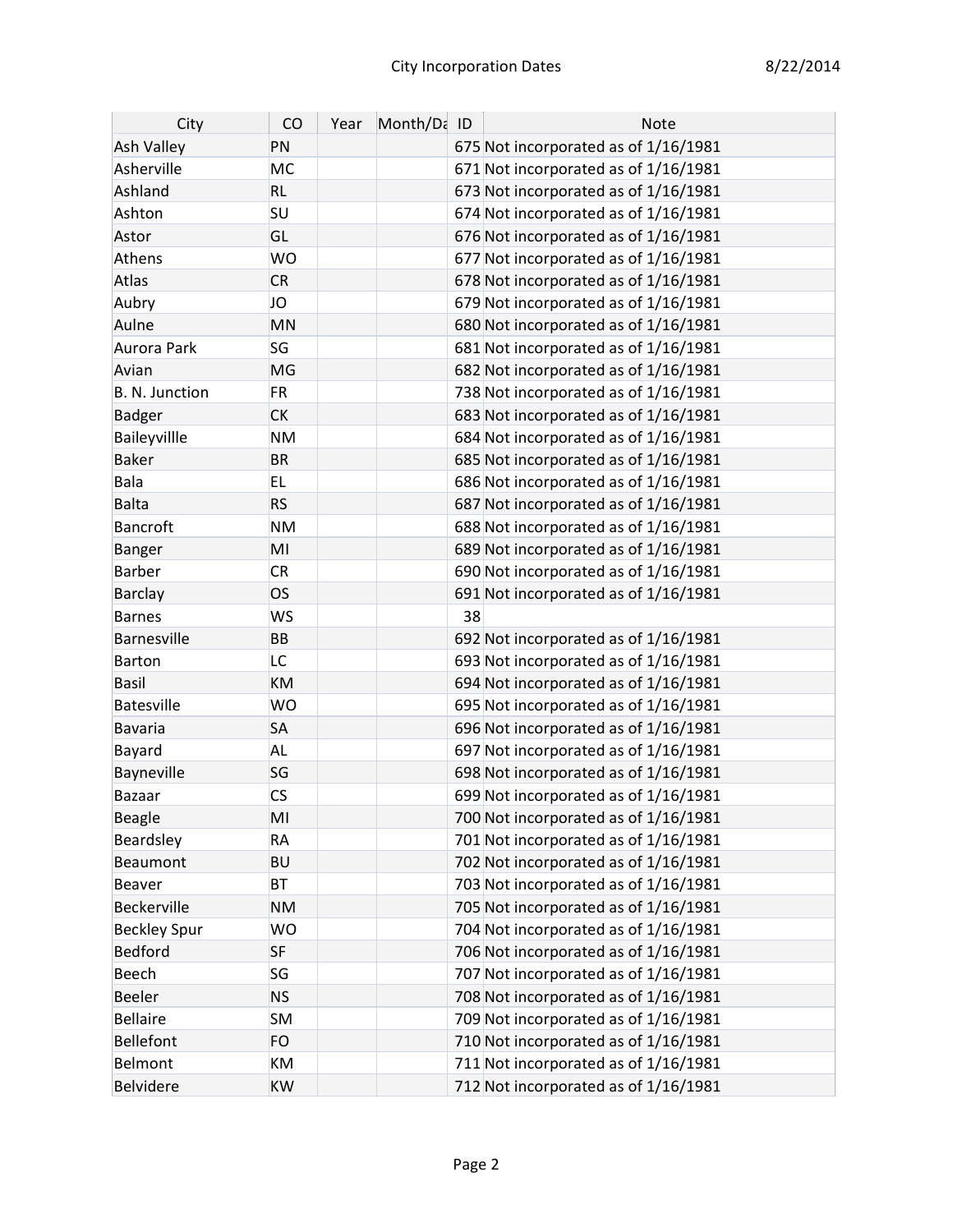| City                     | CO        | Year | Month/Da ID | <b>Note</b>                          |
|--------------------------|-----------|------|-------------|--------------------------------------|
| Bendena                  | <b>DP</b> |      |             | 713 Not incorporated as of 1/16/1981 |
| <b>Benedict Junction</b> | <b>WL</b> |      |             | 714 Not incorporated as of 1/16/1981 |
| Berlin                   | <b>BB</b> |      |             | 715 Not incorporated as of 1/16/1981 |
| Berryton                 | SN        |      |             | 716 Not incorporated as of 1/16/1981 |
| Bert-Wettar              | PN        |      |             | 717 Not incorporated as of 1/16/1981 |
| <b>Berwick</b>           | <b>NM</b> |      |             | 718 Not incorporated as of 1/16/1981 |
| <b>Berwit</b>            | SG        |      |             | 719 Not incorporated as of 1/16/1981 |
| <b>Beto Junction</b>     | <b>CF</b> |      |             | 720 Not incorporated as of 1/16/1981 |
| <b>Beulah</b>            | <b>CR</b> |      |             | 721 Not incorporated as of 1/16/1981 |
| <b>Big Bow</b>           | <b>CR</b> |      |             | 722 Not incorporated as of 1/16/1981 |
| <b>Big Hill</b>          | <b>LB</b> |      |             | 723 Not incorporated as of 1/16/1981 |
| <b>Big Springs</b>       | DG        |      |             | 724 Not incorporated as of 1/16/1981 |
| <b>Birley</b>            | <b>CS</b> |      |             | 725 Not incorporated as of 1/16/1981 |
| Birmingham               | <b>JA</b> |      |             | 726 Not incorporated as of 1/16/1981 |
| <b>Birwit Spur</b>       | <b>NM</b> |      |             | 768 Not incorporated as of 1/16/1981 |
| <b>Bismarck Grove</b>    | DG        |      |             | 727 Not incorporated as of 1/16/1981 |
| <b>Black Jack</b>        | <b>DG</b> |      |             | 728 Not incorporated as of 1/16/1981 |
| <b>Black Wolf</b>        | <b>EW</b> |      |             | 729 Not incorporated as of 1/16/1981 |
| <b>Blaine</b>            | PT        |      |             | 730 Not incorporated as of 1/16/1981 |
| <b>Blair</b>             | <b>DP</b> |      |             | 731 Not incorporated as of 1/16/1981 |
| <b>Blake</b>             | MG        |      |             | 732 Not incorporated as of 1/16/1981 |
| Blakeman                 | <b>RA</b> |      |             | 733 Not incorporated as of 1/16/1981 |
| <b>Block</b>             | MI        |      |             | 734 Not incorporated as of 1/16/1981 |
| Blodgett                 | GW        |      |             | 735 Not incorporated as of 1/16/1981 |
| Bloom                    | <b>FO</b> |      |             | 736 Not incorporated as of 1/16/1981 |
| Bloomington              | OB        |      |             | 737 Not incorporated as of 1/16/1981 |
| <b>Boicourt</b>          | LN        |      |             | 739 Not incorporated as of 1/16/1981 |
| Bois-D"Arc               | <b>BV</b> |      |             | 740 Not incorporated as of 1/16/1981 |
| Bolton                   | MG        |      |             | 741 Not incorporated as of 1/16/1981 |
| Bonita                   | JO        |      |             | 742 Not incorporated as of 1/16/1981 |
| <b>Bosse</b>             | <b>HG</b> |      |             | 743 Not incorporated as of 1/16/1981 |
| Boyd                     | <b>BT</b> |      |             | 744 Not incorporated as of 1/16/1981 |
| Boyle                    | JF.       |      |             | 745 Not incorporated as of 1/16/1981 |
| <b>Bradford</b>          | <b>WB</b> |      |             | 746 Not incorporated as of 1/16/1981 |
| <b>Brainard</b>          | <b>BU</b> |      |             | 747 Not incorporated as of 1/16/1981 |
| <b>Brantford</b>         | <b>WS</b> |      |             | 748 Not incorporated as of 1/16/1981 |
| <b>Brazilton</b>         | <b>CR</b> |      |             | 749 Not incorporated as of 1/16/1981 |
| <b>Bremen</b>            | <b>MS</b> |      |             | 750 Not incorporated as of 1/16/1981 |
| Brenham                  | <b>KW</b> |      |             | 751 Not incorporated as of 1/16/1981 |
| <b>Breton</b>            | <b>TH</b> |      |             | 752 Not incorporated as of 1/16/1981 |
| <b>Brewer</b>            | OT        |      |             | 753 Not incorporated as of 1/16/1981 |
| <b>Bricton</b>           | <b>MG</b> |      |             | 754 Not incorporated as of 1/16/1981 |
| Bridgeport               | <b>SA</b> |      |             | 755 Not incorporated as of 1/16/1981 |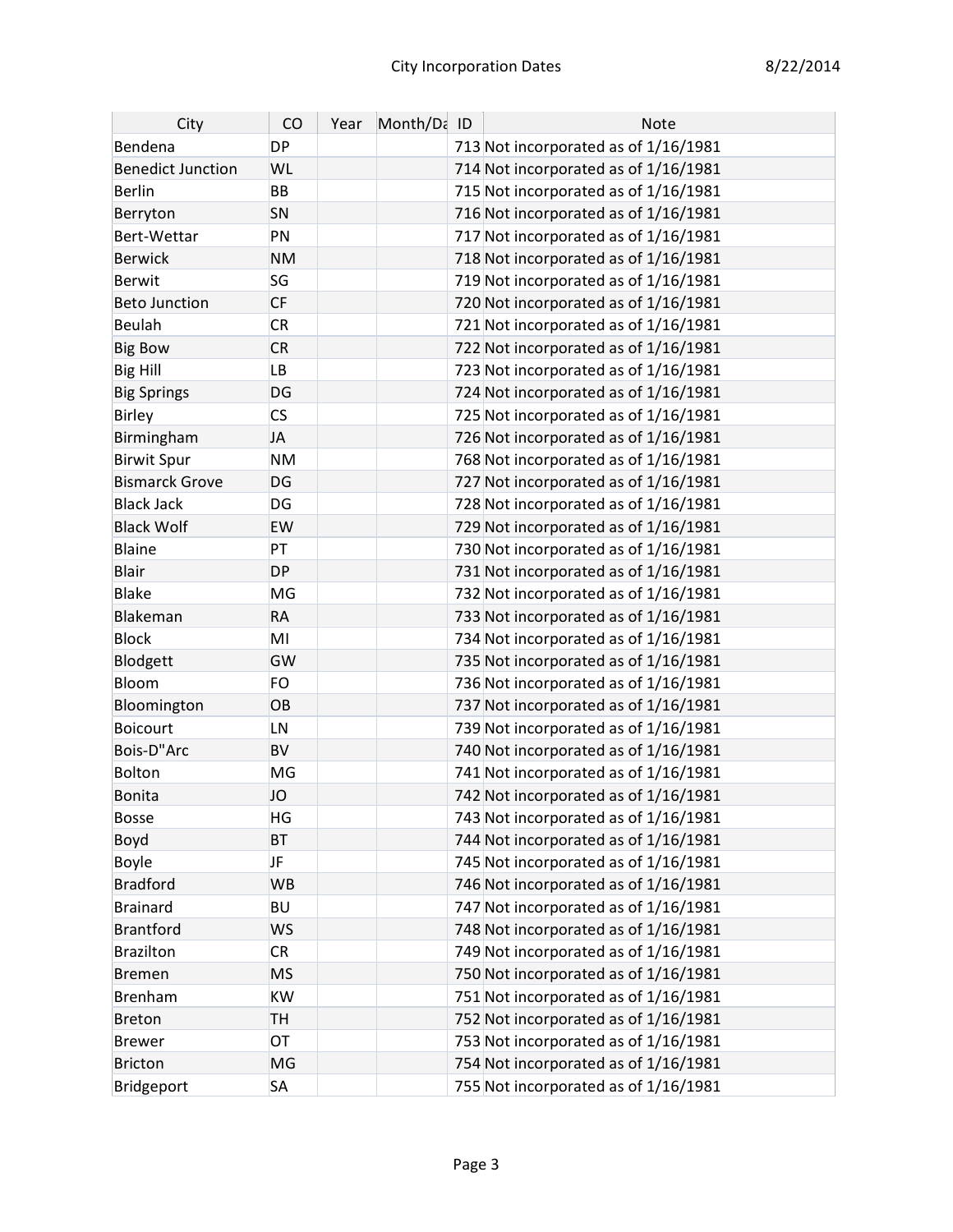| City                 | CO        | Year | Month/Da ID |    | <b>Note</b>                          |
|----------------------|-----------|------|-------------|----|--------------------------------------|
| Bronson              | BB        |      |             | 64 |                                      |
| Brookhaven           | SG        |      |             |    | 756 Not incorporated as of 1/16/1981 |
| <b>Brooks</b>        | WL        |      |             |    | 757 Not incorporated as of 1/16/1981 |
| Broughton            | <b>CY</b> |      |             |    | 761 Not incorporated as of 1/16/1981 |
| Browndale            | <b>CY</b> |      |             |    | 758 Not incorporated as of 1/16/1981 |
| Brown's Spur         | KM        |      |             |    | 759 Not incorporated as of 1/16/1981 |
| Brownstone           | LE.       |      |             |    | 760 Not incorporated as of 1/16/1981 |
| <b>Buck Creek</b>    | <b>JF</b> |      |             |    | 762 Not incorporated as of 1/16/1981 |
| Buckeye              | DK        |      |             |    | 763 Not incorporated as of 1/16/1981 |
| Bucyrus              | MI        |      |             |    | 764 Not incorporated as of 1/16/1981 |
| Buffville            | WL        |      |             |    | 765 Not incorporated as of 1/16/1981 |
| <b>Burdick</b>       | MR        |      |             |    | 766 Not incorporated as of 1/16/1981 |
| Burkett              | GW        |      |             |    | 767 Not incorporated as of 1/16/1981 |
| <b>Busby</b>         | EK        |      |             |    | 769 Not incorporated as of 1/16/1981 |
| <b>Bush City</b>     | AN        |      |             |    | 770 Not incorporated as of 1/16/1981 |
| Bushnell             | SU        |      |             |    | 771 Not incorporated as of 1/16/1981 |
| <b>Butcher Falls</b> | <b>CQ</b> |      |             |    | 772 Not incorporated as of 1/16/1981 |
| Buttermilk           | <b>CM</b> |      |             |    | 773 Not incorporated as of 1/16/1981 |
| Buxton               | WL        |      |             |    | 774 Not incorporated as of 1/16/1981 |
| Cadmus               | LN        |      |             |    | 775 Not incorporated as of 1/16/1981 |
| Cairo                | PR        |      |             |    | 776 Not incorporated as of 1/16/1981 |
| Calderhead           | WS        |      |             |    | 777 Not incorporated as of 1/16/1981 |
| Calista              | <b>WS</b> |      |             |    | 778 Not incorporated as of 1/16/1981 |
| Calvert              | <b>NT</b> |      |             |    | 779 Not incorporated as of 1/16/1981 |
| Cameron              | <b>CL</b> |      |             |    | 780 Not incorporated as of 1/16/1981 |
| Camp 50              | <b>CR</b> |      |             |    | 781 Not incorporated as of 1/16/1981 |
| Campus               | GO        |      |             |    | 782 Not incorporated as of 1/16/1981 |
| Canada               | MN        |      |             |    | 783 Not incorporated as of 1/16/1981 |
| Capaldo              | <b>CR</b> |      |             |    | 784 Not incorporated as of 1/16/1981 |
| Capioma              | <b>NM</b> |      |             |    | 785 Not incorporated as of 1/16/1981 |
| Captain              | <b>CK</b> |      |             |    | 786 Not incorporated as of 1/16/1981 |
| Carden               | <b>MS</b> |      |             |    | 787 Not incorporated as of 1/16/1981 |
| Carlyle              | <b>AL</b> |      |             |    | 788 Not incorporated as of 1/16/1981 |
| Carmi                | PR        |      |             |    | 789 Not incorporated as of 1/16/1981 |
| Carneiro             | EW        |      |             |    | 790 Not incorporated as of 1/16/1981 |
| Carona               | СK        |      |             |    | 791 Not incorporated as of 1/16/1981 |
| Caruso               | SH        |      |             |    | 792 Not incorporated as of 1/16/1981 |
| Castleton            | <b>RN</b> |      |             |    | 793 Not incorporated as of 1/16/1981 |
| Catherine            | EL        |      |             |    | 794 Not incorporated as of 1/16/1981 |
| Cato                 | <b>GR</b> |      |             |    | 795 Not incorporated as of 1/16/1981 |
| Cave                 | <b>SV</b> |      |             |    | 796 Not incorporated as of 1/16/1981 |
| Cedar                | JO        |      |             |    | 797 Not incorporated as of 1/16/1981 |
| <b>Cedar Bluffs</b>  | DC        |      |             |    | 798 Not incorporated as of 1/16/1981 |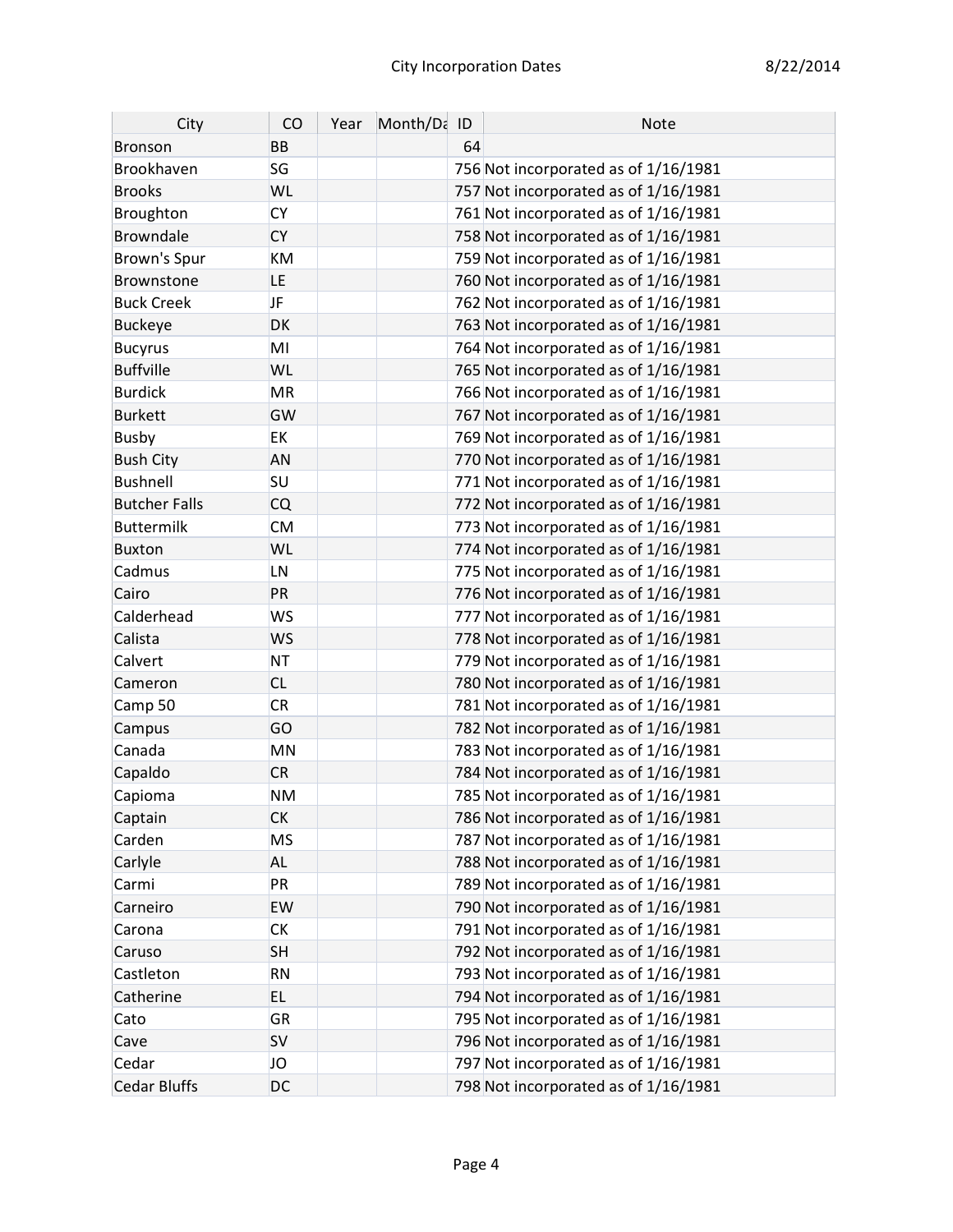| City                   | CO        | Year | Month/Da ID | <b>Note</b>                          |
|------------------------|-----------|------|-------------|--------------------------------------|
| Cedar Junction         | JO        |      |             | 799 Not incorporated as of 1/16/1981 |
| Centerview             | <b>ED</b> |      |             | 800 Not incorporated as of 1/16/1981 |
| Centerville            | LN        |      |             | 801 Not incorporated as of 1/16/1981 |
| Centropolis            | <b>FR</b> |      |             | 802 Not incorporated as of 1/16/1981 |
| Chardon                | <b>RA</b> |      |             | 803 Not incorporated as of 1/16/1981 |
| Charlston              | GY        |      |             | 804 Not incorporated as of 1/16/1981 |
| Charter's Corner       | <b>RN</b> |      |             | 805 Not incorporated as of 1/16/1981 |
| Chelsea                | <b>BU</b> |      |             | 806 Not incorporated as of 1/16/1981 |
| Chicopee               | <b>CR</b> |      |             | 807 Not incorporated as of 1/16/1981 |
| Chiles                 | MI        |      |             | 808 Not incorporated as of 1/16/1981 |
| Chouteau               | JO        |      |             | 809 Not incorporated as of 1/16/1981 |
| Cicero                 | SU        |      |             | 810 Not incorporated as of 1/16/1981 |
| Clara                  | <b>WS</b> |      |             | 811 Not incorporated as of 1/16/1981 |
| Clare                  | JO        |      |             | 812 Not incorporated as of 1/16/1981 |
| Claredon               | <b>BT</b> |      |             | 813 Not incorporated as of 1/16/1981 |
| Claudell               | <b>SM</b> |      |             | 814 Not incorporated as of 1/16/1981 |
| Clay Center            | <b>BU</b> |      |             | 815 Not incorporated as of 1/16/1981 |
| Clearfield             | DG        |      |             | 816 Not incorporated as of 1/16/1981 |
| Clearvview City        | JO        |      |             | 817 Not incorporated as of 1/16/1981 |
| <b>Clements</b>        | <b>CS</b> |      |             | 818 Not incorporated as of 1/16/1981 |
| Cleveland              | KM        |      |             | 819 Not incorporated as of 1/16/1981 |
| Clinton                | DG        |      |             | 820 Not incorporated as of 1/16/1981 |
| Clonmel                | DG        |      |             | 821 Not incorporated as of 1/16/1981 |
| Cloverdale             | <b>CQ</b> |      |             | 822 Not incorporated as of 1/16/1981 |
| Coalvale               | <b>CR</b> |      |             | 823 Not incorporated as of 1/16/1981 |
| Cochrane               | LV        |      |             | 824 Not incorporated as of 1/16/1981 |
| Codell                 | <b>RO</b> |      |             | 825 Not incorporated as of 1/16/1981 |
| Cokedale               | <b>CK</b> |      |             | 826 Not incorporated as of 1/16/1981 |
| Cold Spur              | LV        |      |             | 827 Not incorporated as of 1/16/1981 |
| Coleman                | SG        |      |             | 828 Not incorporated as of 1/16/1981 |
| Collano                | <b>ME</b> |      |             | 829 Not incorporated as of 1/16/1981 |
| <b>Columbian Track</b> | GT        |      |             | 830 Not incorporated as of 1/16/1981 |
| Commonwealth           | <b>CK</b> |      |             | 831 Not incorporated as of 1/16/1981 |
| Conway                 | <b>MP</b> |      |             | 832 Not incorporated as of 1/16/1981 |
| Cook                   | <b>CD</b> |      |             | 833 Not incorporated as of 1/16/1981 |
| Cora                   | SM        |      |             | 834 Not incorporated as of 1/16/1981 |
| Corinth                | OB        |      |             | 836 Not incorporated as of 1/16/1981 |
| Cornell                | <b>CR</b> |      |             | 837 Not incorporated as of 1/16/1981 |
| Coronado               | WH        |      |             | 838 Not incorporated as of 1/16/1981 |
| Corwin                 | HP        |      |             | 839 Not incorporated as of 1/16/1981 |
| Council Corner         | <b>CK</b> |      |             | 840 Not incorporated as of 1/16/1981 |
| Coursen's Grove        | MG        |      |             | 841 Not incorporated as of 1/16/1981 |
| Covert                 | OB        |      |             | 842 Not incorporated as of 1/16/1981 |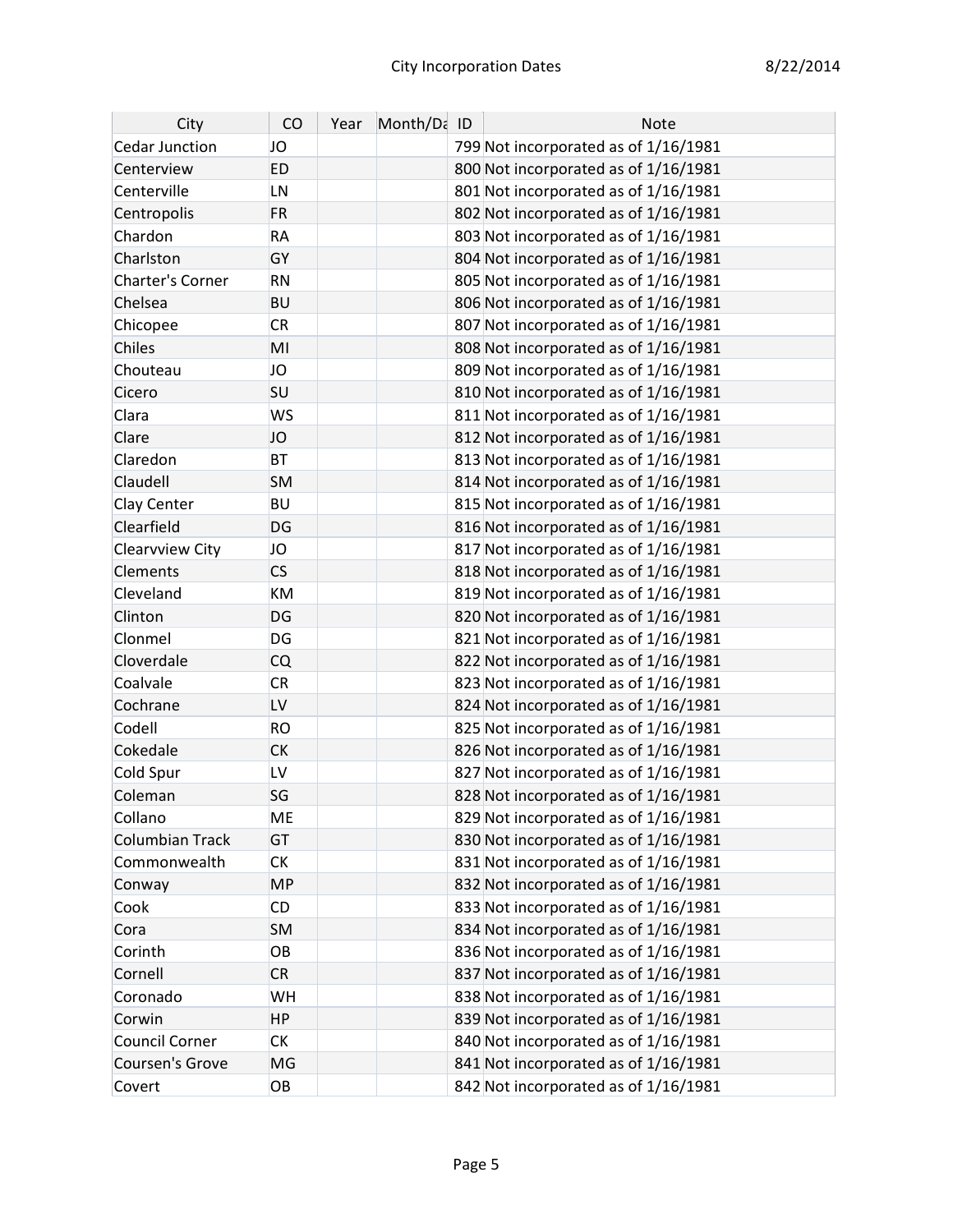| City                   | CO        | Year | Month/Da ID | <b>Note</b>                          |
|------------------------|-----------|------|-------------|--------------------------------------|
| Craig                  | JO        |      |             | 843 Not incorporated as of 1/16/1981 |
| Crane                  | MG        |      |             | 844 Not incorporated as of 1/16/1981 |
| Cravensville           | <b>CK</b> |      |             | 845 Not incorporated as of 1/16/1981 |
| Crawford               | <b>RC</b> |      |             | 846 Not incorporated as of 1/16/1981 |
| Crestline              | <b>CK</b> |      |             | 847 Not incorporated as of 1/16/1981 |
| Crisfield              | <b>HP</b> |      |             | 848 Not incorporated as of 1/16/1981 |
| Critzer                | LN        |      |             | 849 Not incorporated as of 1/16/1981 |
| Crobin                 | SU        |      |             | 835 Not incorporated as of 1/16/1981 |
| Croft                  | PR        |      |             | 850 Not incorporated as of 1/16/1981 |
| Croweburg              | <b>CR</b> |      |             | 851 Not incorporated as of 1/16/1981 |
| Crupper's Corner       | <b>RN</b> |      |             | 852 Not incorporated as of 1/16/1981 |
| Cummings               | <b>AT</b> |      |             | 854 Not incorporated as of 1/16/1981 |
| Curranville            | <b>CR</b> |      |             | 855 Not incorporated as of 1/16/1981 |
| <b>Cystal Springs</b>  | <b>HP</b> |      |             | 853 Not incorporated as of 1/16/1981 |
| Daisy Hill             | <b>CK</b> |      |             | 856 Not incorporated as of 1/16/1981 |
| Dalby                  | <b>AT</b> |      |             | 857 Not incorporated as of 1/16/1981 |
| Dale                   | <b>CL</b> |      |             | 858 Not incorporated as of 1/16/1981 |
| Dalton                 | SU        |      |             | 859 Not incorporated as of 1/16/1981 |
| Dantonia               | <b>JW</b> |      |             | 873 Not incorporated as of 1/16/1981 |
| Danville               | <b>HP</b> |      |             | 860 Not incorporated as of 1/16/1981 |
| Darlow                 | <b>RN</b> |      |             | 861 Not incorporated as of 1/16/1981 |
| Dartmouth              | <b>BT</b> |      |             | 862 Not incorporated as of 1/16/1981 |
| Day                    | <b>WS</b> |      |             | 863 Not incorporated as of 1/16/1981 |
| Deerhead               | <b>BA</b> |      |             | 864 Not incorporated as of 1/16/1981 |
| Degraff                | <b>BU</b> |      |             | 865 Not incorporated as of 1/16/1981 |
| Delavan                | <b>MR</b> |      |             | 866 Not incorporated as of 1/16/1981 |
| Dellvale               | <b>NT</b> |      |             | 867 Not incorporated as of 1/16/1981 |
| Denmark                | <b>LC</b> |      |             | 868 Not incorporated as of 1/16/1981 |
| Dennis                 | <b>LB</b> |      |             | 869 Not incorporated as of 1/16/1981 |
| Densmore               | <b>NT</b> |      |             | 870 Not incorporated as of 1/16/1981 |
| Dent Spur              | <b>BT</b> |      |             | 872 Not incorporated as of 1/16/1981 |
| Detroit                | <b>DK</b> |      |             | 871 Not incorporated as of 1/16/1981 |
| <b>Devises</b>         | <b>NT</b> |      |             | 874 Not incorporated as of 1/16/1981 |
| Devon                  | <b>BB</b> |      |             | 875 Not incorporated as of 1/16/1981 |
| <b>Diamond Springs</b> | <b>MR</b> |      |             | 876 Not incorporated as of 1/16/1981 |
| Dillon                 | <b>DK</b> |      |             | 877 Not incorporated as of 1/16/1981 |
| Dillwyn                | <b>SF</b> |      |             | 878 Not incorporated as of 1/16/1981 |
| Dispatch               | <b>JW</b> |      |             | 879 Not incorporated as of 1/16/1981 |
| Doniphan               | <b>DP</b> |      |             | 880 Not incorporated as of 1/16/1981 |
| Doster                 | SU        |      |             | 881 Not incorporated as of 1/16/1981 |
| Dover                  | SN        |      |             | 882 Not incorporated as of 1/16/1981 |
| <b>Drexel Corner</b>   | MI        |      |             | 883 Not incorporated as of 1/16/1981 |
| Drury                  | SU        |      |             | 884 Not incorporated as of 1/16/1981 |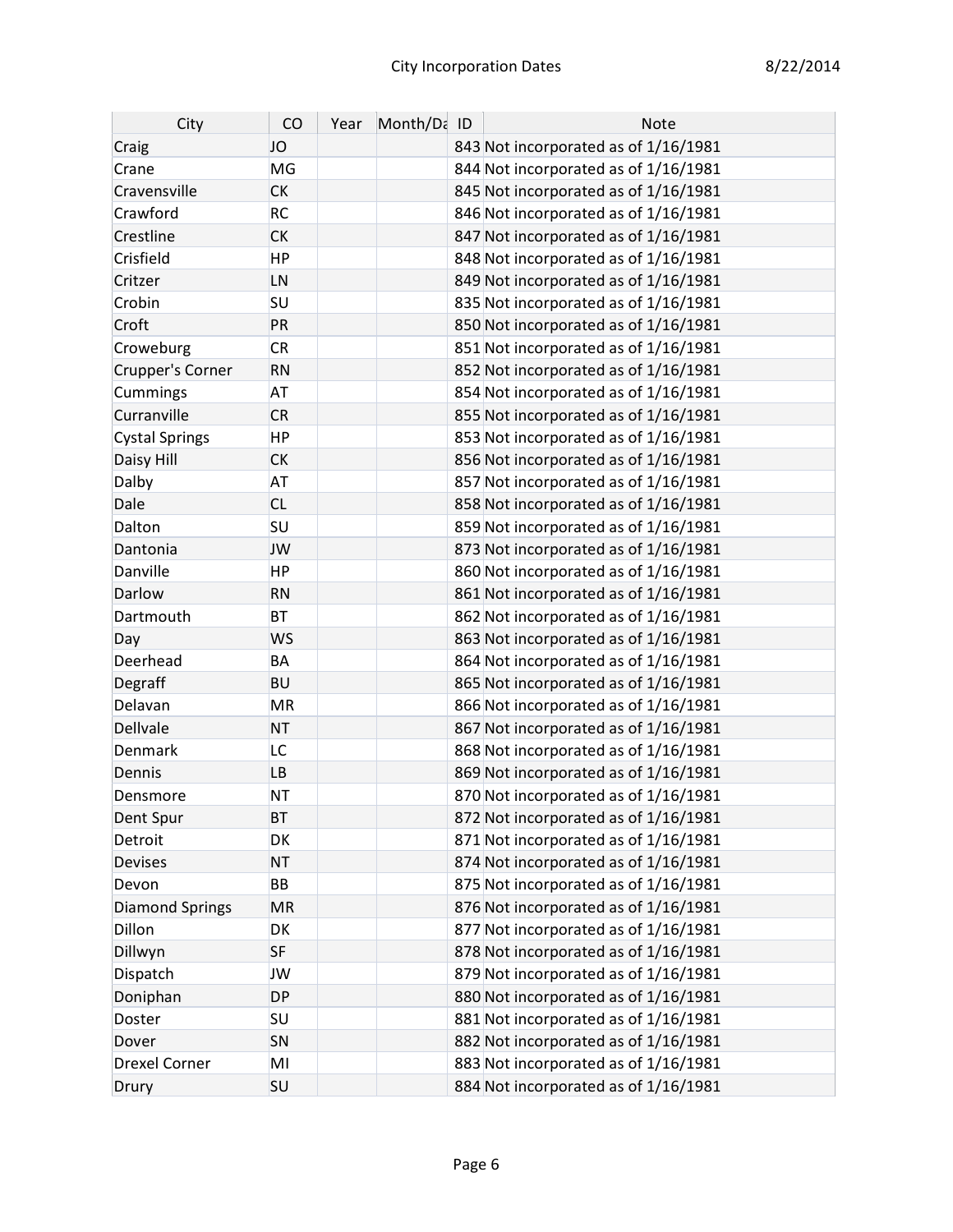| City             | CO        | Year | Month/Da ID | Note                                 |
|------------------|-----------|------|-------------|--------------------------------------|
| Drywood          | <b>CR</b> |      |             | 885 Not incorporated as of 1/16/1981 |
| <b>Dubuque</b>   | <b>BT</b> |      |             | 886 Not incorporated as of 1/16/1981 |
| Duluth           | PT        |      |             | 887 Not incorporated as of 1/16/1981 |
| Dunavant         | JF        |      |             | 888 Not incorporated as of 1/16/1981 |
| Dundee           | <b>BT</b> |      |             | 889 Not incorporated as of 1/16/1981 |
| <b>Dunkirk</b>   | <b>CR</b> |      |             | 890 Not incorporated as of 1/16/1981 |
| Dunlay           | LN        |      |             | 891 Not incorporated as of 1/16/1981 |
| <b>DuQuoin</b>   | <b>HP</b> |      |             | 892 Not incorporated as of 1/16/1981 |
| Durand           | <b>WO</b> |      |             | 893 Not incorporated as of 1/16/1981 |
| Eastsbore        | <b>MN</b> |      |             | 894 Not incorporated as of 1/16/1981 |
| Eaton            | <b>CL</b> |      |             | 895 Not incorporated as of 1/16/1981 |
| Edalgo           | LC        |      |             | 896 Not incorporated as of 1/16/1981 |
| Edison           | <b>CR</b> |      |             | 897 Not incorporated as of 1/16/1981 |
| Edson            | <b>SH</b> |      |             | 898 Not incorporated as of 1/16/1981 |
| Edward           | <b>BB</b> |      |             | 899 Not incorporated as of 1/16/1981 |
| Eightmile House  | LV        |      |             | 900 Not incorporated as of 1/16/1981 |
| Elk              | <b>CS</b> |      |             | 902 Not incorporated as of 1/16/1981 |
| Elkader          | LG        |      |             | 903 Not incorporated as of 1/16/1981 |
| Ellinor          | <b>CS</b> |      |             | 901 Not incorporated as of 1/16/1981 |
| Elm Mills        | <b>BA</b> |      |             | 905 Not incorporated as of 1/16/1981 |
| Elmer            | <b>RN</b> |      |             | 904 Not incorporated as of 1/16/1981 |
| Elmo             | <b>DK</b> |      |             | 906 Not incorporated as of 1/16/1981 |
| Elmont           | SN        |      |             | 907 Not incorporated as of 1/16/1981 |
| Elyria           | <b>MP</b> |      |             | 908 Not incorporated as of 1/16/1981 |
| Emmeram          | EL.       |      |             | 909 Not incorporated as of 1/16/1981 |
| Emmons           | <b>WS</b> |      |             | 910 Not incorporated as of 1/16/1981 |
| Englevale        | <b>CR</b> |      |             | 911 Not incorporated as of 1/16/1981 |
| Enosdale         | <b>WS</b> |      |             | 912 Not incorporated as of 1/16/1981 |
| Esch's Spur      | <b>CL</b> |      |             | 913 Not incorporated as of 1/16/1981 |
| Ettenson         | LV        |      |             | 914 Not incorporated as of 1/16/1981 |
| Eureka Valley    | <b>RL</b> |      |             | 915 Not incorporated as of 1/16/1981 |
| Ewell            | <b>SU</b> |      |             | 916 Not incorporated as of 1/16/1981 |
| Fact             | <b>CY</b> |      |             | 917 Not incorporated as of 1/16/1981 |
| Fairmount        | LV        |      |             | 918 Not incorporated as of 1/16/1981 |
| Fairport         | <b>RS</b> |      |             | 919 Not incorporated as of 1/16/1981 |
| <b>Fall Leaf</b> | LV        |      |             | 920 Not incorporated as of 1/16/1981 |
| Falun            | <b>SA</b> |      |             | 921 Not incorporated as of 1/16/1981 |
| Fanning          | <b>DP</b> |      |             | 922 Not incorporated as of 1/16/1981 |
| Farhman          | <b>BT</b> |      |             | 923 Not incorporated as of 1/16/1981 |
| Farlington       | <b>CR</b> |      |             | 924 Not incorporated as of 1/16/1981 |
| Farlinville      | LN        |      |             | 925 Not incorporated as of 1/16/1981 |
| Farmington       | <b>AT</b> |      |             | 926 Not incorporated as of 1/16/1981 |
| Faulkner         | <b>CK</b> |      |             | 927 Not incorporated as of 1/16/1981 |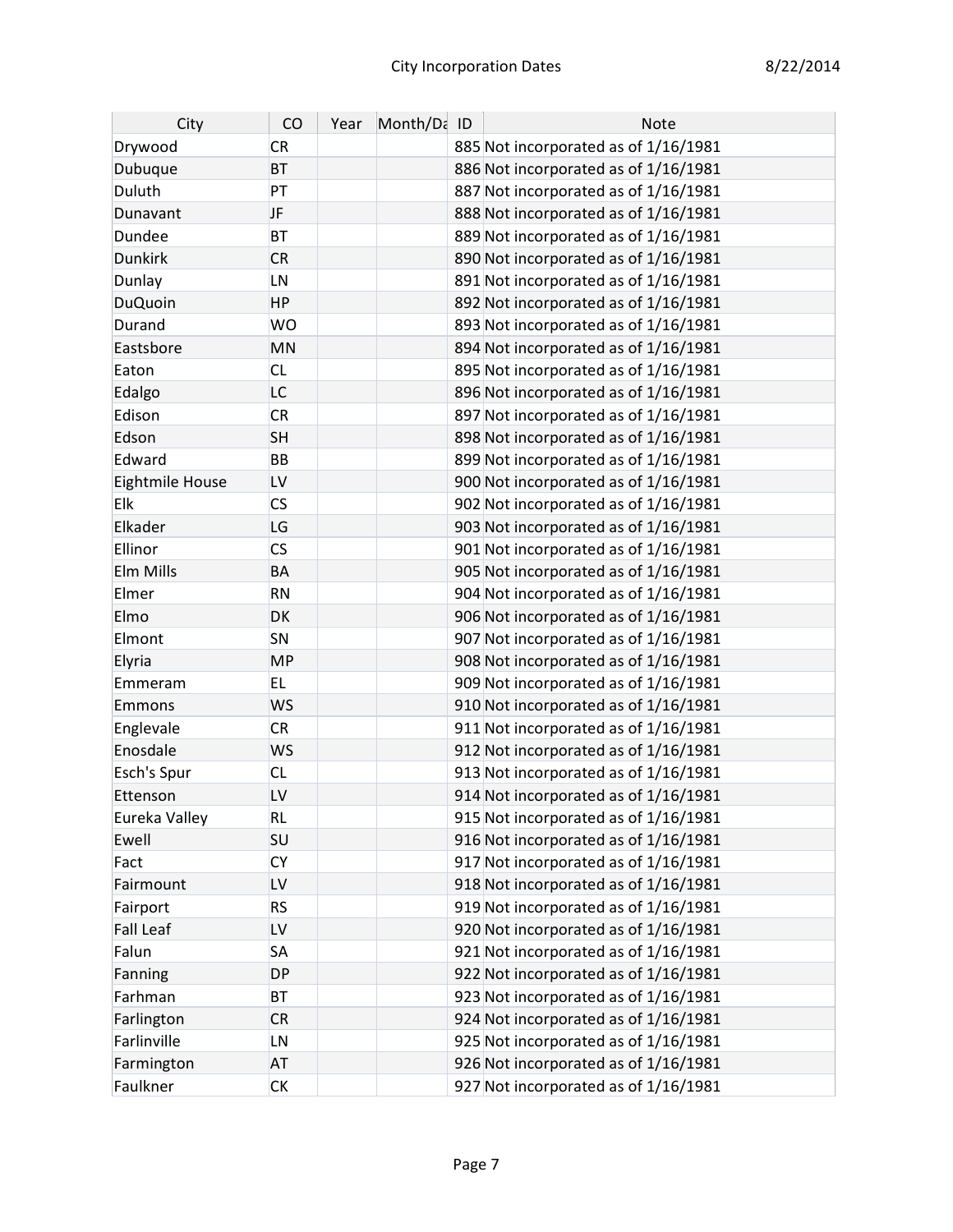| City                | CO        | Year | Month/Da ID | <b>Note</b>                          |
|---------------------|-----------|------|-------------|--------------------------------------|
| Fellsburg           | <b>ED</b> |      |             | 928 Not incorporated as of 1/16/1981 |
| Feteria             | <b>SV</b> |      |             | 929 Not incorporated as of 1/16/1981 |
| Fiat                | EK        |      |             | 930 Not incorporated as of 1/16/1981 |
| Fidelity            | <b>BR</b> |      |             | 931 Not incorporated as of 1/16/1981 |
| Filler              | <b>CR</b> |      |             | 932 Not incorporated as of 1/16/1981 |
| Fleming             | <b>CR</b> |      |             | 933 Not incorporated as of 1/16/1981 |
| Floral              | <b>CL</b> |      |             | 934 Not incorporated as of 1/16/1981 |
| Flush               | PT        |      |             | 935 Not incorporated as of 1/16/1981 |
| <b>Forest City</b>  | BA        |      |             | 936 Not incorporated as of 1/16/1981 |
| Forest Lake         | <b>WY</b> |      |             | 937 Not incorporated as of 1/16/1981 |
| Forney              | OB        |      |             | 938 Not incorporated as of 1/16/1981 |
| Fort Dodge          | <b>FO</b> |      |             | 939 Not incorporated as of 1/16/1981 |
| Fostoria            | PT        |      |             | 941 Not incorporated as of 1/16/1981 |
| Fostoria            | <b>OS</b> |      |             | 940 Not incorporated as of 1/16/1981 |
| <b>Four Corners</b> | <b>OS</b> |      |             | 942 Not incorporated as of 1/16/1981 |
| Fourmile Corners    | <b>NM</b> |      |             | 943 Not incorporated as of 1/16/1981 |
| Fox Town            | <b>CR</b> |      |             | 944 Not incorporated as of 1/16/1981 |
| Franklin            | <b>CR</b> |      |             | 945 Not incorporated as of 1/16/1981 |
| Frantz              | EW        |      |             | 946 Not incorporated as of 1/16/1981 |
| Freemont            | <b>MP</b> |      |             | 947 Not incorporated as of 1/16/1981 |
| Friend              | FI.       |      |             | 948 Not incorporated as of 1/16/1981 |
| Frisbie             | JO        |      |             | 949 Not incorporated as of 1/16/1981 |
| Frizell             | PN        |      |             | 950 Not incorporated as of 1/16/1981 |
| Fruitland           | MG        |      |             | 951 Not incorporated as of 1/16/1981 |
| Fuller              | <b>CR</b> |      |             | 952 Not incorporated as of 1/16/1981 |
| Furley              | SG        |      |             | 953 Not incorporated as of 1/16/1981 |
| Galt                | <b>RC</b> |      |             | 954 Not incorporated as of 1/16/1981 |
| Gano                | FI.       |      |             | 955 Not incorporated as of 1/16/1981 |
| Garfield Center     | <b>CY</b> |      |             | 956 Not incorporated as of 1/16/1981 |
| Garland             | <b>BB</b> |      |             | 957 Not incorporated as of 1/16/1981 |
| Garvin              | <b>LB</b> |      |             | 958 Not incorporated as of 1/16/1981 |
| Geneva              | <b>AL</b> |      |             | 959 Not incorporated as of 1/16/1981 |
| Georgia             | <b>KM</b> |      |             | 960 Not incorporated as of 1/16/1981 |
| Gerlane             | BA        |      |             | 961 Not incorporated as of 1/16/1981 |
| Gibbs               | <b>CQ</b> |      |             | 962 Not incorporated as of 1/16/1981 |
| Gilbert             | MC        |      |             | 963 Not incorporated as of 1/16/1981 |
| Gillespie           | FI.       |      |             | 964 Not incorporated as of 1/16/1981 |
| Gladstone           | <b>CS</b> |      |             | 965 Not incorporated as of 1/16/1981 |
| Glendale            | <b>SA</b> |      |             | 966 Not incorporated as of 1/16/1981 |
| Glenlock            | <b>AN</b> |      |             | 967 Not incorporated as of 1/16/1981 |
| Globe               | DG        |      |             | 968 Not incorporated as of 1/16/1981 |
| Godfrey             | BB        |      |             | 969 Not incorporated as of 1/16/1981 |
| Goldenrod           | LC        |      |             | 970 Not incorporated as of 1/16/1981 |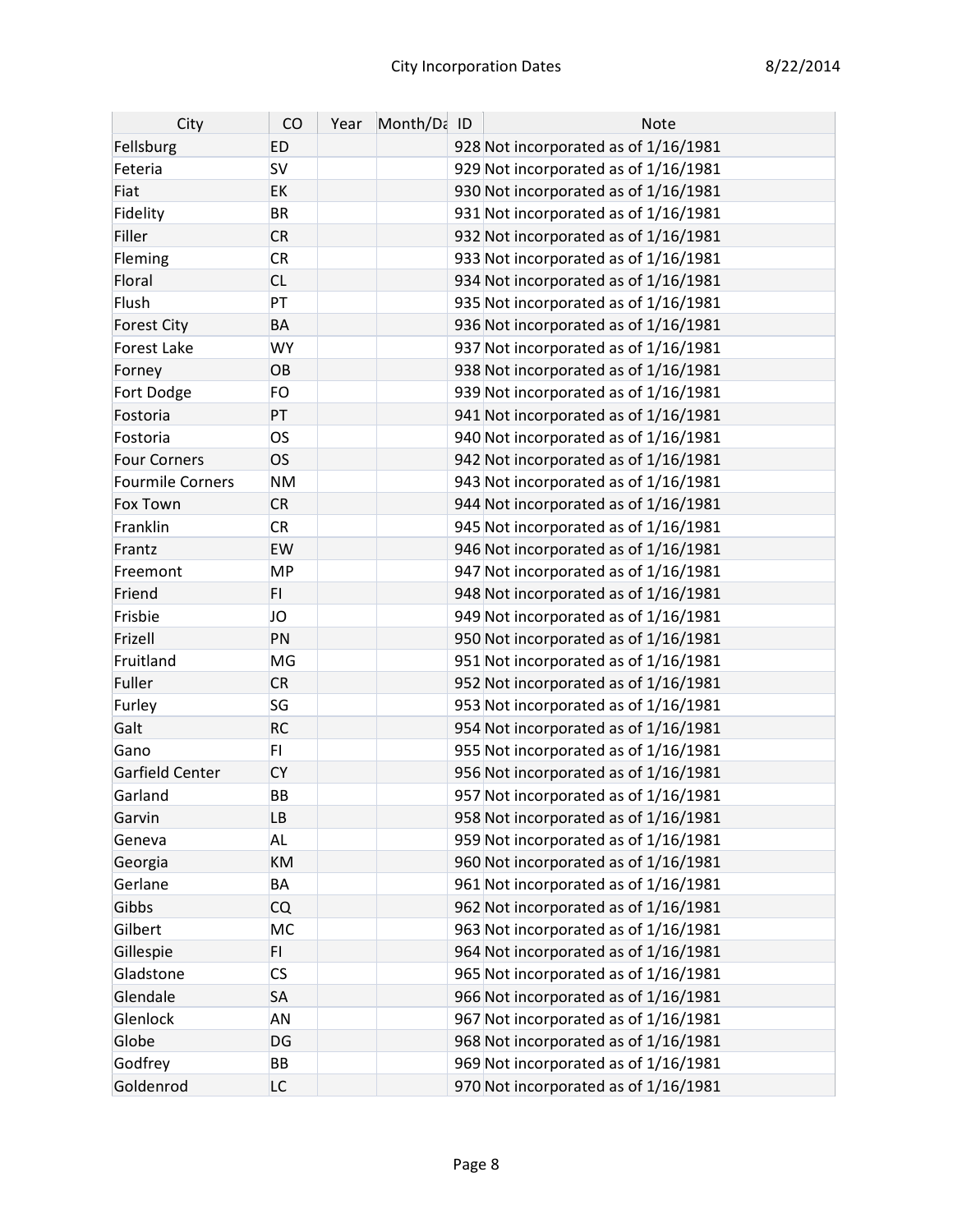| City                     | CO        | Year | Month/Da ID | Note                                  |
|--------------------------|-----------|------|-------------|---------------------------------------|
| Goodrich                 | LN        |      |             | 971 Not incorporated as of 1/16/1981  |
| Gordan                   | <b>BU</b> |      |             | 972 Not incorporated as of 1/16/1981  |
| Grafton                  | <b>CQ</b> |      |             | 973 Not incorporated as of 1/16/1981  |
| Granada                  | <b>NM</b> |      |             | 974 Not incorporated as of 1/16/1981  |
| <b>Grand Summit</b>      | <b>CL</b> |      |             | 975 Not incorporated as of 1/16/1981  |
| Grandview                | <b>WY</b> |      |             | 976 Not incorporated as of 1/16/1981  |
| Grant                    | <b>LC</b> |      |             | 977 Not incorporated as of 1/16/1981  |
| Grantville               | JF        |      |             | 978 Not incorporated as of 1/16/1981  |
| Gray                     | <b>HG</b> |      |             | 979 Not incorporated as of 1/16/1981  |
| Greenbush                | <b>CR</b> |      |             | 980 Not incorporated as of 1/16/1981  |
| Greenwich                | <b>SC</b> |      |             | 981 Not incorporated as of 1/16/1981  |
| <b>Greenwich Heights</b> | SG        |      |             | 982 Not incorporated as of 1/16/1981  |
| Gretna                   | <b>PL</b> |      |             | 983 Not incorporated as of 1/16/1981  |
| Grigston                 | <b>SC</b> |      |             | 984 Not incorporated as of 1/16/1981  |
| Griinter Heights         | <b>WY</b> |      |             | 986 Not incorporated as of 1/16/1981  |
| Grinter                  | <b>WY</b> |      |             | 985 Not incorporated as of 1/16/1981  |
| Gross                    | <b>CR</b> |      |             | 987 Not incorporated as of 1/16/1981  |
| Grove                    | SN        |      |             | 988 Not incorporated as of 1/16/1981  |
| <b>Grove Center</b>      | <b>WY</b> |      |             | 991 Not incorporated as of 1/16/1981  |
| Groveland                | <b>MP</b> |      |             | 989 Not incorporated as of 1/16/1981  |
| Grover                   | <b>DG</b> |      |             | 990 Not incorporated as of 1/16/1981  |
| Guilford                 | WL        |      |             | 992 Not incorporated as of 1/16/1981  |
| Hackney                  | <b>CL</b> |      |             | 993 Not incorporated as of 1/16/1981  |
| Haggard                  | GY        |      |             | 994 Not incorporated as of 1/16/1981  |
| Hale                     | <b>CQ</b> |      |             | 995 Not incorporated as of 1/16/1981  |
| <b>Half Mound</b>        | JF        |      |             | 996 Not incorporated as of 1/16/1981  |
| Halford                  | <b>TH</b> |      |             | 997 Not incorporated as of 1/16/1981  |
| Hallowell                | <b>CK</b> |      |             | 998 Not incorporated as of 1/16/1981  |
| Halls Summit             | <b>CF</b> |      |             | 999 Not incorporated as of 1/16/1981  |
| Hallville                | <b>SA</b> |      |             | E+03 Not incorporated as of 1/16/1981 |
| Hamburg                  | PN        |      |             | E+03 Not incorporated as of 1/16/1981 |
| Hammond                  | BB        |      |             | E+03 Not incorporated as of 1/16/1981 |
| Hannum                   | <b>CD</b> |      |             | E+03 Not incorporated as of 1/16/1981 |
| Harbine                  | <b>RP</b> |      |             | E+03 Not incorporated as of 1/16/1981 |
| Harding                  | <b>BB</b> |      |             | E+03 Not incorporated as of 1/16/1981 |
| Hargrave                 | <b>RH</b> |      |             | E+03 Not incorporated as of 1/16/1981 |
| Harlan                   | <b>SM</b> |      |             | E+03 Not incorporated as of 1/16/1981 |
| Hartland                 | <b>KE</b> |      |             | E+03 Not incorporated as of 1/16/1981 |
| Hasty                    | <b>WO</b> |      |             | E+03 Not incorporated as of 1/16/1981 |
| Haverhill                | <b>BU</b> |      |             | E+03 Not incorporated as of 1/16/1981 |
| <b>Hawk</b>              | HP        |      |             | E+03 Not incorporated as of 1/16/1981 |
| Haworth                  | <b>RP</b> |      |             | E+03 Not incorporated as of 1/16/1981 |
| Hawthorne                | <b>AT</b> |      |             | E+03 Not incorporated as of 1/16/1981 |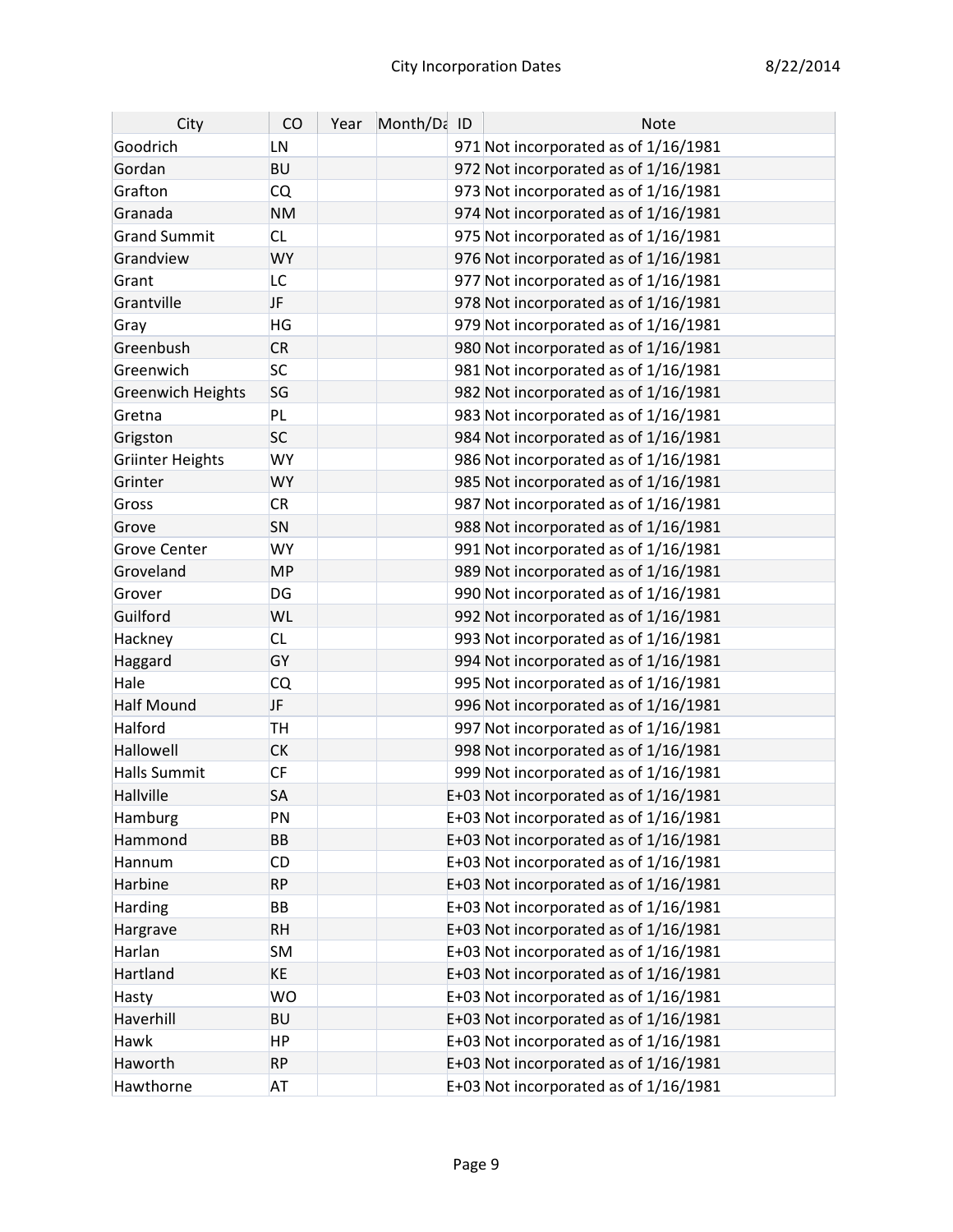| City           | CO        | Year | Month/Da ID | <b>Note</b>                             |
|----------------|-----------|------|-------------|-----------------------------------------|
| Hayne          | <b>SW</b> |      |             | E+03 Not incorporated as of 1/16/1981   |
| Healy          | LE.       |      |             | E+03 Not incorporated as of 1/16/1981   |
| Hedville       |           |      |             | E+03 Not incorporated as of 1/16/1981   |
| Heizer         | <b>BT</b> |      |             | E+03 Not incorporated as of 1/16/1981   |
| Helmick        | <b>MR</b> |      |             | E+03 Not incorporated as of 1/16/1981   |
| Henson         | MI        |      |             | E+03 Not incorporated as of 1/16/1981   |
| Herkimer       | <b>MS</b> |      |             | E+03 Not incorporated as of 1/16/1981   |
| Hesper         | DG        |      |             | E+03 Not incorporated as of $1/16/1981$ |
| Hessdale       | <b>WB</b> |      |             | E+03 Not incorporated as of 1/16/1981   |
| Hewins         | CQ        |      |             | E+03 Not incorporated as of 1/16/1981   |
| Hiattville     | BB        |      |             | E+03 Not incorporated as of 1/16/1981   |
| <b>Hickok</b>  | <b>GT</b> |      |             | E+03 Not incorporated as of $1/16/1981$ |
| Highland       | LV        |      |             | E+03 Not incorporated as of 1/16/1981   |
| Hillsdale      | MI        |      |             | E+03 Not incorporated as of 1/16/1981   |
| Hilltop        | GW        |      |             | E+03 Not incorporated as of 1/16/1981   |
| Hilton         | <b>MP</b> |      |             | E+03 Not incorporated as of 1/16/1981   |
| Hitschman      | <b>BT</b> |      |             | E+03 Not incorporated as of 1/16/1981   |
| Hoag           | <b>CK</b> |      |             | E+03 Not incorporated as of 1/16/1981   |
| Hobart         | <b>ME</b> |      |             | E+03 Not incorporated as of 1/16/1981   |
| Hog Back       | EL.       |      |             | E+03 Not incorporated as of 1/16/1981   |
| Holland        | DK        |      |             | E+03 Not incorporated as of 1/16/1981   |
| Holliday       | JO        |      |             | E+03 Not incorporated as of 1/16/1981   |
| <b>Hollis</b>  | <b>CD</b> |      |             | E+03 Not incorporated as of 1/16/1981   |
| Hollister      | <b>BB</b> |      |             | E+03 Not incorporated as of 1/16/1981   |
| Home           | <b>MS</b> |      |             | E+03 Not incorporated as of 1/16/1981   |
| Homer          | <b>RS</b> |      |             | E+03 Not incorporated as of 1/16/1981   |
| Homestead      | <b>CS</b> |      |             | E+03 Not incorporated as of 1/16/1981   |
| Homewood       | <b>FR</b> |      |             | E+03 Not incorporated as of 1/16/1981   |
| Hooser         | <b>CL</b> |      |             | E+03 Not incorporated as of 1/16/1981   |
| Hopewell       | PR        |      |             | E+03 Not incorporated as of 1/16/1981   |
| <b>Hopkins</b> | <b>BU</b> |      |             | E+03 Not incorporated as of 1/16/1981   |
| Howell         | FO        |      |             | E+03 Not incorporated as of $1/16/1981$ |
| Hunter         | MG        |      |             | E+03 Not incorporated as of $1/16/1981$ |
| Huntsville     | <b>RN</b> |      |             | E+03 Not incorporated as of 1/16/1981   |
| Huscher        | <b>CD</b> |      |             | E+03 Not incorporated as of 1/16/1981   |
| hymer          | <b>CS</b> |      |             | E+03 Not incorporated as of 1/16/1981   |
| Idana          | <b>CY</b> |      |             | E+03 Not incorporated as of 1/16/1981   |
| Imes           | <b>FR</b> |      |             | E+03 Not incorporated as of 1/16/1981   |
| Indian Village | MG        |      |             | E+03 Not incorporated as of 1/16/1981   |
| Industry       | DK        |      |             | E+03 Not incorporated as of 1/16/1981   |
| Ionia          | <b>JW</b> |      |             | E+03 Not incorporated as of 1/16/1981   |
| lowa Point     | <b>DP</b> |      |             | E+03 Not incorporated as of 1/16/1981   |
| Ivanpah        | GW        |      |             | E+03 Not incorporated as of 1/16/1981   |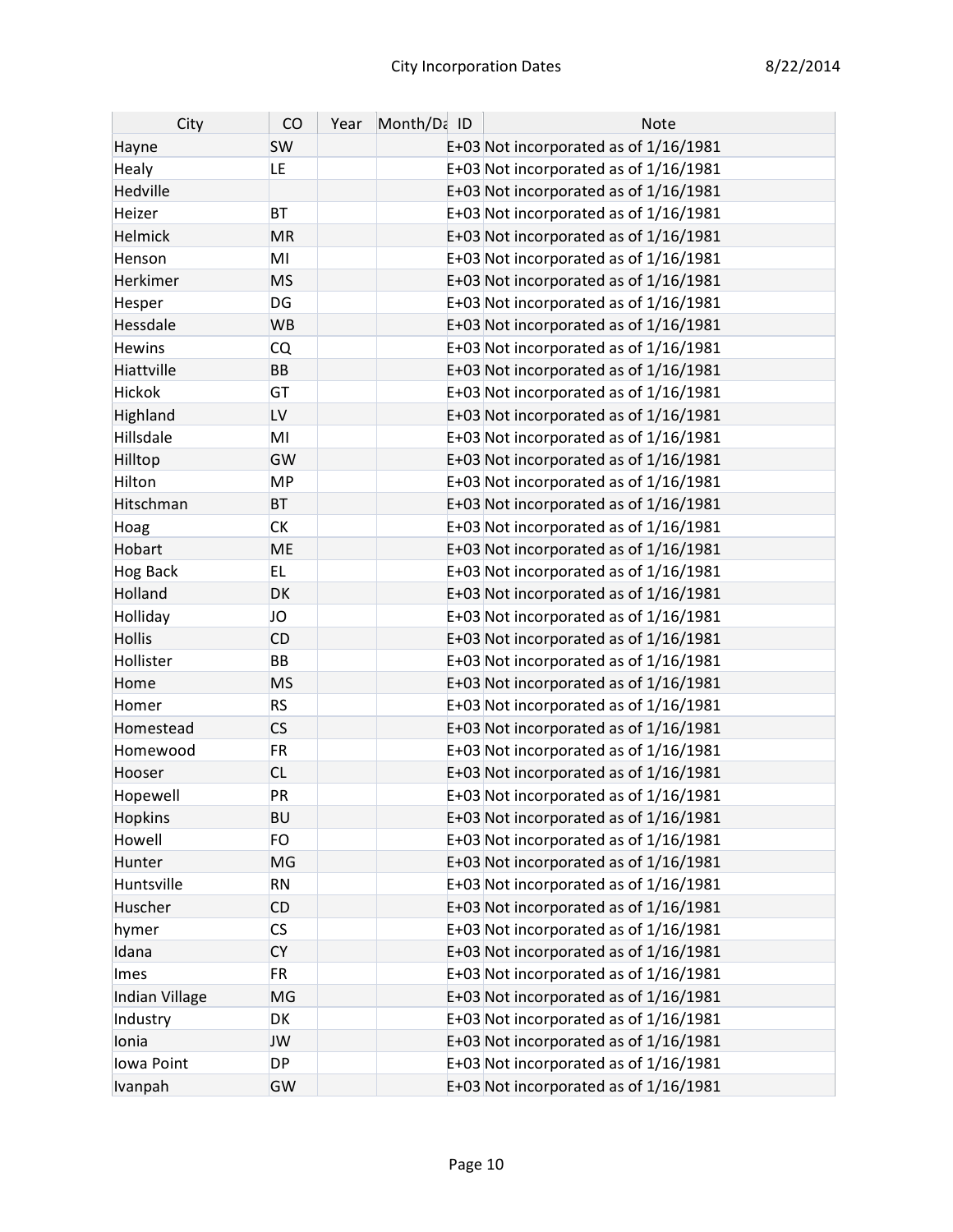| City                    | CO        | Year | Month/Da ID | Note                                    |
|-------------------------|-----------|------|-------------|-----------------------------------------|
| Jacobs                  | DK        |      |             | E+03 Not incorporated as of 1/16/1981   |
| Jacobs Creek Landing    | <b>CF</b> |      |             | E+03 Not incorporated as of 1/16/1981   |
| Jarbolo                 | LV        |      |             | E+03 Not incorporated as of 1/16/1981   |
| Jefferson               | MG        |      |             | E+03 Not incorporated as of 1/16/1981   |
| Jenkins                 | <b>MP</b> |      |             | E+03 Not incorporated as of 1/16/1981   |
| Jingo                   | MI        |      |             | E+03 Not incorporated as of 1/16/1981   |
| Johnstons               | SU        |      |             | E+03 Not incorporated as of $1/16/1981$ |
| Johnstown               | <b>MP</b> |      |             | E+03 Not incorporated as of 1/16/1981   |
| Joy                     | <b>KW</b> |      |             | E+03 Not incorporated as of 1/16/1981   |
| Juniata                 | LC        |      |             | E+03 Not incorporated as of 1/16/1981   |
| Kackley                 | <b>RP</b> |      |             | E+03 Not incorporated as of 1/16/1981   |
| Kalvesta                | FI.       |      |             | E+03 Not incorporated as of 1/16/1981   |
| Kanona                  | DC        |      |             | E+03 Not incorporated as of $1/16/1981$ |
| Kansas Falls            | <b>GE</b> |      |             | E+03 Not incorporated as of 1/16/1981   |
| Kanwaka                 | DG        |      |             | E+03 Not incorporated as of 1/16/1981   |
| Keats                   | <b>RL</b> |      |             | E+03 Not incorporated as of 1/16/1981   |
| Keelville               | <b>CK</b> |      |             | E+03 Not incorporated as of 1/16/1981   |
| Keene                   | <b>WB</b> |      |             | E+03 Not incorporated as of 1/16/1981   |
| Keighley                | <b>BU</b> |      |             | E+03 Not incorporated as of $1/16/1981$ |
| Kellogg                 | <b>CL</b> |      |             | E+03 Not incorporated as of 1/16/1981   |
| Kelly                   | <b>NM</b> |      |             | E+03 Not incorporated as of 1/16/1981   |
| Kelso                   | <b>MR</b> |      |             | E+03 Not incorporated as of 1/16/1981   |
| Kendall                 | HM        |      |             | E+03 Not incorporated as of 1/16/1981   |
| Kennekuk                | <b>AT</b> |      |             | E+03 Not incorporated as of 1/16/1981   |
| Kenneth                 | JO        |      |             | E+03 Not incorporated as of 1/16/1981   |
| Kent                    | <b>RN</b> |      |             | E+03 Not incorporated as of 1/16/1981   |
| Kickapoo                | LV        |      |             | E+03 Not incorporated as of 1/16/1981   |
| <b>Kilbourns Corner</b> | <b>RN</b> |      |             | E+03 Not incorporated as of 1/16/1981   |
| Kimball                 | <b>NO</b> |      |             | E+03 Not incorporated as of 1/16/1981   |
| Kimeo                   | <b>WS</b> |      |             | E+03 Not incorporated as of 1/16/1981   |
| Kingsdown               | <b>FO</b> |      |             | E+03 Not incorporated as of $1/16/1981$ |
| Kipp                    | <b>SA</b> |      |             | E+03 Not incorporated as of 1/16/1981   |
| Kirkwood                | <b>CR</b> |      |             | E+03 Not incorporated as of $1/16/1981$ |
| Kiro                    | SN        |      |             | E+03 Not incorporated as of 1/16/1981   |
| Klondike                | <b>CR</b> |      |             | E+03 Not incorporated as of 1/16/1981   |
| Kniveton                | <b>CK</b> |      |             | E+03 Not incorporated as of 1/16/1981   |
| Kramer                  | <b>CR</b> |      |             | E+03 Not incorporated as of 1/16/1981   |
| Lackmans                | JO        |      |             | E+03 Not incorporated as of 1/16/1981   |
| Laclede                 | PT        |      |             | E+03 Not incorporated as of $1/16/1981$ |
| Ladysmith               | <b>CY</b> |      |             | E+03 Not incorporated as of 1/16/1981   |
| Lafontaine              | WL        |      |             | E+03 Not incorporated as of 1/16/1981   |
| Laird                   | <b>NS</b> |      |             | E+03 Not incorporated as of 1/16/1981   |
| Lake City               | BA        |      |             | E+03 Not incorporated as of 1/16/1981   |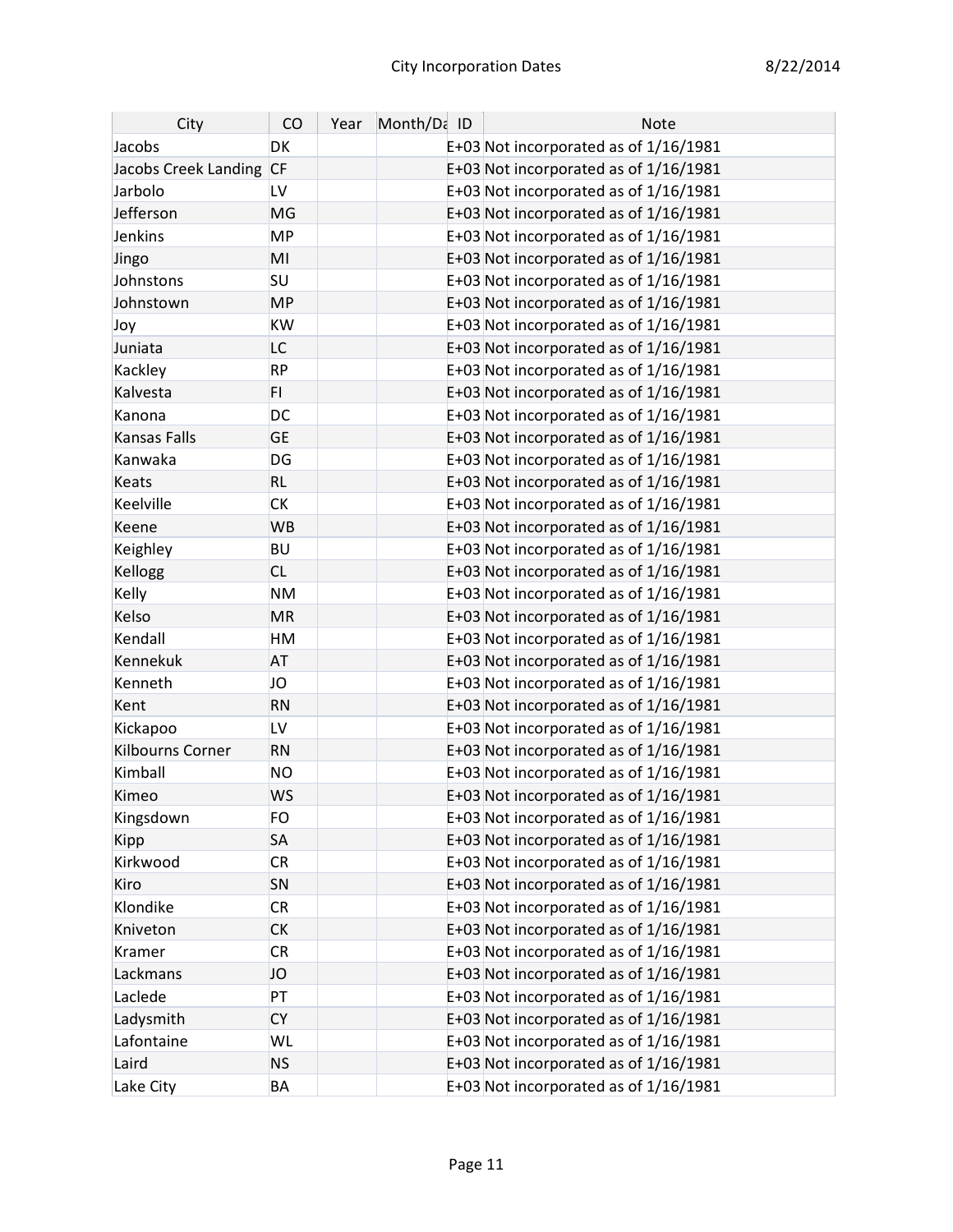| City           | CO        | Year | Month/Da ID | <b>Note</b>                             |
|----------------|-----------|------|-------------|-----------------------------------------|
| Lakeside Acres | SG        |      |             | E+03 Not incorporated as of 1/16/1981   |
| Lamar          | OT        |      |             | E+03 Not incorporated as of 1/16/1981   |
| Lamont         | GW        |      |             | E+03 Not incorporated as of 1/16/1981   |
| Landsdowne     | KM        |      |             | E+03 Not incorporated as of 1/16/1981   |
| Laneville      | LB        |      |             | E+03 Not incorporated as of 1/16/1981   |
| Lang           | <b>LY</b> |      |             | E+03 Not incorporated as of 1/16/1981   |
| Langdon        | <b>CR</b> |      |             | E+03 Not incorporated as of 1/16/1981   |
| Langely        | EW        |      |             | E+03 Not incorporated as of 1/16/1981   |
| Langton        | <b>EK</b> |      | 341         |                                         |
| Lanham         | <b>WS</b> |      |             | E+03 Not incorporated as of 1/16/1981   |
| Lapland        | GW        |      |             | E+03 Not incorporated as of 1/16/1981   |
| Larkinburg     | <b>AT</b> |      |             | E+03 Not incorporated as of 1/16/1981   |
| Lasita         | <b>RL</b> |      |             | E+03 Not incorporated as of 1/16/1981   |
| Laton          | <b>RO</b> |      |             | E+03 Not incorporated as of 1/16/1981   |
| Lawton         | <b>CK</b> |      |             | E+03 Not incorporated as of 1/16/1981   |
| Layton         | <b>CQ</b> |      |             | E+03 Not incorporated as of $1/16/1981$ |
| Lazarus        | <b>WL</b> |      |             | E+03 Not incorporated as of 1/16/1981   |
| Leanna         | <b>AL</b> |      |             | E+03 Not incorporated as of $1/16/1981$ |
| Leawalk        | <b>CK</b> |      |             | E+03 Not incorporated as of 1/16/1981   |
| LeHunt         | MG        |      |             | E+03 Not incorporated as of 1/16/1981   |
| Leloup         | <b>FR</b> |      |             | E+03 Not incorporated as of 1/16/1981   |
| Lenape         | LV        |      |             | E+03 Not incorporated as of 1/16/1981   |
| Lento          | MI        |      |             | E+03 Not incorporated as of 1/16/1981   |
| Leoville       | <b>DC</b> |      |             | E+03 Not incorporated as of 1/16/1981   |
| Lerado         | <b>RN</b> |      |             | E+03 Not incorporated as of 1/16/1981   |
| Levant         | <b>TH</b> |      |             | E+03 Not incorporated as of $1/16/1981$ |
| Lillis         | <b>MS</b> |      |             | E+03 Not incorporated as of 1/16/1981   |
| Lindsey        | OT        |      |             | E+03 Not incorporated as of 1/16/1981   |
| Litchfield     | <b>CR</b> |      |             | E+03 Not incorporated as of 1/16/1981   |
| Little Kaw     | LV        |      |             | E+03 Not incorporated as of $1/16/1981$ |
| Lomax          | <b>OS</b> |      |             | E+03 Not incorporated as of 1/16/1981   |
| Lone Elm       | <b>MS</b> |      |             | E+03 Not incorporated as of $1/16/1981$ |
| Lone Oak       | <b>CR</b> |      |             | E+03 Not incorporated as of 1/16/1981   |
| Lone Star      | DG        |      |             | E+03 Not incorporated as of $1/16/1981$ |
| Lorena         | <b>BU</b> |      |             | E+03 Not incorporated as of 1/16/1981   |
| Loretta        | <b>RH</b> |      |             | E+03 Not incorporated as of 1/16/1981   |
| Loring         | <b>WY</b> |      |             | E+03 Not incorporated as of 1/16/1981   |
| Lovewell       | JW        |      |             | E+03 Not incorporated as of $1/16/1981$ |
| Lowe           | FI.       |      |             | E+03 Not incorporated as of 1/16/1981   |
| Lowell         | <b>CK</b> |      |             | E+03 Not incorporated as of $1/16/1981$ |
| Lowemont       | LV        |      |             | E+03 Not incorporated as of 1/16/1981   |
| Lucerne        | <b>SD</b> |      |             | E+03 Not incorporated as of 1/16/1981   |
| Ludell         | <b>RA</b> |      |             | E+03 Not incorporated as of 1/16/1981   |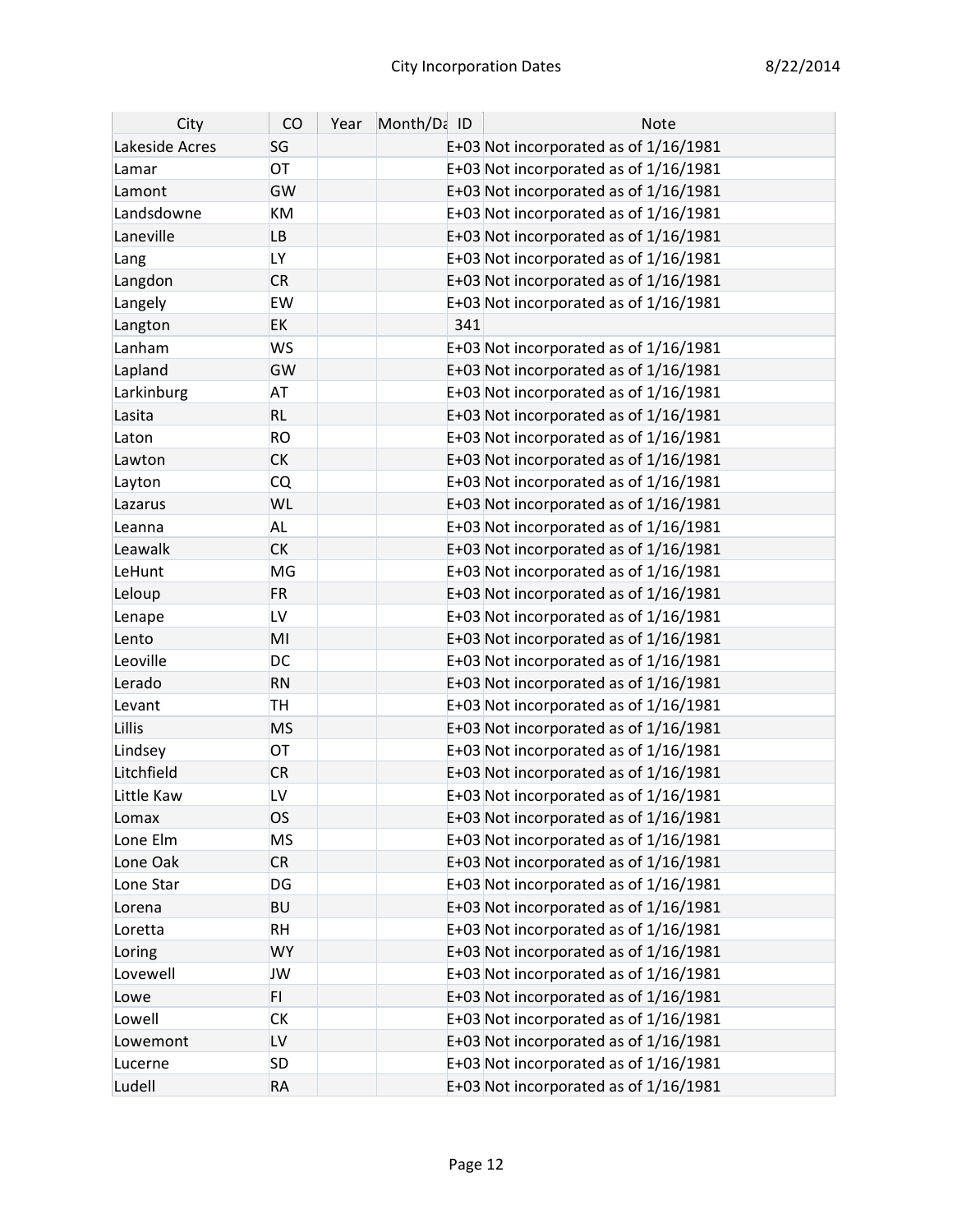| City                 | CO        | Year | Month/Da ID | <b>Note</b>                             |
|----------------------|-----------|------|-------------|-----------------------------------------|
| Lydia                | WH        |      |             | E+03 Not incorporated as of 1/16/1981   |
| lyle                 | <b>DC</b> |      |             | E+03 Not incorporated as of 1/16/1981   |
| Lyndon               | <b>OS</b> |      | 348         |                                         |
| Lyndon Station       | <b>OS</b> |      |             | E+03 Not incorporated as of 1/16/1981   |
| Lyona                | DK        |      |             | E+03 Not incorporated as of 1/16/1981   |
| Mackie               | <b>CK</b> |      |             | E+03 Not incorporated as of 1/16/1981   |
| Mackie               | <b>MP</b> |      |             | E+03 Not incorporated as of $1/16/1981$ |
| Macyville            | <b>CD</b> |      |             | E+03 Not incorporated as of 1/16/1981   |
| Mahon                | LV        |      |             | E+03 Not incorporated as of 1/16/1981   |
| Maltby               | LV        |      |             | E+03 Not incorporated as of 1/16/1981   |
| Manning              | SC        |      |             | E+03 Not incorporated as of $1/16/1981$ |
| Mansfield            | FI.       |      |             | E+03 Not incorporated as of 1/16/1981   |
| Mantey               | LN        |      |             | E+03 Not incorporated as of $1/16/1981$ |
| Maple City           | <b>CL</b> |      |             | E+03 Not incorporated as of 1/16/1981   |
| Marienthal           | WH        |      |             | E+03 Not incorporated as of $1/16/1981$ |
| Marietta             | <b>MS</b> |      |             | E+03 Not incorporated as of 1/16/1981   |
| Marmaton             | BB        |      |             | E+03 Not incorporated as of 1/16/1981   |
| Marydel              | <b>SA</b> |      |             | E+03 Not incorporated as of 1/16/1981   |
| Matheson             | <b>RC</b> |      |             | E+03 Not incorporated as of 1/16/1981   |
| May Day              | <b>RL</b> |      |             | E+03 Not incorporated as of 1/16/1981   |
| Mayline              | HM        |      |             | E+03 Not incorporated as of 1/16/1981   |
| Maywood              | LV        |      |             | E+03 Not incorporated as of 1/16/1981   |
| McAllaster           | LG        |      |             | E+03 Not incorporated as of 1/16/1981   |
| <b>McCays Corner</b> | <b>RN</b> |      |             | E+03 Not incorporated as of 1/16/1981   |
| McGraw               | HV        |      |             | E+03 Not incorporated as of 1/16/1981   |
| <b>McLains</b>       | HV        |      |             | E+03 Not incorporated as of 1/16/1981   |
| McLouth              | JF        |      | 371         |                                         |
| Mecca Acres          | SG        |      |             | E+03 Not incorporated as of 1/16/1981   |
| Median               | BU        |      |             | E+03 Not incorporated as of 1/16/1981   |
| Medina               | JF        |      |             | E+03 Not incorporated as of 1/16/1981   |
| Medora               | <b>RN</b> |      |             | E+03 Not incorporated as of 1/16/1981   |
| Medway               | HM        |      |             | E+03 Not incorporated as of 1/16/1981   |
| Melrose              | СK        |      |             | E+03 Not incorporated as of 1/16/1981   |
| Menoken              | SN        |      |             | E+03 Not incorporated as of $1/16/1981$ |
| Mentor               | SA        |      |             | E+03 Not incorporated as of $1/16/1981$ |
| Mercier              | <b>BR</b> |      |             | E+03 Not incorporated as of 1/16/1981   |
| Merrick              | <b>LY</b> |      |             | E+03 Not incorporated as of $1/16/1981$ |
| Mertz                | <b>CR</b> |      |             | E+03 Not incorporated as of 1/16/1981   |
| Metcalf              | SU        |      |             | E+03 Not incorporated as of 1/16/1981   |
| Michigan Valley      | <b>OS</b> |      |             | E+03 Not incorporated as of 1/16/1981   |
| Middletown           | WL        |      |             | E+03 Not incorporated as of 1/16/1981   |
| Midian               | <b>CK</b> |      |             | E+03 Not incorporated as of 1/16/1981   |
| Midland              | DG        |      |             | E+03 Not incorporated as of 1/16/1981   |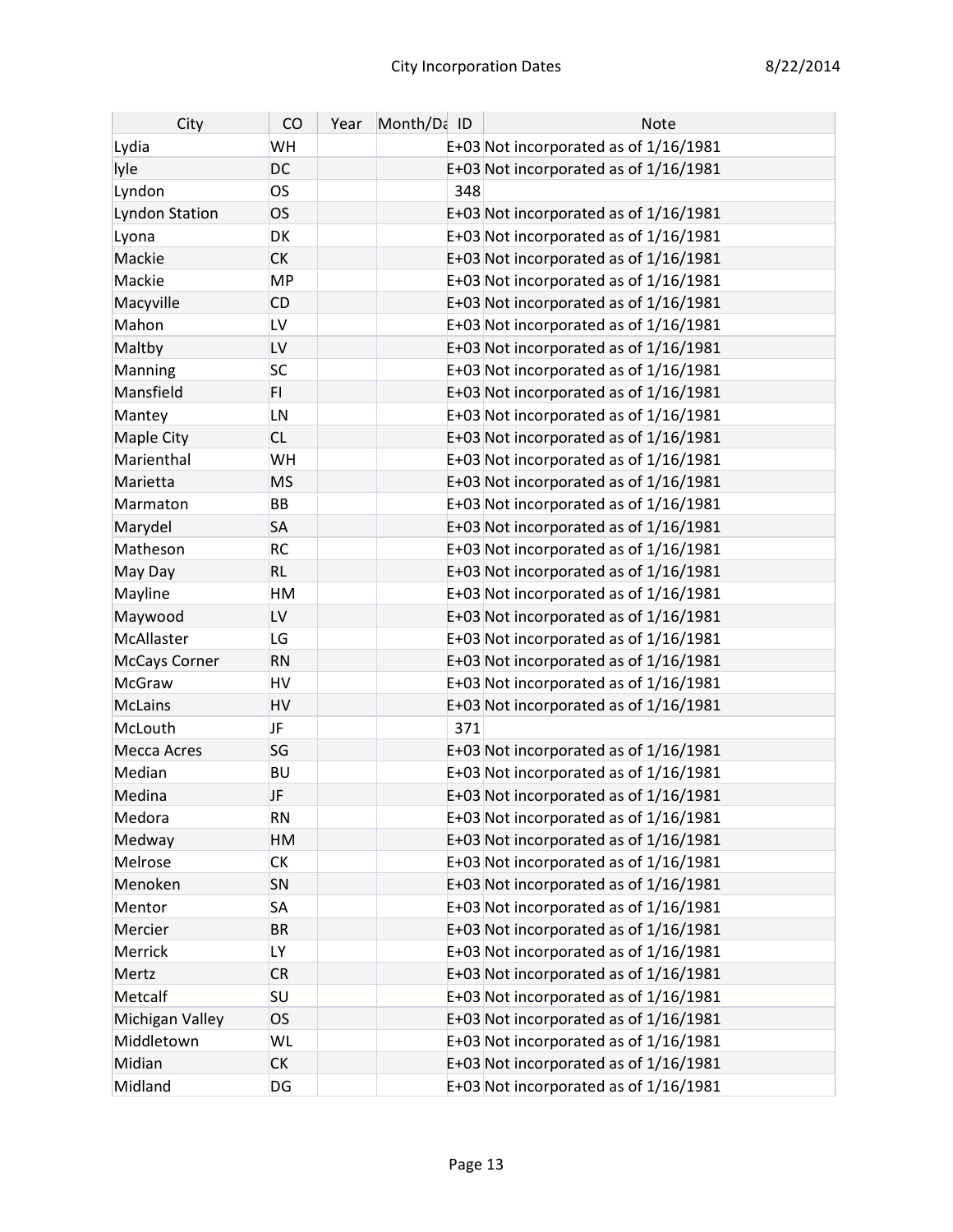| City                   | CO        | Year | Month/Da ID | <b>Note</b>                             |
|------------------------|-----------|------|-------------|-----------------------------------------|
| Midway                 | HP        |      |             | E+03 Not incorporated as of 1/16/1981   |
| Midway                 | KM        |      |             | E+03 Not incorporated as of $1/16/1981$ |
| Midway                 | <b>RA</b> |      |             | E+03 Not incorporated as of 1/16/1981   |
| Midway                 | SG        |      |             | E+03 Not incorporated as of 1/16/1981   |
| Midway                 | <b>CR</b> |      |             | E+03 Not incorporated as of 1/16/1981   |
| Midway                 | EW        |      |             | E+03 Not incorporated as of $1/16/1981$ |
| Milberger              | <b>RS</b> |      |             | E+03 Not incorporated as of 1/16/1981   |
| Military               | <b>CK</b> |      |             | E+03 Not incorporated as of 1/16/1981   |
| Millard                | <b>BT</b> |      |             | E+03 Not incorporated as of 1/16/1981   |
| Miller                 | LY        |      |             | E+03 Not incorporated as of 1/16/1981   |
| Millerton              | SU        |      |             | E+03 Not incorporated as of 1/16/1981   |
| Millwood               | LV        |      |             | E+03 Not incorporated as of 1/16/1981   |
| Milo                   | LC        |      |             | E+03 Not incorporated as of 1/16/1981   |
| Milton                 | SU        |      |             | E+03 Not incorporated as of 1/16/1981   |
| <b>Mineral Springs</b> | OS        |      |             | E+03 Not incorporated as of 1/16/1981   |
| Mingo                  | TH        |      |             | E+03 Not incorporated as of 1/16/1981   |
| Mingona                | BA        |      |             | E+03 Not incorporated as of 1/16/1981   |
| Minneha                | SG        |      |             | E+03 Not incorporated as of 1/16/1981   |
| Missler                | mw        |      |             | E+03 Not incorporated as of 1/16/1981   |
| Mitchell               | <b>RC</b> |      |             | E+03 Not incorporated as of $1/16/1981$ |
| Modoc                  | <b>SC</b> |      |             | E+03 Not incorporated as of 1/16/1981   |
| Monett                 | CQ        |      |             | E+03 Not incorporated as of 1/16/1981   |
| Monmouth               | <b>CR</b> |      |             | E+03 Not incorporated as of 1/16/1981   |
| Monrovia               | <b>AT</b> |      |             | E+03 Not incorporated as of 1/16/1981   |
| Montana                | LB        |      |             | E+03 Not incorporated as of 1/16/1981   |
| Monticello             | JO        |      |             | E+03 Not incorporated as of $1/16/1981$ |
| Montrose               | <b>JW</b> |      |             | E+03 Not incorporated as of 1/16/1981   |
| Monument               | LG        |      |             | E+03 Not incorporated as of 1/16/1981   |
| Moody Intersection     | <b>CF</b> |      |             | E+03 Not incorporated as of 1/16/1981   |
| Moonlight              | DK        |      |             | E+03 Not incorporated as of 1/16/1981   |
| Moray                  | <b>DP</b> |      |             | E+03 Not incorporated as of 1/16/1981   |
| Morehead               | <b>NO</b> |      |             | E+03 Not incorporated as of $1/16/1981$ |
| Morris                 | <b>WY</b> |      |             | E+03 Not incorporated as of 1/16/1981   |
| Morse                  | JO        |      |             | E+03 Not incorporated as of 1/16/1981   |
| Mount Ida              | <b>AN</b> |      |             | E+03 Not incorporated as of 1/16/1981   |
| Mount Vernon           | KM        |      |             | E+03 Not incorporated as of 1/16/1981   |
| Moxham                 | <b>CL</b> |      |             | E+03 Not incorporated as of 1/16/1981   |
| Muncie                 | <b>WY</b> |      |             | E+03 Not incorporated as of 1/16/1981   |
| Munjor                 | EL.       |      |             | E+03 Not incorporated as of 1/16/1981   |
| Murdock                | KM        |      |             | E+03 Not incorporated as of 1/16/1981   |
| Murry Gill             | SG        |      |             | E+03 Not incorporated as of 1/16/1981   |
| N. N. Siding           | HV        |      |             | E+03 Not incorporated as of 1/16/1981   |
| Natrona                | PR        |      |             | E+03 Not incorporated as of 1/16/1981   |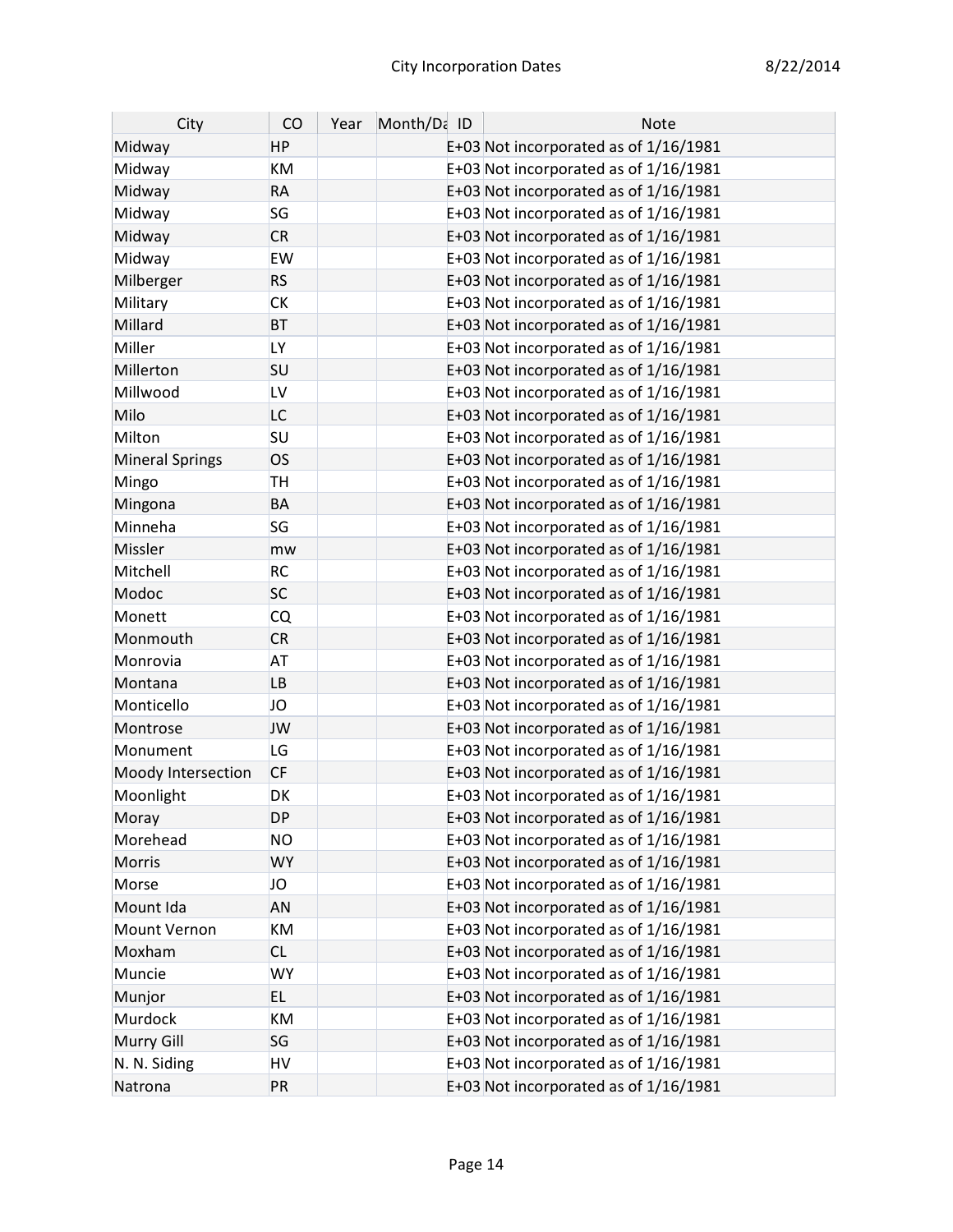| City                | CO        | Year | Month/Da ID | <b>Note</b>                             |
|---------------------|-----------|------|-------------|-----------------------------------------|
| Navarre             | <b>EK</b> |      |             | E+03 Not incorporated as of 1/16/1981   |
| Neal                | GW        |      |             | E+03 Not incorporated as of 1/16/1981   |
| Nearman             | <b>WY</b> |      |             | E+03 Not incorporated as of $1/16/1981$ |
| Nekoa               | <b>RH</b> |      |             | E+03 Not incorporated as of 1/16/1981   |
| Neola               | <b>SF</b> |      |             | E+03 Not incorporated as of 1/16/1981   |
| Nettleton           | <b>ED</b> |      |             | E+03 Not incorporated as of 1/16/1981   |
| Neuchatel           | <b>NM</b> |      |             | E+03 Not incorporated as of $1/16/1981$ |
| Neutral             | <b>CK</b> |      |             | E+03 Not incorporated as of 1/16/1981   |
| Neva                | <b>CS</b> |      |             | E+03 Not incorporated as of 1/16/1981   |
| New Albany          | <b>WL</b> |      | 414         |                                         |
| New Almelo          | <b>NT</b> |      |             | E+03 Not incorporated as of $1/16/1981$ |
| <b>New Gottland</b> | <b>MP</b> |      |             | E+03 Not incorporated as of 1/16/1981   |
| New Lancaster       | MI        |      |             | E+03 Not incorporated as of 1/16/1981   |
| New Salem           | <b>CL</b> |      |             | E+03 Not incorporated as of 1/16/1981   |
| Newbury             | <b>WB</b> |      |             | E+03 Not incorporated as of $1/16/1981$ |
| Newman              | JF        |      |             | E+03 Not incorporated as of 1/16/1981   |
| Nicodemus           | <b>GH</b> |      |             | E+03 Not incorporated as of 1/16/1981   |
| <b>Niles</b>        | OT        |      |             | E+03 Not incorporated as of 1/16/1981   |
| Noble               | <b>RC</b> |      |             | E+03 Not incorporated as of $1/16/1981$ |
| Noria               | <b>DG</b> |      |             | E+03 Not incorporated as of 1/16/1981   |
| North Branch        | JW        |      |             | E+03 Not incorporated as of 1/16/1981   |
| Norway              | <b>RP</b> |      |             | E+03 Not incorporated as of 1/16/1981   |
| O"Brien             | <b>CL</b> |      |             | E+03 Not incorporated as of $1/16/1981$ |
| <b>Oak Mills</b>    | <b>AT</b> |      |             | E+03 Not incorporated as of 1/16/1981   |
| Oak Valley          | <b>EK</b> |      |             | E+03 Not incorporated as of 1/16/1981   |
| Oatville            | SG        |      |             | E+03 Not incorporated as of 1/16/1981   |
| Obeeville           | <b>RN</b> |      |             | E+03 Not incorporated as of 1/16/1981   |
| Occheltree          | JO        |      |             | E+03 Not incorporated as of 1/16/1981   |
| Odense              | <b>NO</b> |      |             | E+03 Not incorporated as of $1/16/1981$ |
| Odin                | <b>BT</b> |      |             | E+03 Not incorporated as of 1/16/1981   |
| Ogallah             | <b>TR</b> |      |             | E+03 Not incorporated as of 1/16/1981   |
| Oil Hill            | <b>BU</b> |      |             | E+03 Not incorporated as of 1/16/1981   |
| Olcott              | <b>RN</b> |      |             | E+03 Not incorporated as of 1/16/1981   |
| Oneida              | <b>NM</b> |      | 438         |                                         |
| Oneonta             | <b>CD</b> |      |             | E+03 Not incorporated as of $1/16/1981$ |
| Ontario             | JA        |      |             | E+03 Not incorporated as of 1/16/1981   |
| Opolis              | <b>CR</b> |      |             | E+03 Not incorporated as of 1/16/1981   |
| Orion               | GO        |      |             | E+03 Not incorporated as of 1/16/1981   |
| Oronque             | <b>NT</b> |      |             | E+03 Not incorporated as of 1/16/1981   |
| Orsemus             | KM        |      |             | E+03 Not incorporated as of 1/16/1981   |
| Orso                | <b>CQ</b> |      |             | E+03 Not incorporated as of 1/16/1981   |
| Orwell              | <b>HG</b> |      |             | E+03 Not incorporated as of 1/16/1981   |
| Otego               | JW        |      |             | E+03 Not incorporated as of 1/16/1981   |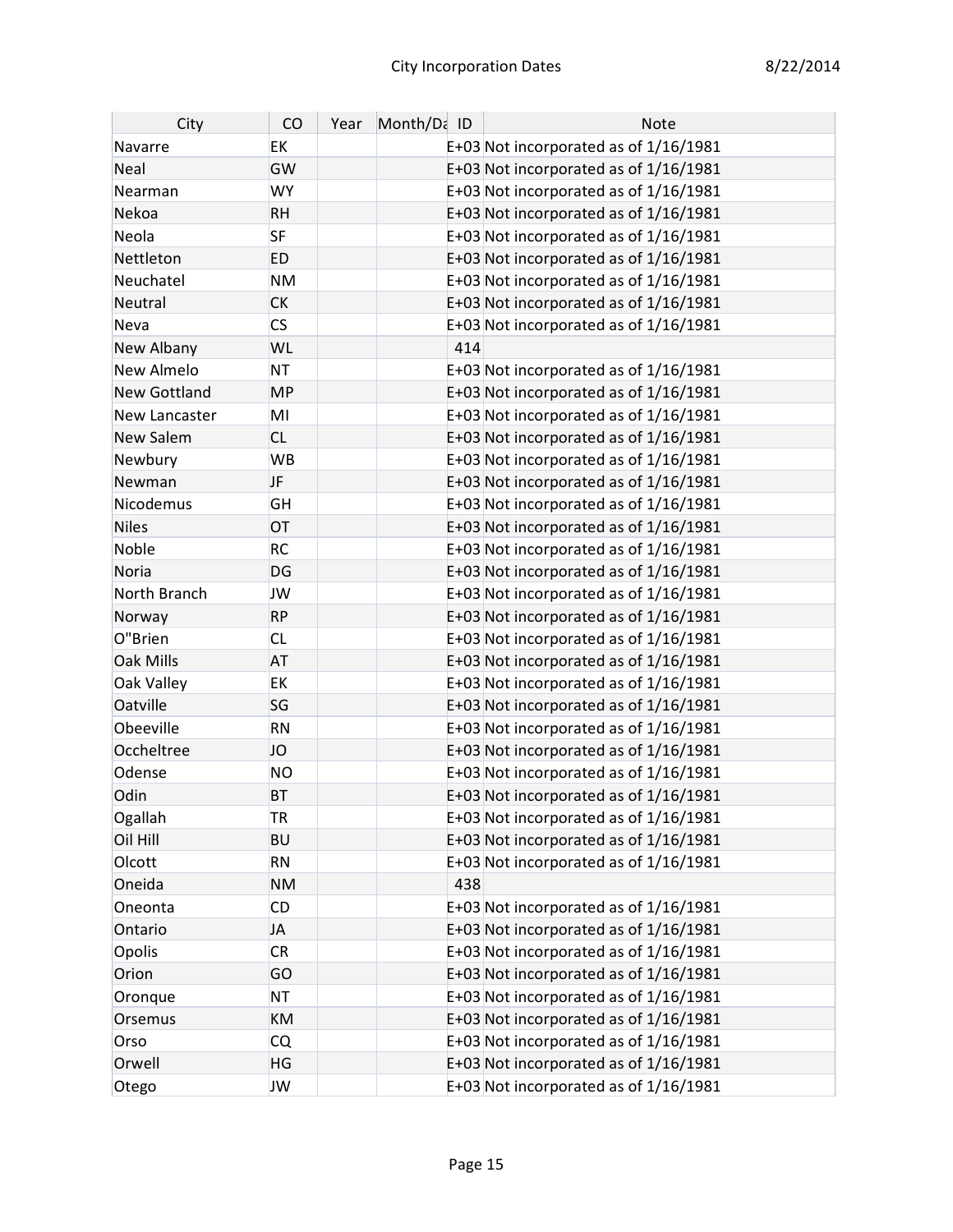| City               | CO        | Year | Month/Da ID | <b>Note</b>                             |
|--------------------|-----------|------|-------------|-----------------------------------------|
| Otto               | <b>CL</b> |      |             | E+03 Not incorporated as of 1/16/1981   |
| Ottumwa            | <b>CF</b> |      |             | E+03 Not incorporated as of $1/16/1981$ |
| Ousler             | <b>MN</b> |      |             | E+03 Not incorporated as of 1/16/1981   |
| Padonia            | <b>BR</b> |      |             | E+03 Not incorporated as of $1/16/1981$ |
| Page City          | LG        |      |             | E+03 Not incorporated as of 1/16/1981   |
| Palermo            | <b>DP</b> |      |             | E+03 Not incorporated as of $1/16/1981$ |
| Parallel           | <b>WS</b> |      |             | E+03 Not incorporated as of $1/16/1981$ |
| Park East          | <b>SG</b> |      |             | E+03 Not incorporated as of 1/16/1981   |
| Parnell            | <b>AT</b> |      |             | E+03 Not incorporated as of 1/16/1981   |
| Patterson          | <b>HV</b> |      |             | E+03 Not incorporated as of $1/16/1981$ |
| Pauline            | SN        |      |             | E+03 Not incorporated as of 1/16/1981   |
| Pawnee Station     | <b>BB</b> |      |             | E+03 Not incorporated as of $1/16/1981$ |
| Paxton             | <b>HV</b> |      |             | E+03 Not incorporated as of 1/16/1981   |
| Pearl              | <b>DK</b> |      |             | E+03 Not incorporated as of $1/16/1981$ |
| Peck               | SG        |      |             | E+03 Not incorporated as of $1/16/1981$ |
| Pence              | <b>SC</b> |      |             | E+03 Not incorporated as of 1/16/1981   |
| Pendennis          | <b>LE</b> |      |             | E+03 Not incorporated as of $1/16/1981$ |
| Penfield           | <b>LB</b> |      |             | E+03 Not incorporated as of $1/16/1981$ |
| Penokee            | <b>GH</b> |      |             | E+03 Not incorporated as of 1/16/1981   |
| Peoria             | <b>FR</b> |      |             | E+03 Not incorporated as of $1/16/1981$ |
| Perth              | SU        |      |             | E+03 Not incorporated as of 1/16/1981   |
| Petersburg         | <b>BB</b> |      |             | E+03 Not incorporated as of 1/16/1981   |
| Peterson           | FI.       |      |             | E+03 Not incorporated as of 1/16/1981   |
| Peterton           | <b>OS</b> |      |             | E+03 Not incorporated as of 1/16/1981   |
| Petrolia           | <b>AL</b> |      |             | E+03 Not incorporated as of 1/16/1981   |
| Pfeifer            | <b>EL</b> |      |             | E+03 Not incorporated as of $1/16/1981$ |
| Phillips Village   | <b>SA</b> |      |             | E+03 Not incorporated as of 1/16/1981   |
| Pickrell Corner    | <b>BT</b> |      |             | E+03 Not incorporated as of 1/16/1981   |
| Piedmont           | GW        |      |             | E+03 Not incorporated as of 1/16/1981   |
| Pierce Junction    | <b>BR</b> |      |             | E+03 Not incorporated as of $1/16/1981$ |
| Pierceville        | FI.       |      |             | E+03 Not incorporated as of 1/16/1981   |
| Pilsen             | <b>MN</b> |      |             | E+03 Not incorporated as of 1/16/1981   |
| Pioneer Co-op Spur | <b>GT</b> |      |             | E+03 Not incorporated as of 1/16/1981   |
| Piper              | <b>WY</b> |      |             | E+03 Not incorporated as of 1/16/1981   |
| Piqua              | <b>WO</b> |      |             | E+03 Not incorporated as of 1/16/1981   |
| Pleasant Grove     | DG        |      |             | E+03 Not incorporated as of $1/16/1981$ |
| Pleasant Valley    | <b>SW</b> |      |             | E+03 Not incorporated as of $1/16/1981$ |
| Plymel             | LY.       |      |             | E+03 Not incorporated as of $1/16/1981$ |
| Plymouth           | <b>LY</b> |      |             | E+03 Not incorporated as of 1/16/1981   |
| Polk               | <b>CR</b> |      |             | E+03 Not incorporated as of 1/16/1981   |
| Pollard            | <b>RC</b> |      |             | E+03 Not incorporated as of 1/16/1981   |
| Pomona Station     | <b>FR</b> |      |             | E+03 Not incorporated as of 1/16/1981   |
| Pontiac            | <b>BU</b> |      |             | E+03 Not incorporated as of 1/16/1981   |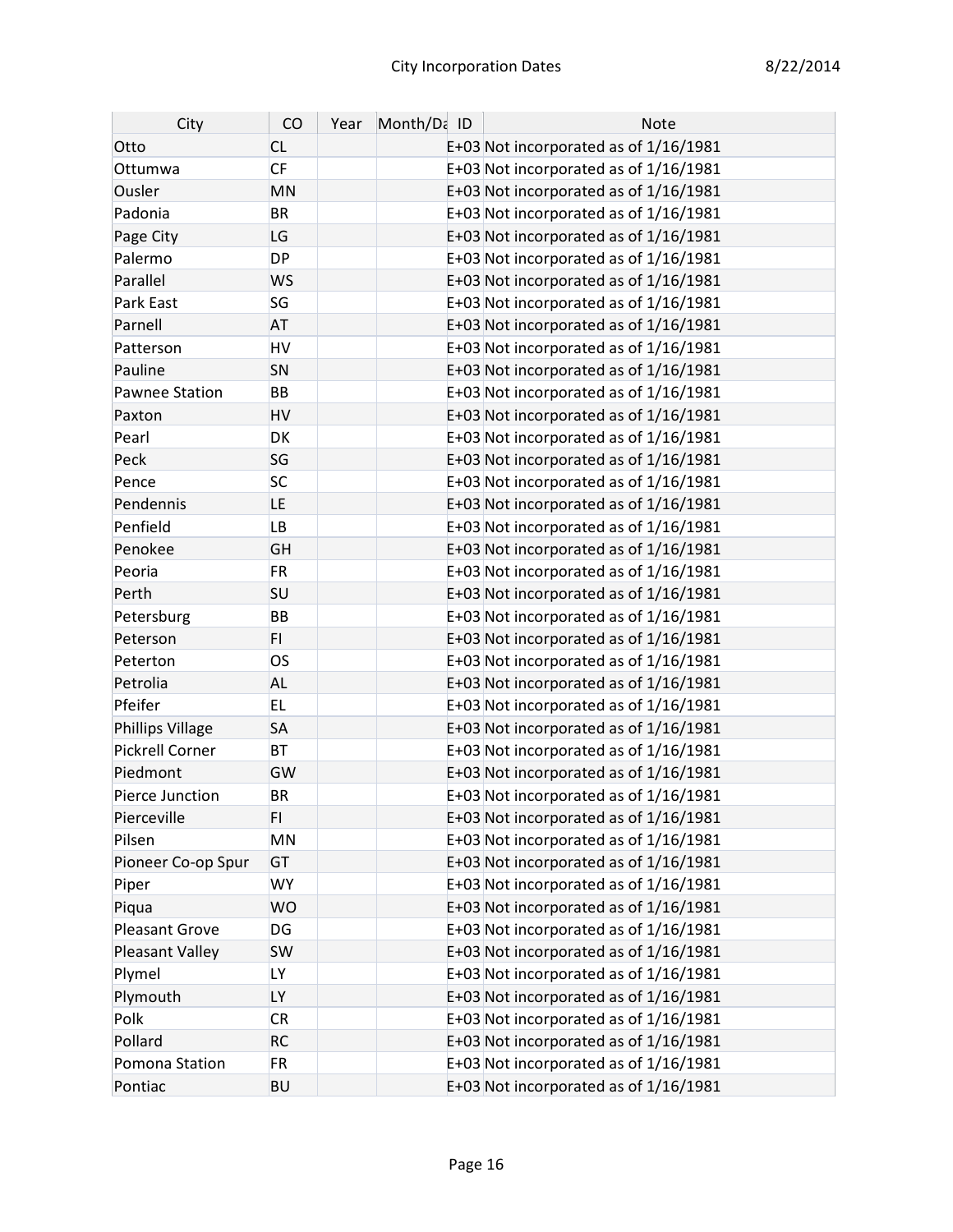| City                    | CO                       | Year | Month/Da ID | Note                                    |
|-------------------------|--------------------------|------|-------------|-----------------------------------------|
| Port Williams           | AT                       |      |             | E+03 Not incorporated as of 1/16/1981   |
| Porterville             | <b>BB</b>                |      |             | E+03 Not incorporated as of 1/16/1981   |
| Portland                | SU                       |      |             | E+03 Not incorporated as of 1/16/1981   |
| Potter                  | <b>AT</b>                |      |             | E+03 Not incorporated as of 1/16/1981   |
| Prospect                | <b>BT</b>                |      |             | E+03 Not incorporated as of 1/16/1981   |
| Prospepct               | SG                       |      |             | E+03 Not incorporated as of 1/16/1981   |
| Punkin Center           | <b>RN</b>                |      |             | E+03 Not incorporated as of $1/16/1981$ |
| Purcell                 | <b>DP</b>                |      |             | E+03 Not incorporated as of 1/16/1981   |
| Putnam                  | HV                       |      |             | E+03 Not incorporated as of 1/16/1981   |
| Quaker                  | <b>CK</b>                |      |             | E+03 Not incorporated as of 1/16/1981   |
| Quartzite               | LC                       |      |             | E+03 Not incorporated as of 1/16/1981   |
| Quinby                  | FI.                      |      |             | E+03 Not incorporated as of 1/16/1981   |
| Quincy                  | GW                       |      |             | E+03 Not incorporated as of 1/16/1981   |
| Radley                  | <b>CR</b>                |      |             | E+03 Not incorporated as of 1/16/1981   |
| Rago                    | KM                       |      |             | E+03 Not incorporated as of 1/16/1981   |
| Rainbow Bend            | <b>CL</b>                |      |             | E+03 Not incorporated as of 1/16/1981   |
| Ranch                   | <b>SC</b>                |      |             | E+03 Not incorporated as of $1/16/1981$ |
| Ransonville             | <b>FR</b>                |      |             | E+03 Not incorporated as of 1/16/1981   |
| Ravanna                 | FI.                      |      |             | E+03 Not incorporated as of 1/16/1981   |
| Ray                     | PN                       |      |             | E+03 Not incorporated as of 1/16/1981   |
| Reager                  | <b>NT</b>                |      |             | E+03 Not incorporated as of 1/16/1981   |
| Reamsville              | <b>SM</b>                |      |             | E+03 Not incorporated as of 1/16/1981   |
| <b>Red Onion</b>        | <b>CR</b>                |      |             | E+03 Not incorporated as of 1/16/1981   |
| Redel                   | JO                       |      |             | E+03 Not incorporated as of 1/16/1981   |
| Redwing                 | <b>BT</b>                |      |             | E+03 Not incorporated as of 1/16/1981   |
| Reece                   | GW                       |      |             | E+03 Not incorporated as of 1/16/1981   |
| Reedsville              | <b>MS</b>                |      |             | E+03 Not incorporated as of $1/16/1981$ |
| Reno                    | LV                       |      |             | E+03 Not incorporated as of 1/16/1981   |
| Rest                    | WL                       |      |             | E+03 Not incorporated as of 1/16/1981   |
| Rice                    | <b>CD</b>                |      |             | E+03 Not incorporated as of 1/16/1981   |
| <b>Richland Corners</b> | SN                       |      |             | E+03 Not incorporated as of 1/16/1981   |
| Richter                 | sfr                      |      |             | E+03 Not incorporated as of 1/16/1981   |
| Ridgeton                | <b>OS</b>                |      |             | E+03 Not incorporated as of $1/16/1981$ |
| Riga                    | <b>TR</b>                |      |             | E+03 Not incorporated as of 1/16/1981   |
| Ringer                  | MI                       |      |             | E+03 Not incorporated as of 1/16/1981   |
| Ringo                   | <b>CR</b>                |      |             | E+03 Not incorporated as of 1/16/1981   |
| Rishel                  | DK                       |      |             | E+03 Not incorporated as of 1/16/1981   |
| Ritchal                 | FI.                      |      |             | E+03 Not incorporated as of 1/16/1981   |
| Riverdale               | SU                       |      |             | E+03 Not incorporated as of 1/16/1981   |
| Riverton                | <b>CK</b>                |      |             | E+03 Not incorporated as of 1/16/1981   |
| Rock                    | <b>CL</b>                |      |             | E+03 Not incorporated as of 1/16/1981   |
| <b>Rock Creek</b>       | JF                       |      |             | E+03 Not incorporated as of 1/16/1981   |
| Rockland                | $\mathsf{CS}\phantom{0}$ |      |             | E+03 Not incorporated as of 1/16/1981   |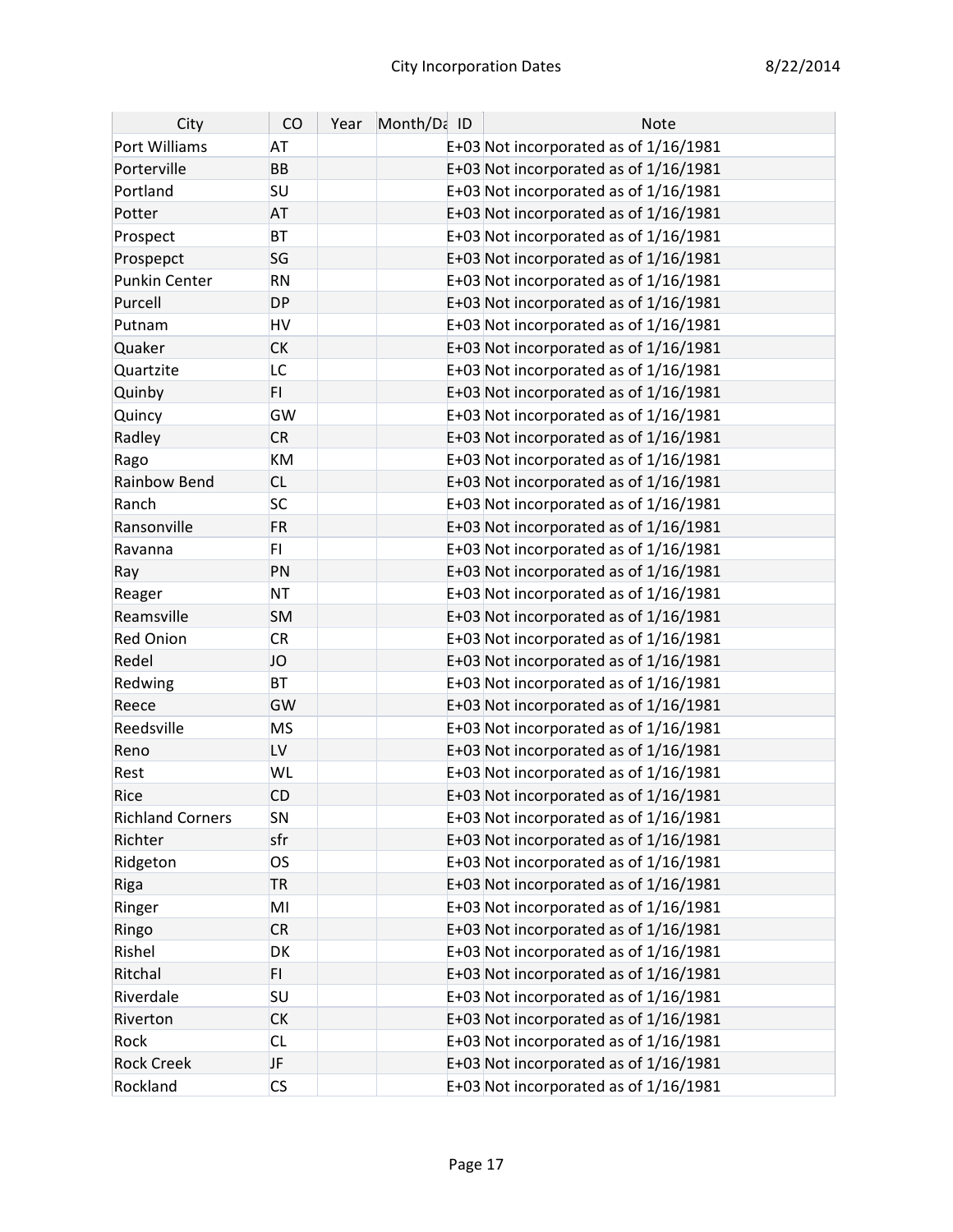| City               | CO             | Year | Month/Da ID | <b>Note</b>                             |
|--------------------|----------------|------|-------------|-----------------------------------------|
| <b>Rocky Ford</b>  | <b>RL</b>      |      |             | E+03 Not incorporated as of 1/16/1981   |
| Rodkey             | F <sub>1</sub> |      |             | E+03 Not incorporated as of 1/16/1981   |
| Rogers             | <b>CQ</b>      |      |             | E+03 Not incorporated as of 1/16/1981   |
| Roland             | SU             |      |             | E+03 Not incorporated as of $1/16/1981$ |
| Rollin             | <b>NO</b>      |      |             | E+03 Not incorporated as of 1/16/1981   |
| Rome               | SU             |      |             | E+03 Not incorporated as of 1/16/1981   |
| Ronald             | <b>BB</b>      |      |             | E+03 Not incorporated as of 1/16/1981   |
| Roper              | WL             |      |             | E+03 Not incorporated as of $1/16/1981$ |
| Rosaco             | <b>CD</b>      |      |             | E+03 Not incorporated as of 1/16/1981   |
| Rosalia            | <b>BU</b>      |      |             | E+03 Not incorporated as of 1/16/1981   |
| Rose               | <b>WO</b>      |      |             | E+03 Not incorporated as of 1/16/1981   |
| Roxbury            | <b>MP</b>      |      |             | E+03 Not incorporated as of 1/16/1981   |
| Ruella             | <b>HP</b>      |      |             | E+03 Not incorporated as of 1/16/1981   |
| Ruleton            | <b>SH</b>      |      |             | E+03 Not incorporated as of 1/16/1981   |
| Runnymede          | <b>HP</b>      |      |             | E+03 Not incorporated as of 1/16/1981   |
| Rural              | <b>CS</b>      |      |             | E+03 Not incorporated as of 1/16/1981   |
| Rydal              | <b>RP</b>      |      |             | E+03 Not incorporated as of 1/16/1981   |
| Ryus               | GT             |      |             | E+03 Not incorporated as of 1/16/1981   |
| Saffordville       | <b>CR</b>      |      |             | E+03 Not incorporated as of 1/16/1981   |
| Salem              | <b>JW</b>      |      |             | E+03 Not incorporated as of 1/16/1981   |
| Salemsborg         | <b>SA</b>      |      |             | E+03 Not incorporated as of 1/16/1981   |
| Sallyards          | GW             |      |             | E+03 Not incorporated as of 1/16/1981   |
| Salter             | <b>BU</b>      |      |             | E+03 Not incorporated as of 1/16/1981   |
| Sand Burr Hill     | SG             |      |             | E+03 Not incorporated as of 1/16/1981   |
| <b>Sand Creek</b>  | HV             |      |             | E+03 Not incorporated as of 1/16/1981   |
| Sand Spring        | DK             |      |             | E+03 Not incorporated as of 1/16/1981   |
| Sanford            | PN             |      |             | E+03 Not incorporated as of 1/16/1981   |
| Saunders           | <b>ST</b>      |      |             | E+03 Not incorporated as of 1/16/1981   |
| Saxman             | <b>RC</b>      |      |             | E+03 Not incorporated as of 1/16/1981   |
| Sayman             | <b>RC</b>      |      |             | E+03 Not incorporated as of 1/16/1981   |
| Sayre              | <b>FO</b>      |      |             | E+03 Not incorporated as of 1/16/1981   |
| Schroyer           | <b>MS</b>      |      |             | E+03 Not incorporated as of $1/16/1981$ |
| Schulte            | SG             |      |             | E+03 Not incorporated as of $1/16/1981$ |
| Scipio             | <b>AN</b>      |      |             | E+03 Not incorporated as of 1/16/1981   |
| <b>Scotts Camp</b> | <b>CR</b>      |      |             | E+03 Not incorporated as of 1/16/1981   |
| Sears              | FO             |      |             | E+03 Not incorporated as of 1/16/1981   |
| Selkirk            | WH             |      |             | E+03 Not incorporated as of 1/16/1981   |
| Selma              | <b>AN</b>      |      |             | E+03 Not incorporated as of 1/16/1981   |
| Sequin             | <b>SD</b>      |      |             | E+03 Not incorporated as of $1/16/1981$ |
| Serco              | <b>RN</b>      |      |             | E+03 Not incorporated as of 1/16/1981   |
| Setab              | <b>SC</b>      |      |             | E+03 Not incorporated as of 1/16/1981   |
| Sexton             | WL             |      |             | E+03 Not incorporated as of 1/16/1981   |
| <b>Shady Bend</b>  | LC             |      |             | E+03 Not incorporated as of 1/16/1981   |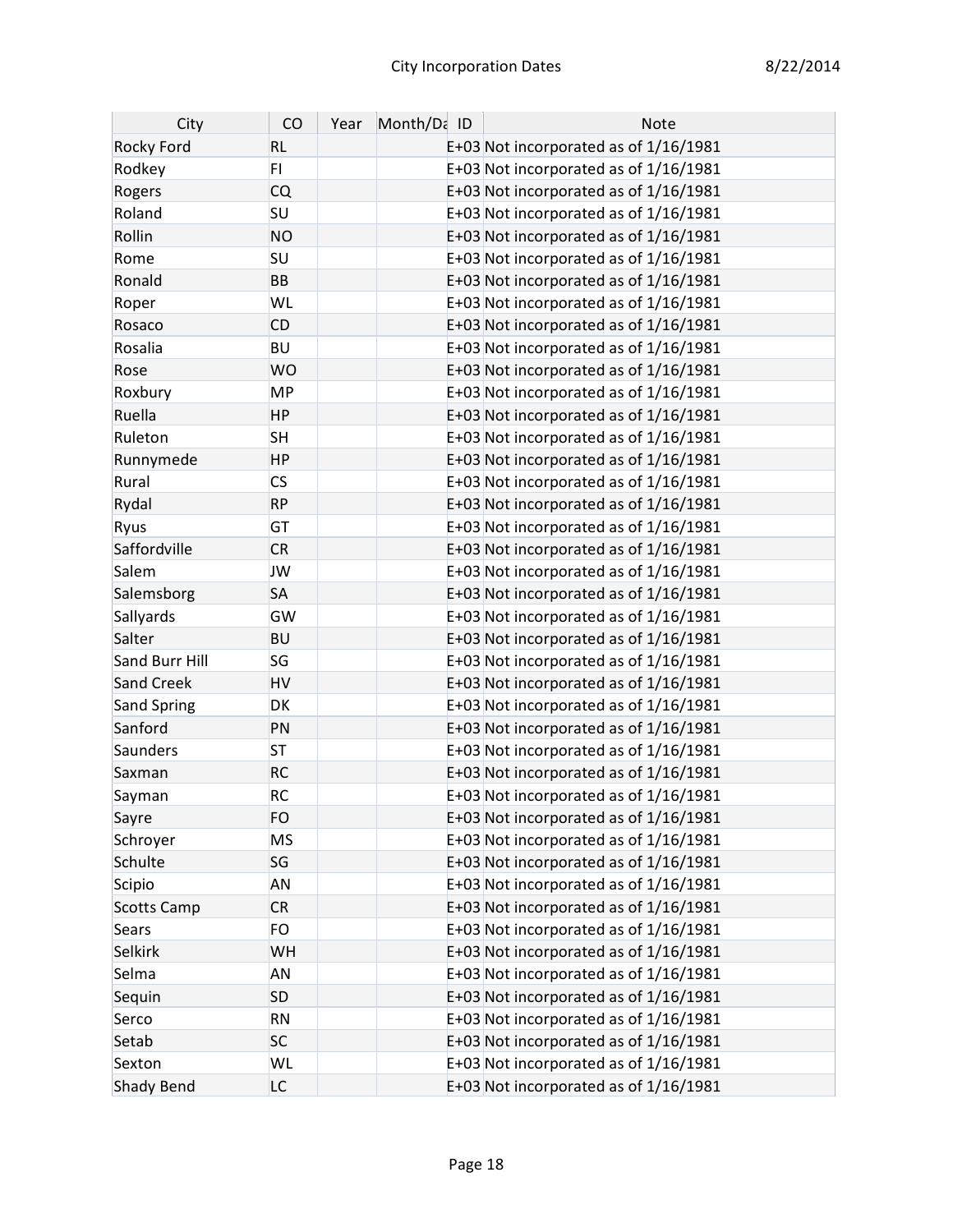| City           | CO        | Year | Month/Da ID | Note                                    |
|----------------|-----------|------|-------------|-----------------------------------------|
| Shady Brook    | DK        |      |             | E+03 Not incorporated as of 1/16/1981   |
| Shaffer        | <b>RH</b> |      |             | E+03 Not incorporated as of 1/16/1981   |
| Shallow Water  | <b>SC</b> |      |             | E+03 Not incorporated as of 1/16/1981   |
| Shannon        | <b>AT</b> |      |             | E+03 Not incorporated as of 1/16/1981   |
| Sharpe         | <b>CF</b> |      |             | E+03 Not incorporated as of 1/16/1981   |
| Shaw           | <b>NO</b> |      |             | E+03 Not incorporated as of 1/16/1981   |
| Sherdahl       | <b>RP</b> |      |             | E+03 Not incorporated as of 1/16/1981   |
| Sherman        | <b>CK</b> |      |             | E+03 Not incorporated as of 1/16/1981   |
| Sherman City   | <b>CK</b> |      |             | E+03 Not incorporated as of 1/16/1981   |
| Sherwin        | <b>CK</b> |      |             | E+03 Not incorporated as of 1/16/1981   |
| Shields        | LE        |      |             | E+03 Not incorporated as of 1/16/1981   |
| Shipton        | <b>SA</b> |      |             | E+03 Not incorporated as of 1/16/1981   |
| Shook          | <b>HP</b> |      |             | E+03 Not incorporated as of $1/16/1981$ |
| Shroyer        | <b>MS</b> |      |             | E+03 Not incorporated as of 1/16/1981   |
| Sibleyville    | DG        |      |             | E+03 Not incorporated as of 1/16/1981   |
| Silica         | <b>RC</b> |      |             | E+03 Not incorporated as of 1/16/1981   |
| Silkville      | <b>FR</b> |      |             | E+03 Not incorporated as of 1/16/1981   |
| Silverdale     | <b>CL</b> |      |             | E+03 Not incorporated as of 1/16/1981   |
| Sitka          | <b>CA</b> |      |             | E+03 Not incorporated as of 1/16/1981   |
| Skellyville    | <b>KM</b> |      |             | E+03 Not incorporated as of 1/16/1981   |
| Skiddy         | <b>MR</b> |      |             | E+03 Not incorporated as of 1/16/1981   |
| Skidmore       | <b>CK</b> |      |             | E+03 Not incorporated as of 1/16/1981   |
| Smileyville    | <b>BU</b> |      |             | E+03 Not incorporated as of 1/16/1981   |
| Solomon Rapids | MC        |      |             | E+03 Not incorporated as of 1/16/1981   |
| Solvay         | <b>RN</b> |      |             | E+03 Not incorporated as of 1/16/1981   |
| Somerset       | MI        |      |             | E+03 Not incorporated as of 1/16/1981   |
| South Mound    | <b>NO</b> |      |             | E+03 Not incorporated as of $1/16/1981$ |
| South Radley   | <b>CR</b> |      |             | E+03 Not incorporated as of 1/16/1981   |
| Sparks         | <b>DP</b> |      |             | E+03 Not incorporated as of 1/16/1981   |
| Spasticville   | SG        |      |             | E+03 Not incorporated as of 1/16/1981   |
| Spence         | <b>WS</b> |      |             | E+03 Not incorporated as of $1/16/1981$ |
| Spica          | <b>TH</b> |      |             | E+03 Not incorporated as of 1/16/1981   |
| Spring         | <b>HP</b> |      |             | E+03 Not incorporated as of 1/16/1981   |
| Springdale     | SG        |      |             | E+03 Not incorporated as of 1/16/1981   |
| Springdale     | LV        |      |             | E+03 Not incorporated as of 1/16/1981   |
| Springvale     | PR        |      |             | E+03 Not incorporated as of 1/16/1981   |
| St. Benedict   | <b>NM</b> |      |             | E+03 Not incorporated as of $1/16/1981$ |
| St. Bridget    | <b>MS</b> |      |             | E+03 Not incorporated as of 1/16/1981   |
| St. Clere      | PT        |      |             | E+03 Not incorporated as of $1/16/1981$ |
| St. Joe        | <b>RN</b> |      |             | E+03 Not incorporated as of 1/16/1981   |
| St. Joseph     | <b>CD</b> |      |             | E+03 Not incorporated as of 1/16/1981   |
| St. Leo        | <b>KM</b> |      |             | E+03 Not incorporated as of 1/16/1981   |
| St. Marks      | SG        |      |             | E+03 Not incorporated as of 1/16/1981   |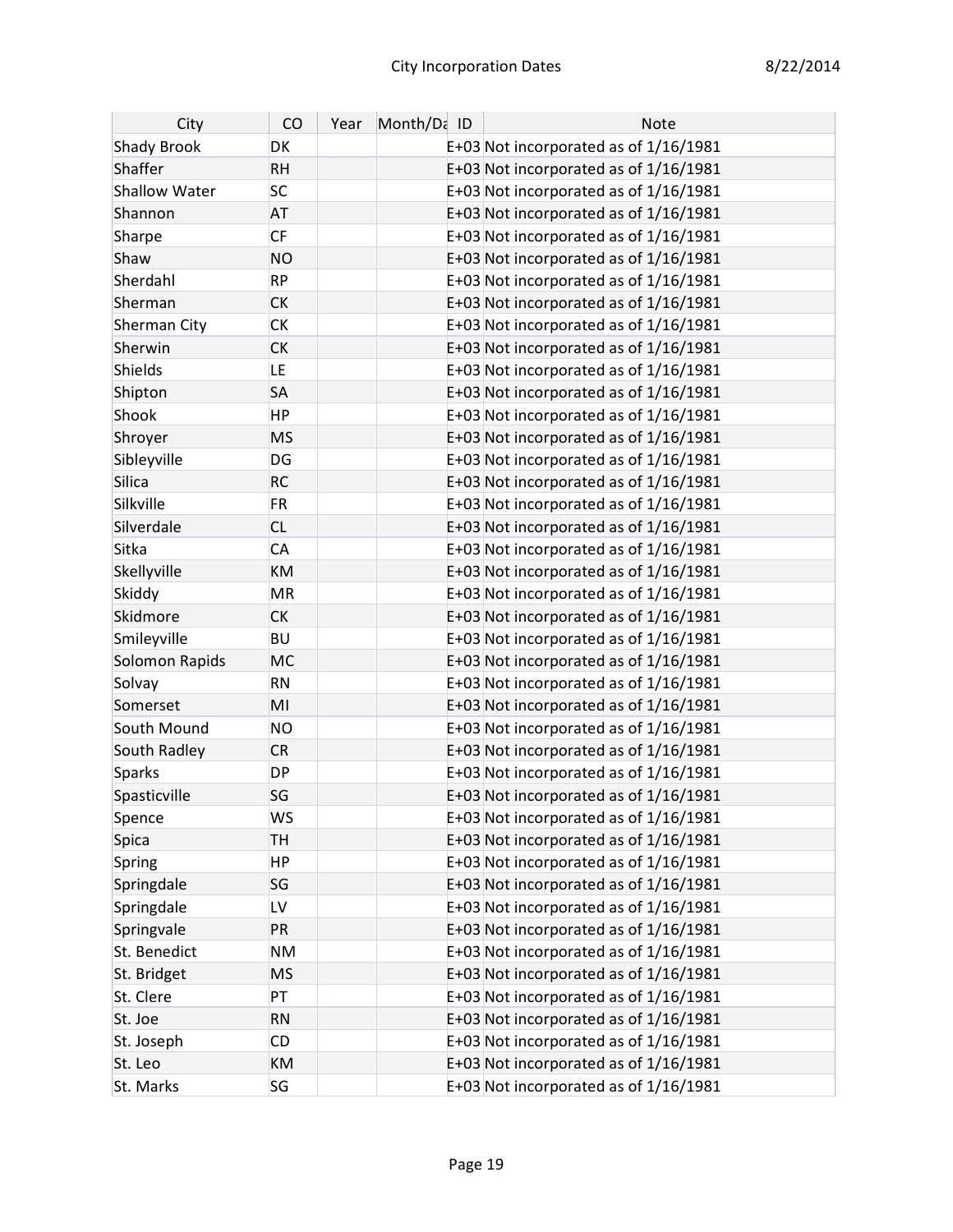| City               | CO        | Year | Month/Da ID | <b>Note</b>                             |
|--------------------|-----------|------|-------------|-----------------------------------------|
| St. Mary Aleppo    | SG        |      |             | E+03 Not incorporated as of 1/16/1981   |
| St. Pats           | <b>AT</b> |      |             | E+03 Not incorporated as of 1/16/1981   |
| St. Paul           | SG        |      |             | E+03 Not incorporated as of 1/16/1981   |
| St. Peter          | GH        |      |             | E+03 Not incorporated as of 1/16/1981   |
| St. Teresa         | WH        |      |             | E+03 Not incorporated as of 1/16/1981   |
| Stanley            | JO        |      |             | E+03 Not incorporated as of 1/16/1981   |
| Stano              | GT        |      |             | E+03 Not incorporated as of 1/16/1981   |
| Stanton            | MI        |      |             | E+03 Not incorporated as of 1/16/1981   |
| <b>Star Valley</b> | <b>CK</b> |      |             | E+03 Not incorporated as of 1/16/1981   |
| Stickney           | <b>BT</b> |      |             | E+03 Not incorporated as of 1/16/1981   |
| Stillwell          | JO        |      |             | E+03 Not incorporated as of 1/16/1981   |
| Stine Spur         | LB        |      |             | E+03 Not incorporated as of 1/16/1981   |
| Stippville         | <b>CK</b> |      |             | E+03 Not incorporated as of 1/16/1981   |
| Stone              | LV        |      |             | E+03 Not incorporated as of $1/16/1981$ |
| <b>Stony Point</b> | <b>WY</b> |      |             | E+03 Not incorporated as of 1/16/1981   |
| Stover             | <b>LB</b> |      |             | E+03 Not incorporated as of 1/16/1981   |
| <b>Strauss</b>     | <b>LB</b> |      |             | E+03 Not incorporated as of 1/16/1981   |
| Strawberry         | <b>WS</b> |      |             | E+03 Not incorporated as of $1/16/1981$ |
| <b>Stubbs</b>      | BA        |      |             | E+03 Not incorporated as of 1/16/1981   |
| Studley            | <b>SD</b> |      |             | E+03 Not incorporated as of 1/16/1981   |
| Stull              | <b>NO</b> |      |             | E+03 Not incorporated as of 1/16/1981   |
| Stuttgart          | PL        |      |             | E+03 Not incorporated as of 1/16/1981   |
| Sullivan           | <b>MS</b> |      |             | E+03 Not incorporated as of 1/16/1981   |
| Sullivan Track     | GT        |      |             | E+03 Not incorporated as of 1/16/1981   |
| Summerville        | OT        |      |             | E+03 Not incorporated as of 1/16/1981   |
| Summt              | <b>MS</b> |      |             | E+03 Not incorporated as of 1/16/1981   |
| Sun Springs        | <b>BR</b> |      |             | E+03 Not incorporated as of 1/16/1981   |
| Sunflower          | <b>WY</b> |      |             | E+03 Not incorporated as of 1/16/1981   |
| Sunland            | <b>WA</b> |      |             | E+03 Not incorporated as of 1/16/1981   |
| Sunnydale          | SG        |      |             | E+03 Not incorporated as of $1/16/1981$ |
| Suppesville        | SU        |      |             | E+03 Not incorporated as of 1/16/1981   |
| Sutphen            | DK        |      |             | E+03 Not incorporated as of $1/16/1981$ |
| Sutton             | <b>KE</b> |      |             | E+03 Not incorporated as of 1/16/1981   |
| Swamp Angel        | PT        |      |             | E+03 Not incorporated as of 1/16/1981   |
| Swiss Vale         | <b>OS</b> |      |             | E+03 Not incorporated as of 1/16/1981   |
| Sycamore           | MG        |      |             | E+03 Not incorporated as of 1/16/1981   |
| Tabor              | <b>RP</b> |      |             | E+03 Not incorporated as of 1/16/1981   |
| Talmage            | DK        |      |             | E+03 Not incorporated as of 1/16/1981   |
| Talmo              | <b>RP</b> |      |             | E+03 Not incorporated as of 1/16/1981   |
| <b>Tasco</b>       | <b>SD</b> |      |             | E+03 Not incorporated as of 1/16/1981   |
| Tauissig           | <b>CL</b> |      |             | E+03 Not incorporated as of 1/16/1981   |
| Tecumseh           | SN        |      |             | E+03 Not incorporated as of 1/16/1981   |
| Tennis             | FI.       |      |             | E+03 Not incorporated as of 1/16/1981   |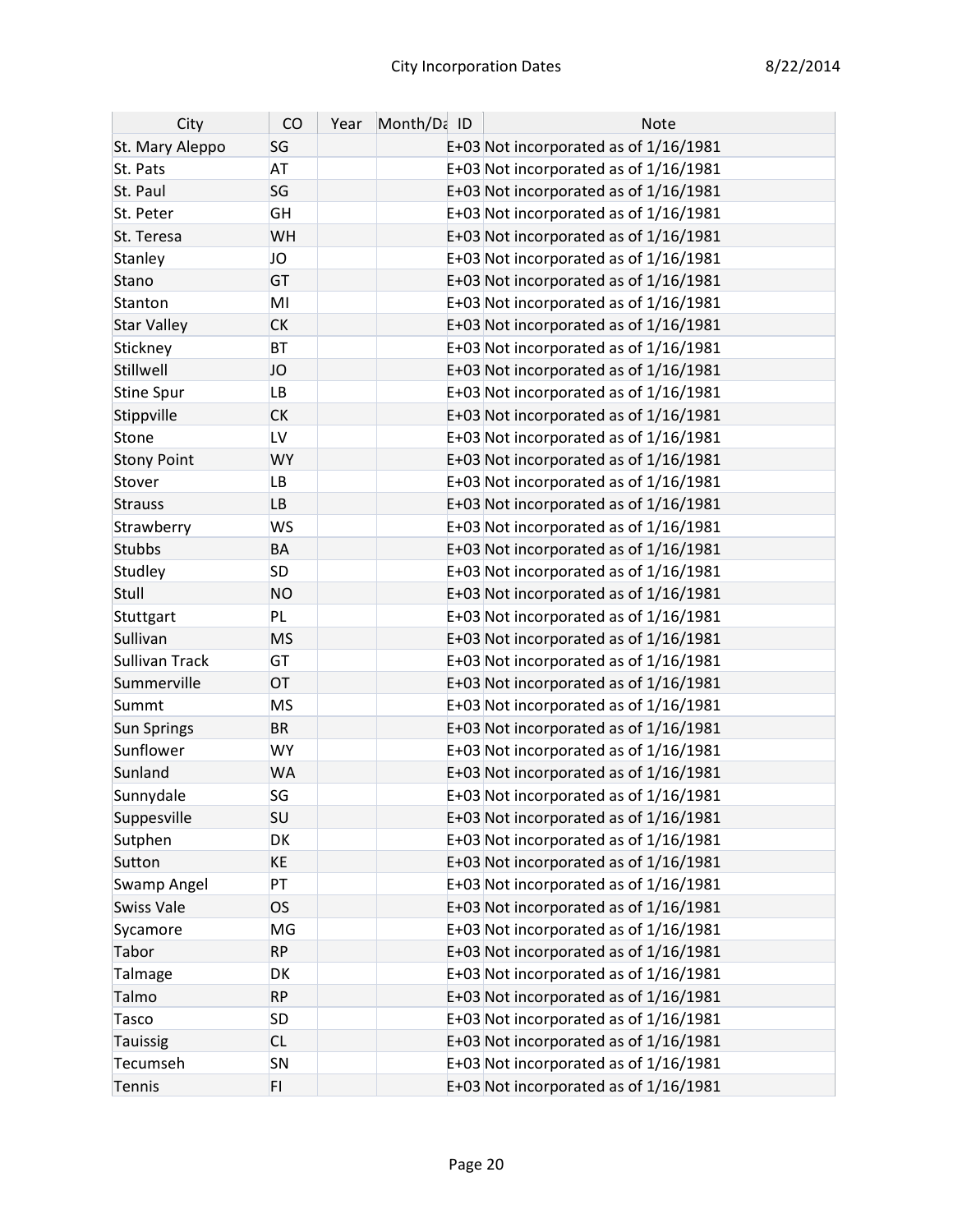| City                | CO        | Year | Month/Da ID |     | <b>Note</b>                             |
|---------------------|-----------|------|-------------|-----|-----------------------------------------|
| Terra Cotta         | EW        |      |             |     | E+03 Not incorporated as of 1/16/1981   |
| Teterville          | GW        |      |             |     | E+03 Not incorporated as of 1/16/1981   |
| Thompsonville       | JF.       |      |             |     | E+03 Not incorporated as of 1/16/1981   |
| Thornburg           | <b>SM</b> |      |             |     | E+03 Not incorporated as of 1/16/1981   |
| Thrall              | GW        |      |             |     | E+03 Not incorporated as of 1/16/1981   |
| Throop              | <b>WS</b> |      |             |     | E+03 Not incorporated as of 1/16/1981   |
| Tice                | <b>HS</b> |      |             |     | E+03 Not incorporated as of $1/16/1981$ |
| <b>Tisdale</b>      | <b>CL</b> |      |             |     | E+03 Not incorporated as of 1/16/1981   |
| Togo                | GH        |      |             |     | E+03 Not incorporated as of 1/16/1981   |
| Toledo              | <b>CS</b> |      |             |     | E+03 Not incorporated as of 1/16/1981   |
| Tollerville         | SG        |      |             |     | E+03 Not incorporated as of 1/16/1981   |
| Tonovay             | GW        |      |             |     | E+03 Not incorporated as of 1/16/1981   |
| Toulon              | EL.       |      |             |     | E+03 Not incorporated as of 1/16/1981   |
| Tractor             | <b>SC</b> |      |             |     | E+03 Not incorporated as of 1/16/1981   |
| <b>Trading Post</b> | LN        |      |             |     | E+03 Not incorporated as of 1/16/1981   |
| Traer               | DC        |      |             |     | E+03 Not incorporated as of 1/16/1981   |
| Trego Center        | <b>TR</b> |      |             |     | E+03 Not incorporated as of 1/16/1981   |
| Trenton             | <b>SA</b> |      |             |     | E+03 Not incorporated as of 1/16/1981   |
| Tresham             | <b>CL</b> |      |             |     | E+03 Not incorporated as of 1/16/1981   |
| Trousdale           | <b>ED</b> |      |             |     | E+03 Not incorporated as of 1/16/1981   |
| <b>Turck</b>        | <b>CK</b> |      |             |     | E+03 Not incorporated as of 1/16/1981   |
| Turkville           | EL.       |      |             |     | E+03 Not incorporated as of 1/16/1981   |
| <b>Twin Mounds</b>  | DG        |      |             |     | E+03 Not incorporated as of 1/16/1981   |
| Udell               | <b>CL</b> |      |             | 575 |                                         |
| Upland              | DK        |      |             |     | E+03 Not incorporated as of 1/16/1981   |
| Upland              | <b>MS</b> |      |             |     | E+03 Not incorporated as of 1/16/1981   |
| Upola               | EK        |      |             |     | E+03 Not incorporated as of 1/16/1981   |
| Urbana              | <b>NO</b> |      |             |     | E+03 Not incorporated as of 1/16/1981   |
| Utopia              | <b>GW</b> |      |             |     | E+03 Not incorporated as of 1/16/1981   |
| Valeda              | LB        |      |             |     | E+03 Not incorporated as of 1/16/1981   |
| Van Arsdale         | HV        |      |             |     | E+03 Not incorporated as of 1/16/1981   |
| Vance               | LN        |      |             |     | E+03 Not incorporated as of 1/16/1981   |
| Vanora              | <b>BU</b> |      |             |     | E+03 Not incorporated as of 1/16/1981   |
| Varner              | KM        |      |             |     | E+03 Not incorporated as of 1/16/1981   |
| Vassar              | OS        |      |             |     | E+03 Not incorporated as of 1/16/1981   |
| Vaughn              | PN        |      |             |     | E+03 Not incorporated as of 1/16/1981   |
| Venango             | EW        |      |             |     | E+03 Not incorporated as of 1/16/1981   |
| Vera                | <b>WB</b> |      |             |     | E+03 Not incorporated as of 1/16/1981   |
| Verdi               | OT        |      |             |     | E+03 Not incorporated as of 1/16/1981   |
| Vernon              | <b>WO</b> |      |             |     | E+03 Not incorporated as of 1/16/1981   |
| Vesper              | LC        |      |             |     | E+03 Not incorporated as of 1/16/1981   |
| Victor              | <b>MC</b> |      |             |     | E+03 Not incorporated as of 1/16/1981   |
| Victory Junction    | <b>WY</b> |      |             |     | E+03 Not incorporated as of 1/16/1981   |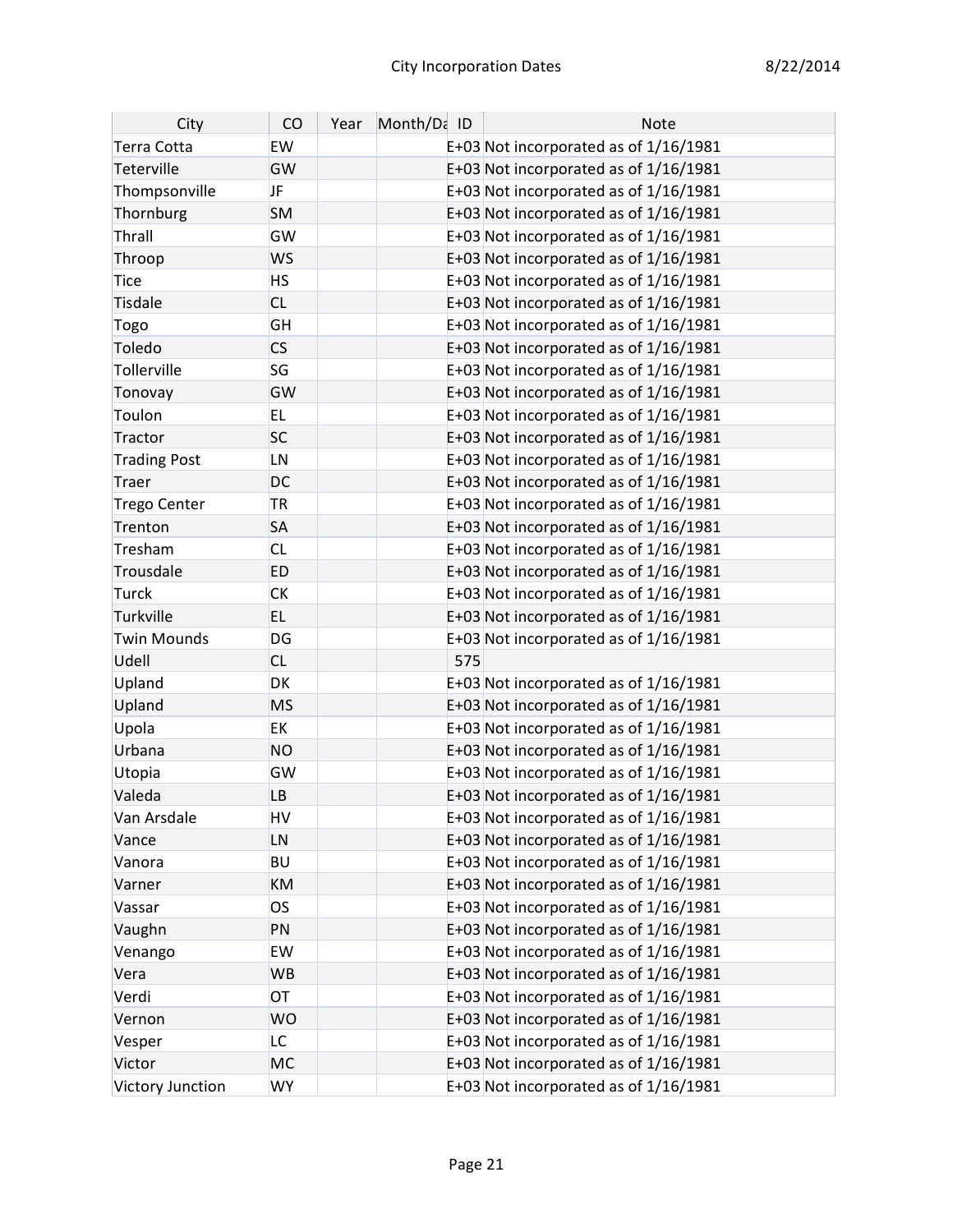| City                   | CO        | Year | Month/Da ID | Note                                    |
|------------------------|-----------|------|-------------|-----------------------------------------|
| Videtta Spur           | MG        |      |             | E+03 Not incorporated as of 1/16/1981   |
| Vilas                  | WL        |      |             | E+03 Not incorporated as of 1/16/1981   |
| Vincent                | OB        |      |             | E+03 Not incorporated as of 1/16/1981   |
| Vine Creek             | <b>OT</b> |      |             | E+03 Not incorporated as of $1/16/1981$ |
| Vinland                | DG        |      |             | E+03 Not incorporated as of 1/16/1981   |
| Vinton                 | <b>CL</b> |      |             | E+03 Not incorporated as of 1/16/1981   |
| Vliets                 | <b>MS</b> |      |             | E+03 Not incorporated as of 1/16/1981   |
| Voda                   | <b>TR</b> |      |             | E+03 Not incorporated as of 1/16/1981   |
| Volland                | <b>WB</b> |      |             | E+03 Not incorporated as of 1/16/1981   |
| Wabaunsee              | <b>WB</b> |      |             | E+03 Not incorporated as of 1/16/1981   |
| Waco                   | SG        |      |             | E+03 Not incorporated as of 1/16/1981   |
| Waco Wego              | SG        |      |             | E+03 Not incorporated as of 1/16/1981   |
| <b>Waconda Springs</b> | <b>MC</b> |      |             | E+03 Not incorporated as of 1/16/1981   |
| Wagstaff               | MI        |      |             | E+03 Not incorporated as of 1/16/1981   |
| Wakarusa               | SN        |      |             | E+03 Not incorporated as of 1/16/1981   |
| Waldeck                | <b>MN</b> |      |             | E+03 Not incorporated as of 1/16/1981   |
| Walker                 | EL.       |      |             | E+03 Not incorporated as of 1/16/1981   |
| <b>Walking hood</b>    | GL        |      |             | E+03 Not incorporated as of $1/16/1981$ |
| Wallula                | <b>WY</b> |      |             | E+03 Not incorporated as of 1/16/1981   |
| Walsburg               | <b>RL</b> |      |             | E+03 Not incorporated as of 1/16/1981   |
| Warwick                | <b>RP</b> |      |             | E+03 Not incorporated as of 1/16/1981   |
| Waterloo               | KM        |      |             | E+03 Not incorporated as of 1/16/1981   |
| Watson                 | SN        |      |             | E+03 Not incorporated as of 1/16/1981   |
| Wauneta                | <b>CQ</b> |      |             | E+03 Not incorporated as of 1/16/1981   |
| Way                    | <b>RN</b> |      |             | E+03 Not incorporated as of 1/16/1981   |
| Wayne                  | <b>RP</b> |      |             | E+03 Not incorporated as of 1/16/1981   |
| Wayside                | MG        |      |             | E+03 Not incorporated as of 1/16/1981   |
| Weaver                 | DG        |      |             | E+03 Not incorporated as of 1/16/1981   |
| Webster                | <b>RO</b> |      |             | E+03 Not incorporated as of 1/16/1981   |
| Welda                  | <b>AN</b> |      |             | E+03 Not incorporated as of $1/16/1981$ |
| Wellford               | KW        |      |             | E+03 Not incorporated as of $1/16/1981$ |
| Wells                  | OT        |      |             | E+03 Not incorporated as of 1/16/1981   |
| Weskan                 | <b>WA</b> |      |             | E+03 Not incorporated as of 1/16/1981   |
| <b>Wesley Center</b>   | JW        |      |             | E+03 Not incorporated as of 1/16/1981   |
| Westfall               | <b>LC</b> |      |             | E+03 Not incorporated as of 1/16/1981   |
| Wettick                | GY        |      |             | E+03 Not incorporated as of 1/16/1981   |
| Wheeler                | <b>CN</b> |      |             | E+03 Not incorporated as of 1/16/1981   |
| Wherry                 | <b>RC</b> |      |             | E+03 Not incorporated as of $1/16/1981$ |
| <b>White Rock</b>      | <b>RP</b> |      |             | E+03 Not incorporated as of $1/16/1981$ |
| Whitelaw               | <b>GL</b> |      |             | E+03 Not incorporated as of 1/16/1981   |
| Whiteside              | <b>RN</b> |      |             | E+03 Not incorporated as of 1/16/1981   |
| Whitman                | <b>SU</b> |      |             | E+03 Not incorporated as of 1/16/1981   |
| Wilburton              | MT        |      |             | E+03 Not incorporated as of 1/16/1981   |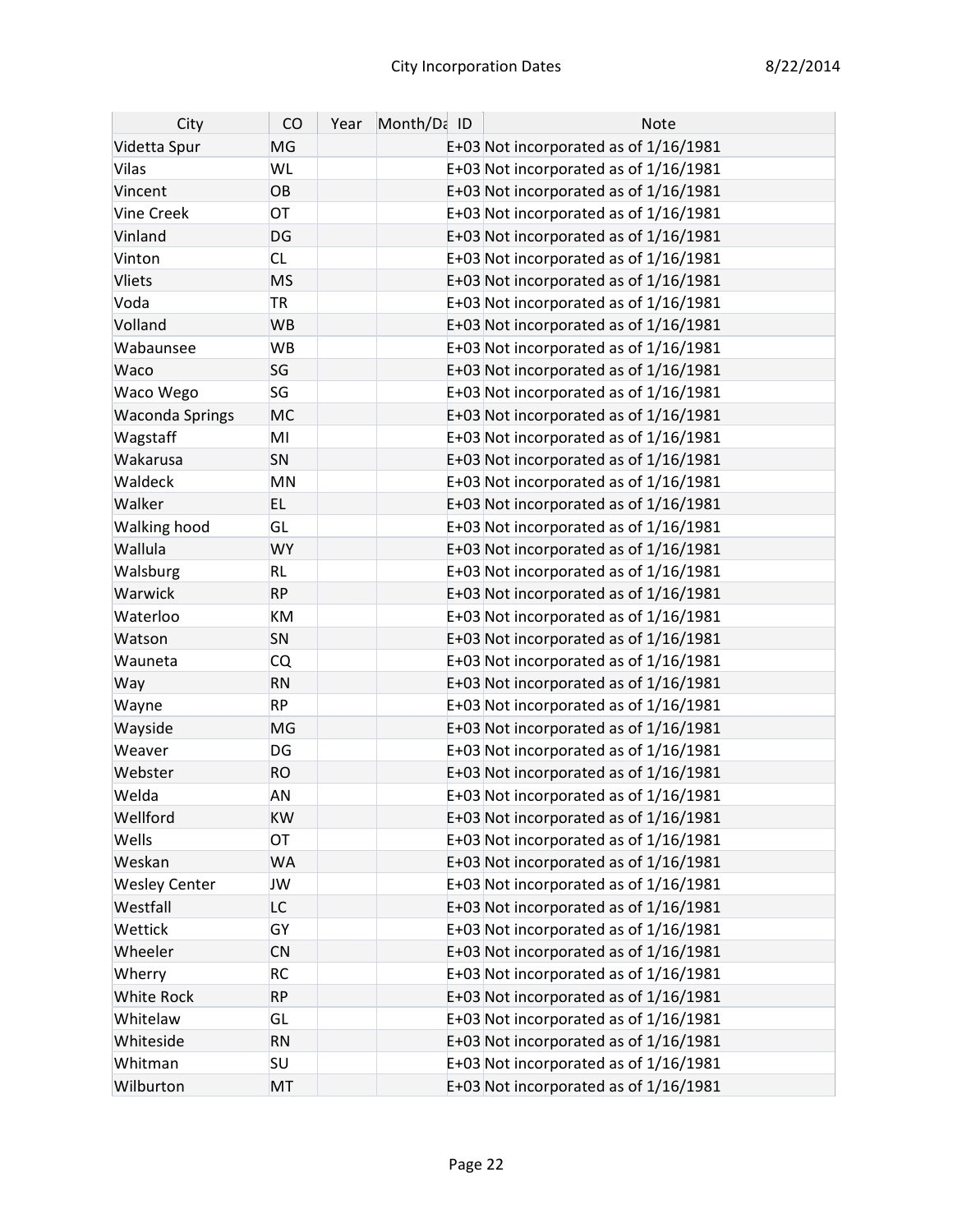| City                   | CO        | Year | Month/Da ID  | <b>Note</b>                             |
|------------------------|-----------|------|--------------|-----------------------------------------|
| Wilder                 | JO        |      |              | E+03 Not incorporated as of 1/16/1981   |
| Williamsburg           | <b>FR</b> |      | 615          |                                         |
| Williamstown           | JF        |      |              | E+03 Not incorporated as of $1/16/1981$ |
| Willowdale             | <b>KM</b> |      |              | E+03 Not incorporated as of $1/16/1981$ |
| Wilmington             | we        |      |              | E+03 Not incorporated as of 1/16/1981   |
| Wilmot                 | <b>CL</b> |      |              | E+03 Not incorporated as of 1/16/1981   |
| Wilroads               | <b>FO</b> |      |              | E+03 Not incorporated as of 1/16/1981   |
| <b>Wilroads Garden</b> | <b>FO</b> |      |              | E+03 Not incorporated as of 1/16/1981   |
| Wilsey                 | <b>MR</b> |      | 619          |                                         |
| Windhorst              | <b>FO</b> |      |              | E+03 Not incorporated as of 1/16/1981   |
| Wingate                | <b>BU</b> |      |              | E+03 Not incorporated as of 1/16/1981   |
| Winifred               | <b>MS</b> |      |              | E+03 Not incorporated as of 1/16/1981   |
| Winkler                | <b>RL</b> |      |              | E+03 Not incorporated as of 1/16/1981   |
| Wolcott                | <b>WY</b> |      |              | E+03 Not incorporated as of 1/16/1981   |
| Wolf                   | FI.       |      |              | E+03 Not incorporated as of 1/16/1981   |
| <b>Wolf Creek</b>      | LC        |      |              | E+03 Not incorporated as of 1/16/1981   |
| Womer                  | <b>SM</b> |      |              | E+03 Not incorporated as of 1/16/1981   |
| Wonsevu                | CS        |      |              | E+03 Not incorporated as of 1/16/1981   |
| Woodlawn               | <b>NM</b> |      |              | E+03 Not incorporated as of $1/16/1981$ |
| Woodruff               | PL        |      |              | E+03 Not incorporated as of 1/16/1981   |
| Woods                  | <b>SV</b> |      |              | E+03 Not incorporated as of 1/16/1981   |
| Worden                 | DG        |      |              | E+03 Not incorporated as of 1/16/1981   |
| Wreford                | <b>GE</b> |      |              | E+03 Not incorporated as of 1/16/1981   |
| Wright                 | <b>FO</b> |      |              | E+03 Not incorporated as of 1/16/1981   |
| Xeandale               | <b>RL</b> |      |              | E+03 Not incorporated as of 1/16/1981   |
| Xenia                  | BB        |      |              | E+03 Not incorporated as of 1/16/1981   |
| Yaggy                  | <b>RN</b> |      |              | E+03 Not incorporated as of 1/16/1981   |
| Yale                   | <b>CR</b> |      |              | E+03 Not incorporated as of 1/16/1981   |
| Yankee Run             | <b>EW</b> |      |              | E+03 Not incorporated as of $1/16/1981$ |
| Yocemento              | <b>EL</b> |      |              | E+03 Not incorporated as of 1/16/1981   |
| Yoder                  | <b>RN</b> |      |              | E+03 Not incorporated as of 1/16/1981   |
| Yuma                   | <b>CD</b> |      |              | E+03 Not incorporated as of 1/16/1981   |
| Zarah                  | JO        |      |              | E+03 Not incorporated as of $1/16/1981$ |
| Zenith                 | <b>SF</b> |      |              | E+03 Not incorporated as of 1/16/1981   |
| Zimmerdale             | HV        |      |              | E+03 Not incorporated as of 1/16/1981   |
| Zook                   | PN        |      |              | E+03 Not incorporated as of 1/16/1981   |
| Zyba                   | SU        |      |              | E+03 Not incorporated as of 1/16/1981   |
| Leavenworth            | LV        | 1854 | 314          |                                         |
| Leccompton             | DG        | 1855 | 318          |                                         |
| Atchison               | <b>AT</b> | 1855 | 08/10        | 27                                      |
| Highland               | DP        | 1857 | 255          |                                         |
| Ogden                  | <b>RL</b> | 1857 | 430          |                                         |
| Manhattan              | PT        | 1857 | 02/14<br>356 |                                         |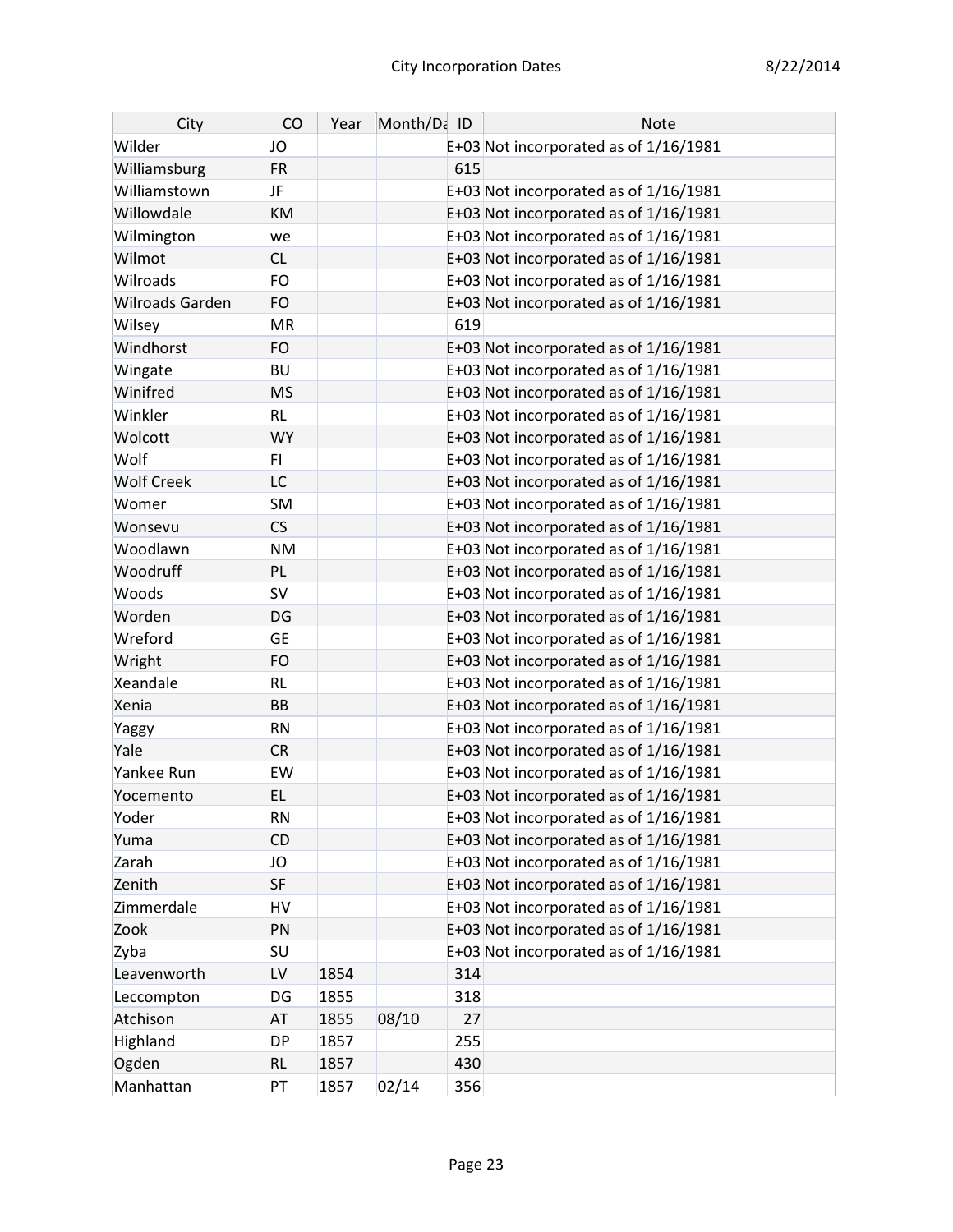| City                  | CO        | Year | Month/Da ID |                | <b>Note</b> |
|-----------------------|-----------|------|-------------|----------------|-------------|
| Manhattan             | <b>RL</b> | 1857 | 02/14       | 355            |             |
| Topeka                | SN        | 1857 | 02/14       | 567            |             |
| Lawrence              | <b>DG</b> | 1858 | 02/20       | 313            |             |
| Hiawatha              | <b>BR</b> | 1859 |             | 254            |             |
| Eudora                | <b>DG</b> | 1859 | 02/08       | 179            |             |
| Junction City         | <b>GE</b> | 1859 | 02/08       | 287            |             |
| Paola                 | MI        | 1859 | 12/17       | 452            |             |
| Troy                  | <b>DP</b> | 1860 |             | 572            |             |
| Fort Scott            | <b>BB</b> | 1860 | 02/27       | 189            |             |
| Burlingame            | <b>OS</b> | 1861 |             | 73             |             |
| Marysville            | <b>MS</b> | 1861 | 02/02       | 363            |             |
| Garnet                | <b>AN</b> | 1861 | 10/07       | 205            |             |
| <b>White Cloud</b>    | <b>DP</b> | 1862 | 03/05       | 610            |             |
| Ottawa                | <b>FR</b> | 1866 | 06/18       | 445            |             |
| Alma                  | <b>WB</b> | 1868 |             | 10             |             |
| <b>Baxter Springs</b> | СK        | 1868 |             | 42             |             |
| Ellsworth             | <b>EW</b> | 1868 |             | 167            |             |
| Chetopa               | <b>LB</b> | 1868 | 03/30       | 100            |             |
| Clyde                 | <b>CD</b> | 1869 |             | 109            |             |
| Wamego                | PT        | 1869 |             | 594            |             |
| Pleasanton            | LN        | 1869 | 01/09       | 468            |             |
| St. Paul              | <b>NO</b> | 1869 | 04          | 514            |             |
| Soldier               | JA        | 1869 | 04/13       | 541            |             |
| <b>Valley Falls</b>   | JF        | 1869 | 05/17       | 580            |             |
| Oskaloosa             | JF        | 1869 | 08/27       | 442            |             |
| Abilene               | <b>DK</b> | 1869 | 09/03       | $\overline{2}$ |             |
| St. Mary's            | PT        | 1869 | 10/08       | 513            |             |
| Girard                | <b>CR</b> | 1869 | 11/10       | 211            |             |
| Burlington            | <b>CF</b> | 1870 |             | 74             |             |
| Emporia               | LY        | 1870 |             | 172            |             |
| Louisville            | PT        | 1870 |             | 345            |             |
| Prescott              | LN        | 1870 |             | 477            |             |
| Erie                  | <b>NO</b> | 1870 | 01          | 176            |             |
| Osborne               | OB        | 1870 | 01/03       | 441            |             |
| LaCygne               | LN        | 1870 | 01/14       | 301            |             |
| Oswego                | LB        | 1870 | 02/08       | 443            |             |
| Iola                  | <b>AL</b> | 1870 | 02/28       | 279            |             |
| ElDorado              | <b>BU</b> | 1870 | 03/30       | 160            |             |
| Humboldt              | <b>AL</b> | 1870 | 04          | 271            |             |
| Olathe                | JO        | 1870 | 04          | 432            |             |
| Silver Lake           | SN        | 1870 | 04/18       | 536            |             |
| Eureka                | <b>GW</b> | 1870 | 05/02       | 180            |             |
| Seneca                | <b>NM</b> | 1870 | 05/17       | 529            |             |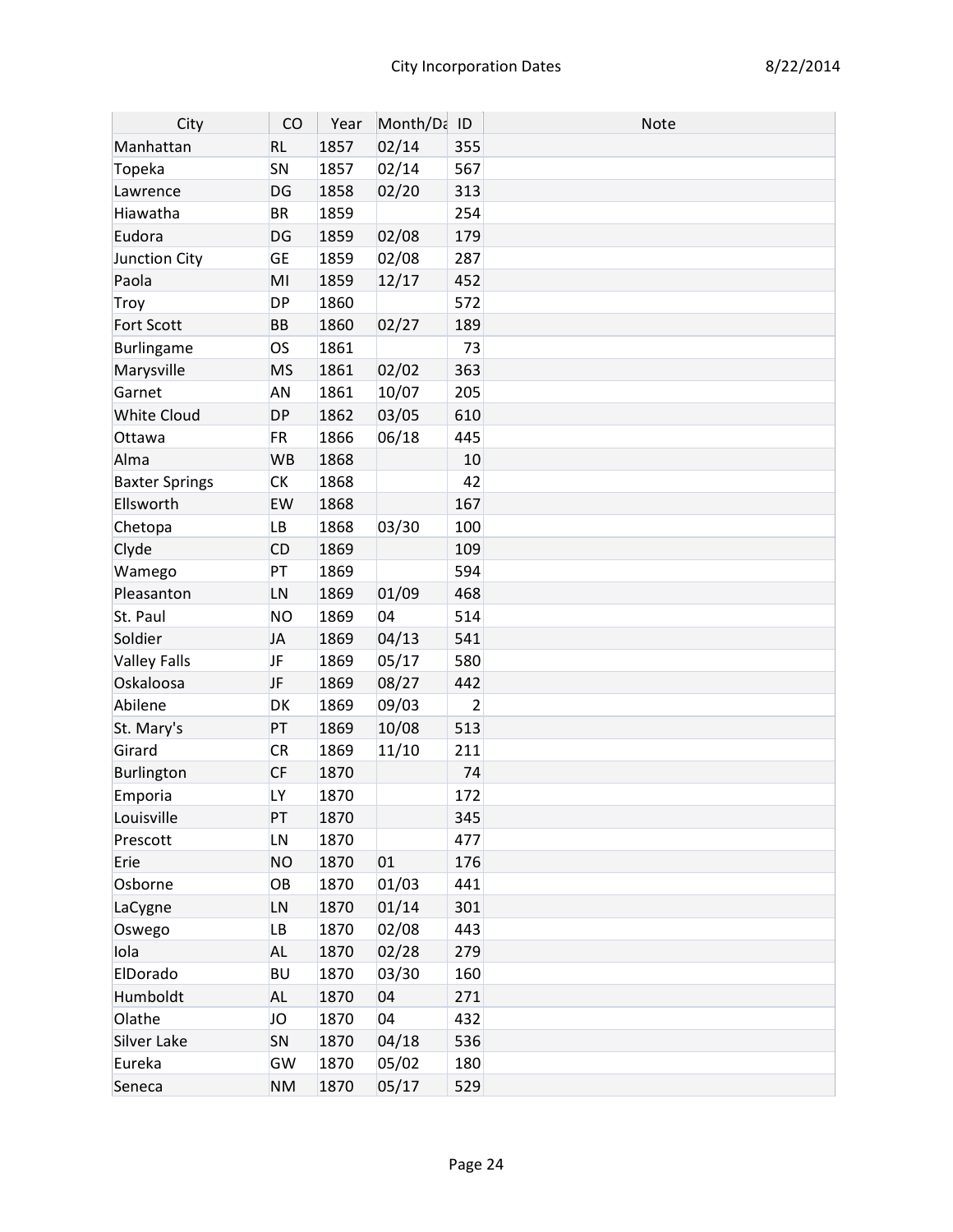| City                | CO        | Year | Month/Da ID |     | <b>Note</b> |
|---------------------|-----------|------|-------------|-----|-------------|
| Independence        | MG        | 1870 | 07/25       | 276 |             |
| Holton              | JA        | 1870 | 07/30       | 261 |             |
| Waterville          | <b>MS</b> | 1870 | 07/30       | 596 |             |
| <b>Baldwin City</b> | DG        | 1870 | 09/27       | 36  |             |
| Salina              | <b>SA</b> | 1870 | 11/20       | 515 |             |
| Columbus            | <b>CK</b> | 1871 |             | 116 |             |
| <b>Elk City</b>     | MG        | 1871 |             | 162 |             |
| Fredonia            | WL        | 1871 |             | 193 |             |
| Minnneapolis        | OT        | 1871 |             | 384 |             |
| Parkerville         |           | 1871 |             | 456 |             |
| Tonganoxie          | LV        | 1871 |             | 566 |             |
| Thayer              | <b>NO</b> | 1871 | 01/03       | 563 |             |
| Augusta             | <b>BU</b> | 1871 | 02/08       | 33  |             |
| Neodesha            | WL        | 1871 | 03/01       | 409 |             |
| Perry               | JF        | 1871 | 03/03       | 463 |             |
| Parsons             | <b>LB</b> | 1871 | 03/08       | 457 |             |
| <b>Brookville</b>   | <b>SA</b> | 1871 | 04/03       | 65  |             |
| Wichita             | SG        | 1871 | 04/05       | 613 |             |
| Mound City          | LN        | 1871 | 06/20       | 397 |             |
| Solomon             | DK        | 1871 | 10          | 542 |             |
| <b>Blue Rapids</b>  | <b>MS</b> | 1872 |             | 59  |             |
| Concordia           | <b>CD</b> | 1872 |             | 118 |             |
| <b>Great Bend</b>   | <b>BT</b> | 1872 |             | 223 |             |
| Sedgewick           | SG        | 1872 |             | 527 |             |
| Sedgewick           | <b>HV</b> | 1872 |             | 526 |             |
| Winfield            | <b>CL</b> | 1872 |             | 623 |             |
| Newton              | HV        | 1872 | 02/22       | 417 |             |
| Coffeyville         | <b>MG</b> | 1872 | 03/22       | 111 |             |
| Osage City          | OS        | 1872 | 04/05       | 439 |             |
| Russell             | <b>RS</b> | 1872 | 06/04       | 507 |             |
| Florence            | MN        | 1872 | 06/08       | 185 |             |
| Hanover             | WS        | 1872 | 07/05       | 236 |             |
| <b>Beloit</b>       | MC        | 1872 | 08          | 47  |             |
| Hutchinson          | <b>RN</b> | 1872 | 09/25       | 275 |             |
| Cottonwood Falls    | CS        | 1872 | 10          | 123 |             |
| Carbondale          | <b>OS</b> | 1872 | 10/15       | 85  |             |
| Wellington          | <b>SU</b> | 1872 | 11/13       | 601 |             |
| Chanute             | <b>NO</b> | 1872 | 12/09       | 93  |             |
| Wathena             | <b>DP</b> | 1874 |             | 597 |             |
| Cherokee            | <b>CR</b> | 1874 | 02/25       | 98  |             |
| McPherson           | <b>MP</b> | 1874 | 03/04       | 372 |             |
| Walnut              | <b>CR</b> | 1874 | 03/10       | 592 |             |
| Marquette           | MP        | 1874 | 05          | 362 |             |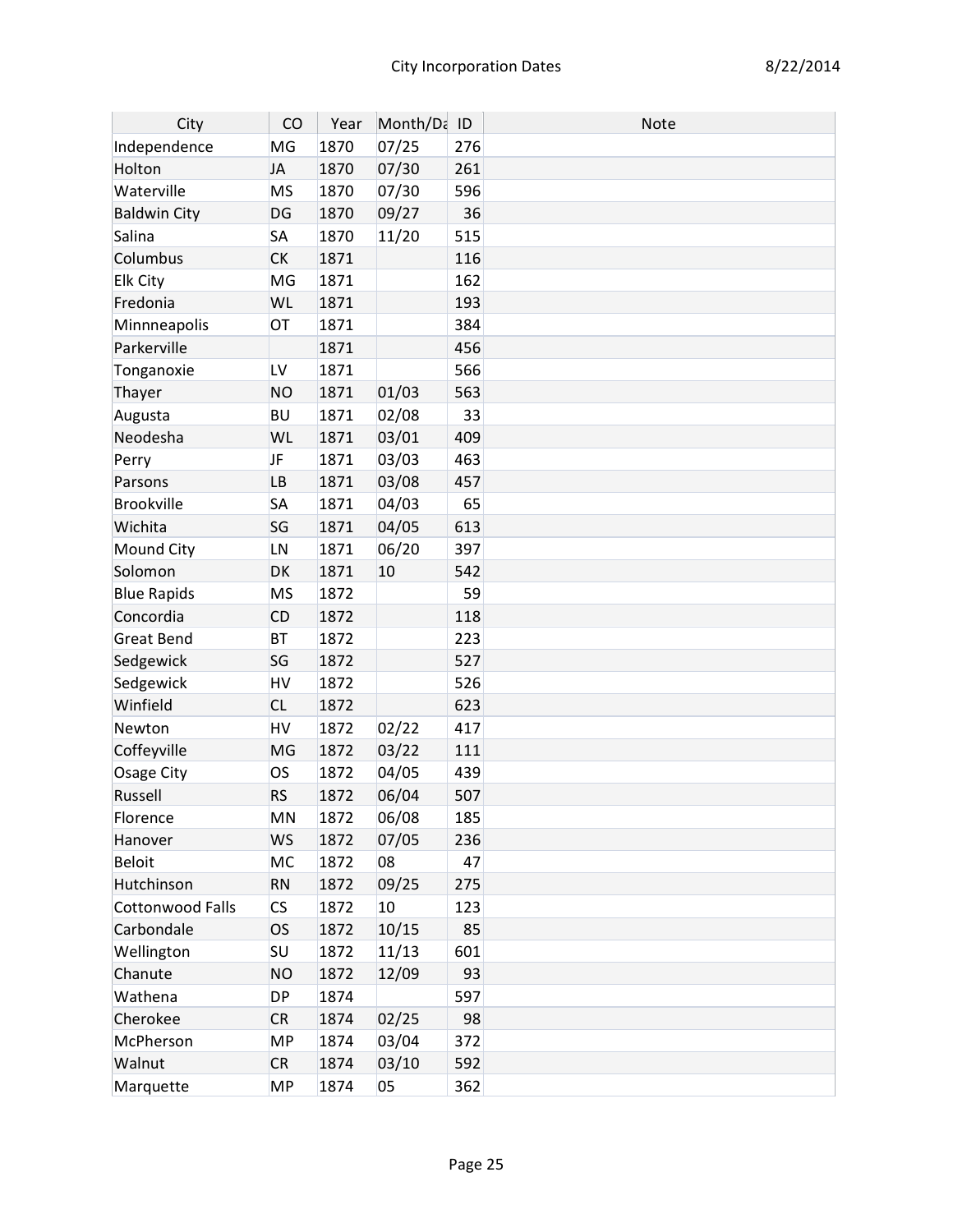| City                | CO        | Year | Month/Da ID |     | <b>Note</b> |
|---------------------|-----------|------|-------------|-----|-------------|
| Cawker City         | MC        | 1874 | 0520        | 88  |             |
| Sabetha             | <b>NM</b> | 1874 | 07/28       | 509 |             |
| Frontenac           | <b>CR</b> | 1875 |             | 195 |             |
| Scranton            | OS        | 1875 |             | 524 |             |
| Washington          | <b>WS</b> | 1875 | 04/19       | 595 |             |
| Frankfort           | <b>MS</b> | 1875 | 07/24       | 191 |             |
| Marion              | MN        | 1875 | 08/17       | 361 |             |
| Weir                | СK        | 1875 | 09/18       | 600 |             |
| Dodge City          | <b>FO</b> | 1875 | 11/02       | 144 |             |
| Sedan               | CQ        | 1876 | 03/16       | 525 |             |
| Sterling            | <b>RC</b> | 1876 | 05/10       | 551 |             |
| Kirwin              | PL.       | 1877 | 03/01       | 297 |             |
| Halstead            | HV        | 1877 | 03/12       | 233 |             |
| Severence           | DP        | 1877 | 04          | 530 |             |
| Galena              | <b>CK</b> | 1877 | 06/19       | 198 |             |
| Belleville          | <b>RP</b> | 1878 |             | 46  |             |
| Enterprise          | DK        | 1878 | 02/19       | 175 |             |
| Peabody             | MN        | 1878 | 03/15       | 461 |             |
| Elwood              | <b>DP</b> | 1878 | 03/26       | 170 |             |
| Ellinwood           | <b>BT</b> | 1878 | 04/23       | 165 |             |
| <b>Mound Valley</b> | LВ        | 1878 | 07/10       | 399 |             |
| Burton              | HV        | 1878 | 09/02       | 77  |             |
| Kinsley             | <b>ED</b> | 1878 | 11/12       | 295 |             |
| Anthony             | <b>HP</b> | 1879 |             | 19  |             |
| Lincoln Center      | LC        | 1879 |             | 331 |             |
| Medicine Lodge      | BA        | 1879 |             | 374 |             |
| Robinson            | <b>BR</b> | 1879 | 04          | 499 |             |
| Scandia             | <b>RP</b> | 1879 | 04/05       | 520 |             |
| Nickerson           | <b>RN</b> | 1879 | 06/07       | 418 |             |
| Lindsborg           | <b>MP</b> | 1879 | 07          | 333 |             |
| Caldwell            | SU        | 1879 | 07/29       | 81  |             |
| Altamont            | LВ        | 1879 | 09/29       | 12  |             |
| Oxford              | <b>SU</b> | 1879 | 10/10       | 448 |             |
| <b>Fall River</b>   | GW        | 1879 | 11          | 184 |             |
| Douglass            | <b>BU</b> | 1879 | 11/25       | 146 |             |
| Glen Elder          | MC        | 1879 | 11/28       | 214 |             |
| Alton               | OB        | 1880 |             | 14  |             |
| Cherryvale          | MG        | 1880 |             | 99  |             |
| Clay Center         | СY        | 1880 |             | 104 |             |
| Leon                | <b>BU</b> | 1880 |             | 322 |             |
| Muscotah            | <b>AN</b> | 1880 |             | 405 |             |
| Phillipsburg        | PL        | 1880 |             | 465 |             |
| <b>Strong City</b>  | CS        | 1880 | 02/05       | 553 |             |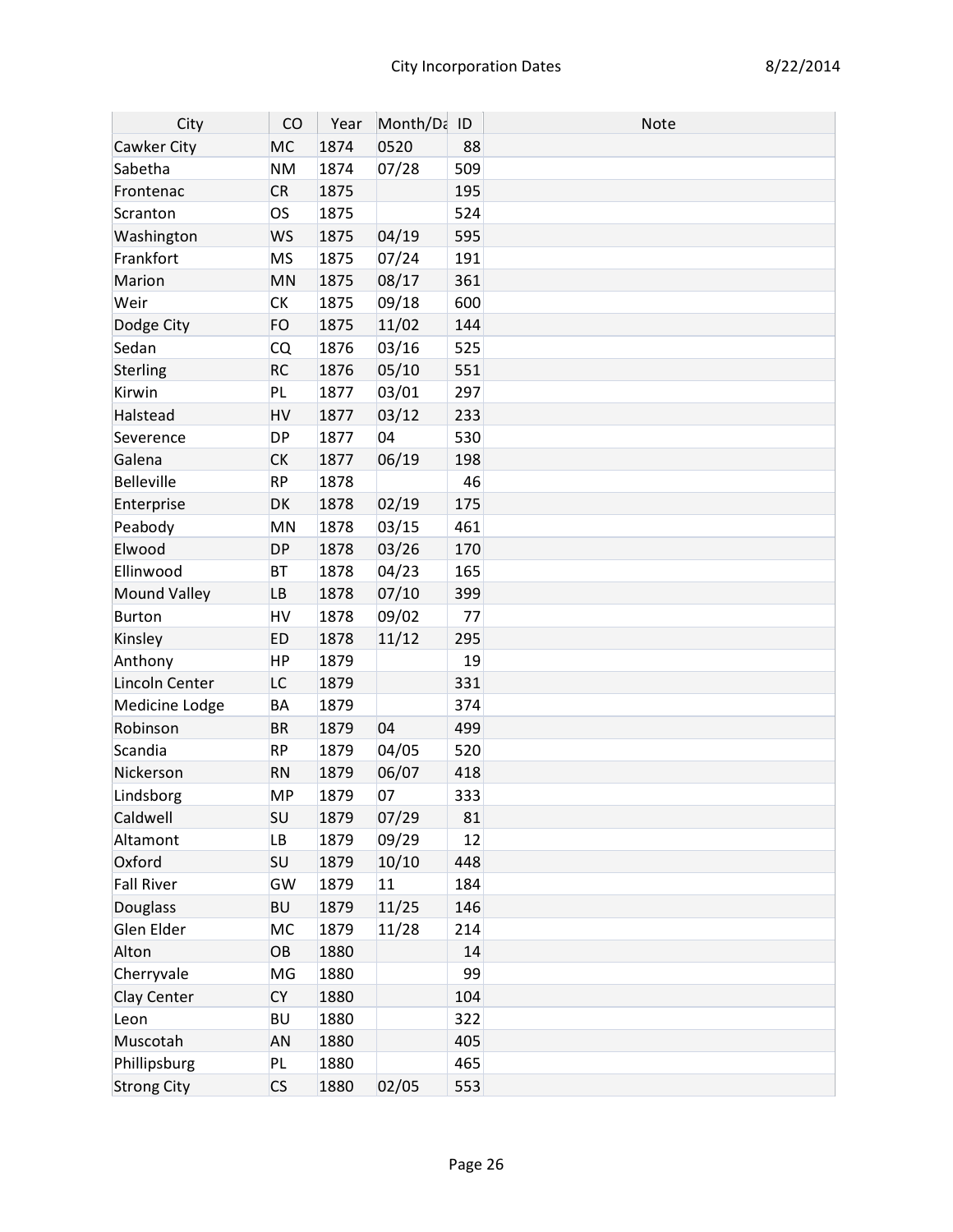| City                | CO        | Year | Month/Da ID |     | <b>Note</b> |
|---------------------|-----------|------|-------------|-----|-------------|
| Lyons               | <b>RC</b> | 1880 | 02/28       | 349 |             |
| Wakeeney            | <b>TR</b> | 1880 | 03/29       | 587 |             |
| Logan               | PL        | 1880 | 04/19       | 337 |             |
| Stockton            | <b>RO</b> | 1880 | 04/21       | 552 |             |
| Mankato             | JW        | 1880 | 04/22       | 357 |             |
| <b>Burr Oak</b>     | JW        | 1880 | 05/15       | 76  |             |
| Harper              | <b>HP</b> | 1880 | 06          | 239 |             |
| Pittsburg           | <b>CR</b> | 1880 | 06/01       | 466 |             |
| Canton              | <b>MP</b> | 1880 | 08          | 84  |             |
| Grenola             | EK        | 1880 | 08/07       | 228 |             |
| Jewell              | JW        | 1880 | 08/09       | 285 |             |
| Greenleaf           | <b>WS</b> | 1880 | 08/24       | 226 |             |
| Greeley             | <b>AN</b> | 1881 | 06/20       | 224 |             |
| Rossville           | <b>SH</b> | 1881 | 06/27       | 504 |             |
| Moran               | <b>AL</b> | 1881 | 08          | 391 |             |
| McCune              | <b>CR</b> | 1881 | 10          | 368 |             |
| Hunnewell           | SU        | 1882 |             | 272 |             |
| Chautauqua          | <b>CQ</b> | 1882 | 02/06       | 96  |             |
| Formoso             | JW        | 1882 | 06/01       | 188 |             |
| Everest             | <b>BR</b> | 1882 | 06/04       | 181 |             |
| Centrailia          | <b>NM</b> | 1882 | 09/14       | 92  |             |
| Wetmore             | <b>NM</b> | 1882 | 10/04       | 607 |             |
| Louisburg           | MI        | 1882 | 11/03       | 344 |             |
| Melvern             | <b>OS</b> | 1883 |             | 375 |             |
| Severy              | GW        | 1883 |             | 531 |             |
| Garden City         | FI.       | 1883 | 01/13       | 201 |             |
| Burden              | <b>CL</b> | 1883 | 02/06       | 71  |             |
| Wilson              | EW        | 1883 | 03/03       | 620 |             |
| Jamestown           | <b>CD</b> | 1883 | 06          | 282 |             |
| Munden              | <b>RP</b> | 1883 | 07/08       | 404 |             |
| Kingman             | KM        | 1883 | 08/14       | 294 |             |
| Chapman             | DK        | 1883 | 09          | 94  |             |
| Mulvane             | SG        | 1883 | 09/27       | 403 |             |
| Osawatomie          | MI        | 1883 | 10/01       | 440 |             |
| Miltonvale          | CD        | 1883 | 10/24       | 382 |             |
| Cheney              | SG        | 1884 |             | 97  |             |
| Coldwater           | <b>CM</b> | 1884 |             | 113 |             |
| Delphos             | <b>OT</b> | 1884 |             | 137 |             |
| Dexter              | <b>CL</b> | 1884 |             | 142 |             |
| Westmoreland        | PT        | 1884 |             | 604 |             |
| <b>Yates Center</b> | <b>WO</b> | 1884 | 03/08       | 627 |             |
| Hartford            | LY        | 1884 | 03/12       | 241 |             |
| Geuda Springs       | SU        | 1884 | 04          | 210 |             |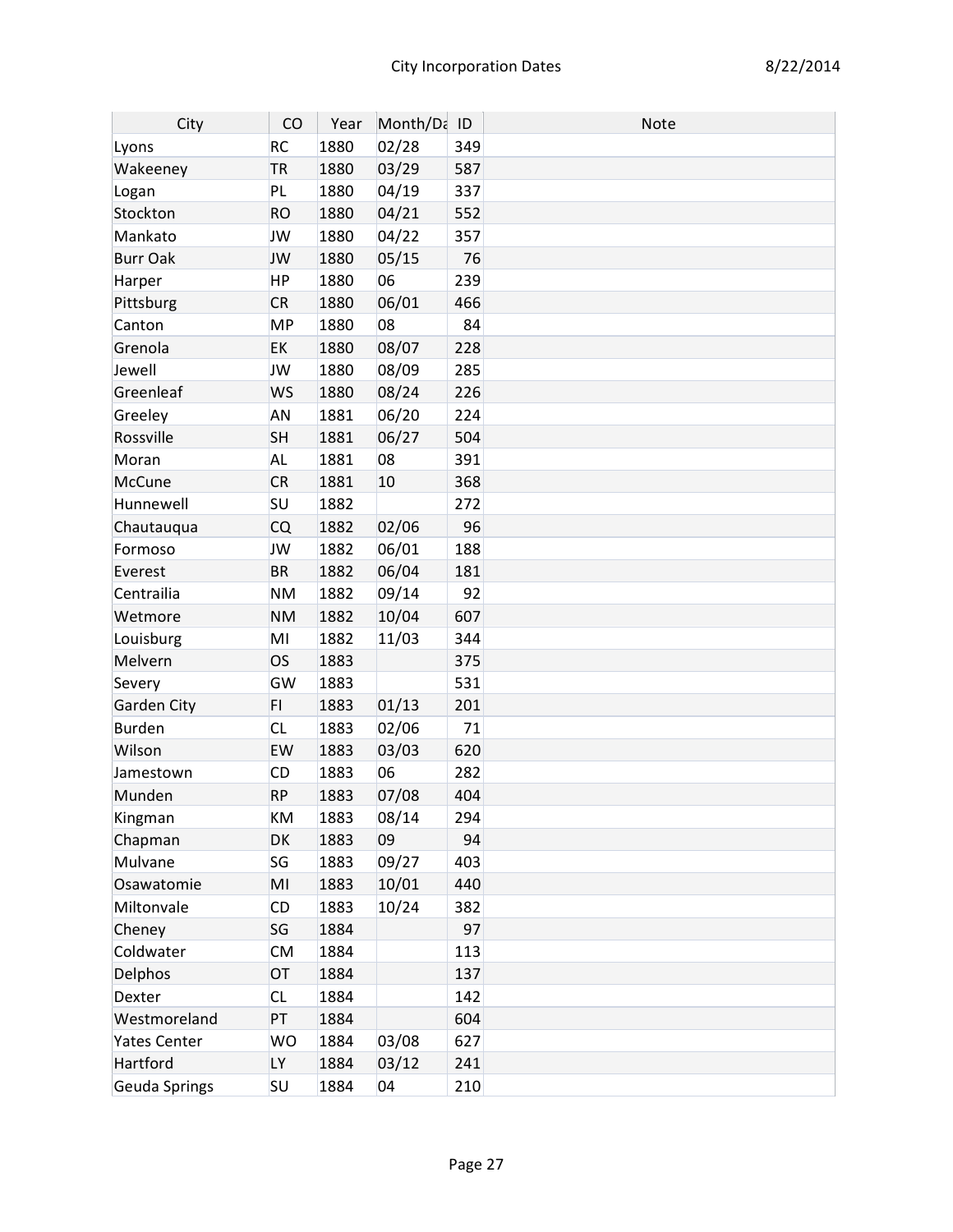| City                 | CO        | Year | Month/Da ID |     | Note |
|----------------------|-----------|------|-------------|-----|------|
| Cedarvale            | CQ        | 1884 | 04/26       | 91  |      |
| <b>Belle Plaine</b>  | <b>SU</b> | 1884 | 05/10       | 45  |      |
| Clifton              | CY&       | 1884 | 05/21       | 107 |      |
| Fulton               | BB        | 1884 | 06/10       | 196 |      |
| Wellsville           | <b>FR</b> | 1884 | 06/19       | 602 |      |
| Hillsoro             | MN        | 1884 | 06/24       | 257 |      |
| Netawaka             | <b>JA</b> | 1884 | 07/01       | 413 |      |
| Nortonville          | JF.       | 1884 | 07/12       | 423 |      |
| Arkansas City        | <b>CL</b> | 1884 | 09/18       | 22  |      |
| Americus             | LY        | 1884 | 09/29       | 16  |      |
| Pratt                | PR        | 1884 | 1/09        | 476 |      |
| Beattie              | <b>MS</b> | 1884 | 10/14       | 44  |      |
| Liberty              | MG        | 1884 | 10/16       | 329 |      |
| <b>Blue Mound</b>    | LN        | 1884 | 11/14       | 58  |      |
| Argonia              | <b>SU</b> | 1885 |             | 21  |      |
| <b>Bird City</b>     | <b>CN</b> | 1885 |             | 56  |      |
| Cimarron             | GY        | 1885 |             | 101 |      |
| Clearwater           | SG        | 1885 |             | 106 |      |
| Quenemo              | <b>OS</b> | 1885 |             | 482 |      |
| Spring Hill          | JO        | 1885 |             | 548 |      |
| <b>Valley Center</b> | SG        | 1885 |             | 579 |      |
| Pomona               | <b>FR</b> | 1885 | 01          | 470 |      |
| Cuba                 | <b>RP</b> | 1885 | 01/05       | 128 |      |
| Toronto              | <b>WO</b> | 1885 | 01/13       | 568 |      |
| Vining               | <b>CY</b> | 1885 | 02/09       | 583 |      |
| Vining               | WS        | 1885 | 02/09       | 584 |      |
| Attica               | <b>HP</b> | 1885 | 02/16       | 30  |      |
| Madison              | GW        | 1885 | 02/16       | 351 |      |
| Republic             | <b>RP</b> | 1885 | 04/23       | 493 |      |
| Kiowa                | BA        | 1885 | 04/27       | 296 |      |
| Spearville           | FO        | 1885 | 05          | 545 |      |
| Bennington           | OT        | 1885 | 05/09/      | 51  |      |
| Hays                 | EL.       | 1885 | 05/18       | 247 |      |
| Windom               | MP        | 1885 | 05/18       | 622 |      |
| Oberlin              | DC        | 1885 | 06/15       | 428 |      |
| Leonardville         | <b>RL</b> | 1885 | 08/18       | 324 |      |
| Stafford             | <b>SF</b> | 1885 | 09/10       | 549 |      |
| Norton               | <b>NT</b> | 1885 | 09/12       | 422 |      |
| St. John             | <b>SF</b> | 1885 | 09/30       | 512 |      |
| Atwood               | <b>RA</b> | 1885 | 10/15       | 31  |      |
| White City           | <b>MR</b> | 1885 | 10/19       | 609 |      |
| Meade                | ME        | 1885 | 10/21       | 373 |      |
| Englewood            | CA        | 1885 | 10/30       | 173 |      |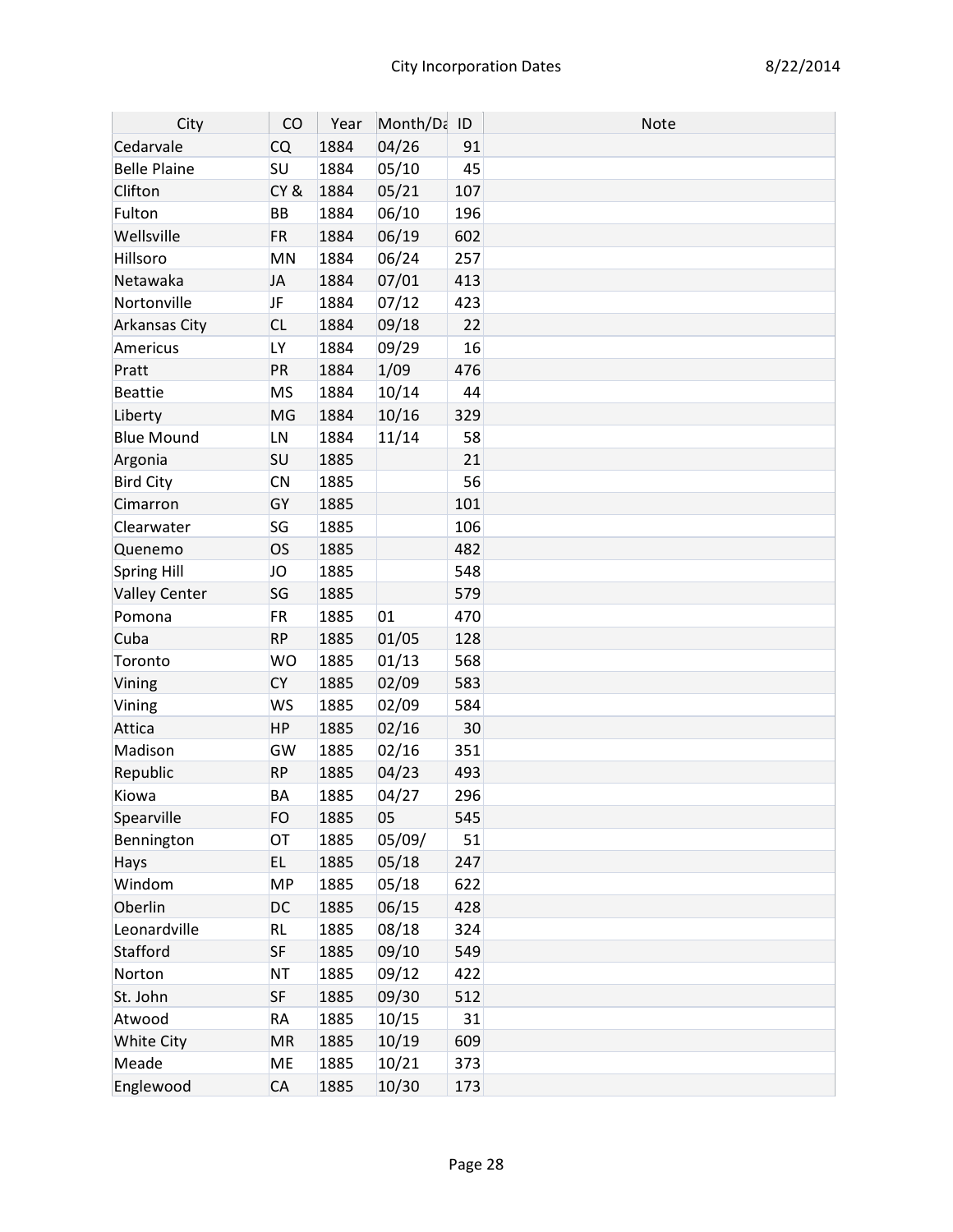| City               | CO        | Year | Month/Da ID |     | <b>Note</b> |
|--------------------|-----------|------|-------------|-----|-------------|
| Sharon             | BA        | 1885 | 12/24       | 533 |             |
| Axtel              | <b>MS</b> | 1886 |             | 35  |             |
| Fairview           | <b>BR</b> | 1886 |             | 182 |             |
| Gove City          | GO        | 1886 |             | 220 |             |
| Lacrosse           | <b>RH</b> | 1886 |             | 300 |             |
| Macksville         | <b>SF</b> | 1886 |             | 350 |             |
| Morganville        | <b>CY</b> | 1886 |             | 392 |             |
| Morrill            | <b>BR</b> | 1886 |             | 394 |             |
| Smith Center       | <b>SM</b> | 1886 |             | 539 |             |
| Waverly            | <b>CF</b> | 1886 |             | 598 |             |
| Assaria            | <b>SA</b> | 1886 | 01/14       | 26  |             |
| Arcadia            | <b>CR</b> | 1886 | 02/01       | 20  |             |
| Colony             | <b>AN</b> | 1886 | 02/04       | 115 |             |
| Coolidge           | <b>HM</b> | 1886 | 03/03       | 120 |             |
| Kansas City        | <b>WY</b> | 1886 | 03/06       | 290 |             |
| Larned             | PN        | 1886 | 03/17       | 310 |             |
| Kincaid            | <b>AN</b> | 1886 | 04/06       | 293 |             |
| Ashland            | <b>CA</b> | 1886 | 04/12       | 25  |             |
| Walton             | HV        | 1886 | 04/12       | 593 |             |
| Glasco             | <b>CD</b> | 1886 | 04/14       | 213 |             |
| <b>Bunker Hill</b> | <b>RS</b> | 1886 | 06          | 70  |             |
| Greensburg         | <b>KW</b> | 1886 | 06/18       | 227 |             |
| Randolph           | <b>RL</b> | 1886 | 07          | 487 |             |
| Haddam             | <b>WS</b> | 1886 | 07/07       | 232 |             |
| Gaylord            | <b>SM</b> | 1886 | 07/09       | 207 |             |
| Colby              | <b>TH</b> | 1886 | 07/16       | 112 |             |
| Conway Springs     | <b>SU</b> | 1886 | 07/26       | 119 |             |
| <b>Ness City</b>   | <b>NS</b> | 1886 | 07/31       | 412 |             |
| Hoxie              | <b>SD</b> | 1886 | 08/20       | 267 |             |
| Hope               | DK        | 1886 | 09          | 263 |             |
| Lebo               | <b>CF</b> | 1886 | 10/06       | 317 |             |
| Norwich            | KM        | 1886 | 10/06       | 424 |             |
| Moline             | EK        | 1886 | 10/27       | 389 |             |
| Hoisington         | <b>BT</b> | 1886 | 11/11       | 258 |             |
| Little River       | <b>RC</b> | 1886 | 11/11       | 336 |             |
| Altoona            | <b>WL</b> | 1887 |             | 15  |             |
| Cullison           | PR        | 1887 |             | 129 |             |
| Hazelton           | <b>BA</b> | 1887 |             | 249 |             |
| Lenora             | <b>NT</b> | 1887 |             | 321 |             |
| McCracken          | <b>RH</b> | 1887 |             | 367 |             |
| Mount Hope         | SG        | 1887 |             | 400 |             |
| Dighton            | LE.       | 1887 | 01/04       | 143 |             |
| Kanaopolis         | EW        | 1887 | 01/06       | 288 |             |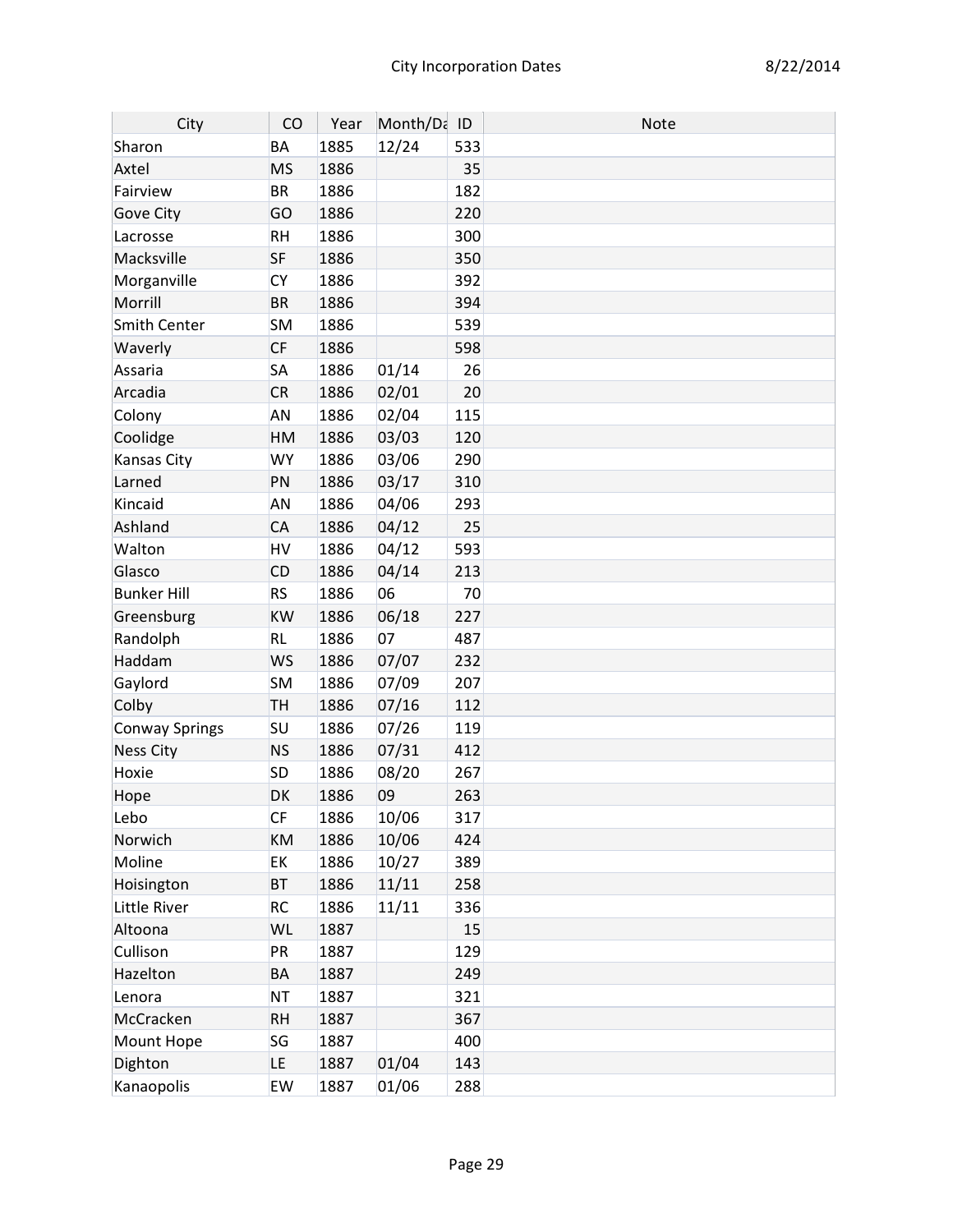| City                   | CO        | Year | Month/Da ID |     | Note |
|------------------------|-----------|------|-------------|-----|------|
| South Hutchinson       | <b>RN</b> | 1887 | 01/06       | 544 |      |
| Gardner                | JO        | 1887 | 01/08       | 203 |      |
| Syracuse               | HM        | 1887 | 01/25       | 560 |      |
| Dunlap                 | MR        | 1887 | 01/26       | 148 |      |
| Sylvia                 | <b>RN</b> | 1887 | 01/27       | 559 |      |
| Leoti                  | WH        | 1887 | 02          | 325 |      |
| <b>Council Grove</b>   | <b>MR</b> | 1887 | 03/03       | 124 |      |
| <b>Elk Falls</b>       | EK        | 1887 | 03/31       | 163 |      |
| Gypsum                 | <b>SA</b> | 1887 | 04/11       | 231 |      |
| Hepler                 | CR        | 1887 | 04/11       | 250 |      |
| Herington              | DK        | 1887 | 04/11       | 251 |      |
| Richfield              | MT        | 1887 | 04/11       | 496 |      |
| Grainfield             | GO        | 1887 | 04/12       | 221 |      |
| Powhattan              | <b>BR</b> | 1887 | 04/13       | 473 |      |
| Randall                | JW        | 1887 | 04/13       | 486 |      |
| Moundridge             | <b>MP</b> | 1887 | 04/15       | 398 |      |
| Jetmore                | HG        | 1887 | 04/16       | 284 |      |
| Pawnee Rock            | <b>BT</b> | 1887 | 05/02       | 459 |      |
| Colwich                | SG        | 1887 | 06/06       | 117 |      |
| Wakefield              | <b>CY</b> | 1887 | 06/14       | 588 |      |
| Wallace                | <b>WA</b> | 1887 | 07          | 591 |      |
| Caney                  | MG        | 1887 | 07/05       | 83  |      |
| South Haven            | <b>SU</b> | 1887 | 07/06       | 543 |      |
| Eskridge               | <b>WB</b> | 1887 | 07/08       | 178 |      |
| Spivey                 | KM        | 1887 | 07/08       | 547 |      |
| Geneseo                | <b>RC</b> | 1887 | 07/15       | 209 |      |
| Galva                  | <b>MP</b> | 1887 | 08          | 200 |      |
| <b>Bluff City</b>      | <b>HP</b> | 1887 | 08/01       | 60  |      |
| Freeport               | <b>HP</b> | 1887 | 08/12       | 194 |      |
| Goodland               | <b>SH</b> | 1887 | 09/05       | 218 |      |
| Horton                 | ΒR        | 1887 | 09/10       | 265 |      |
| Horace                 | GL        | 1887 | 10/03       | 264 |      |
| Arlington              | <b>RN</b> | 1887 | 10/05       | 23  |      |
| Scott City             | <b>SC</b> | 1887 | 10/10       | 522 |      |
| <b>Oakley</b>          | <b>TH</b> | 1887 | 10/15       | 427 |      |
| <b>Oakley</b>          | LG        | 1887 | 10/15       | 426 |      |
| Oketo                  | <b>MS</b> | 1887 | 10/15       | 431 |      |
| Ford                   | FO        | 1887 | 11          | 187 |      |
| Howard                 | ЕK        | 1887 | 11          | 266 |      |
| Hill City              | GH        | 1888 |             | 256 |      |
| Lakin                  | KE        | 1888 |             | 305 |      |
| <b>Russell Springs</b> | LG        | 1888 |             | 508 |      |
| Johnson City           | <b>ST</b> | 1888 | 01/04       | 286 |      |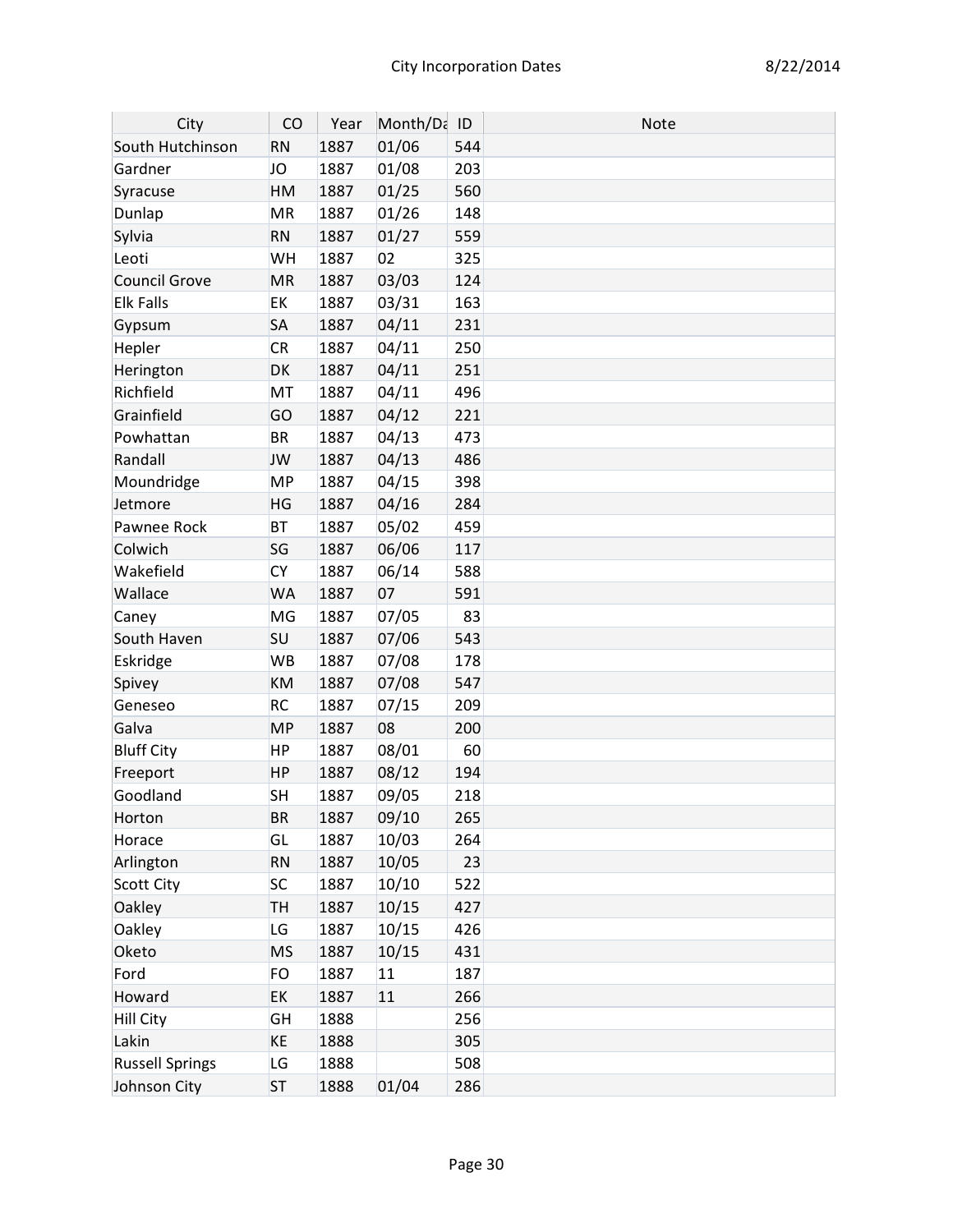| City                  | CO        | Year | Month/Da ID |     | <b>Note</b> |
|-----------------------|-----------|------|-------------|-----|-------------|
| <b>Ellis</b>          | EL.       | 1888 | 01/31       | 166 |             |
| <b>Tribune</b>        | GL        | 1888 | 02/08       | 571 |             |
| Plainville            | <b>RO</b> | 1888 | 04/11       | 467 |             |
| Whiting               | <b>JA</b> | 1888 | 04/27       | 612 |             |
| Scammon               | СK        | 1888 | 07/05       | 519 |             |
| Liberal               | <b>SW</b> | 1888 | 07/30       | 328 |             |
| Lebanon               | <b>SM</b> | 1889 | 01/12       | 316 |             |
| Fontana               | MI        | 1889 | 02/25       | 186 |             |
| Corning               | <b>NM</b> | 1889 | 04/16       | 122 |             |
| Hamlin                | <b>BR</b> | 1889 | 05          | 235 |             |
| Summerfield           | <b>MS</b> | 1889 | 10/18       | 555 |             |
| Milan                 | <b>SU</b> | 1890 |             | 379 |             |
| <b>Sharon Springs</b> | WA        | 1890 |             | 534 |             |
| White Water           | <b>BU</b> | 1890 | 04/09       | 611 |             |
| Huron                 | <b>AT</b> | 1890 | 07/01       | 274 |             |
| Effingham             | <b>AT</b> | 1890 | 07/08       | 158 |             |
| Meridan               | JF        | 1891 | 08/15       | 377 |             |
| Reading               | LY        | 1891 | 09/01       | 491 |             |
| Courtland             | <b>RP</b> | 1892 |             | 126 |             |
| Neosho Falls          | <b>WO</b> | 1892 |             | 410 |             |
| Edna                  | LB        | 1892 | 07/03       | 156 |             |
| Havensville           | PT        | 1892 | 07/19       | 245 |             |
| Almena                | <b>NT</b> | 1893 |             | 11  |             |
| Willis                | <b>BR</b> | 1893 | 03          | 616 |             |
| Goff                  | <b>NM</b> | 1894 | 04/12       | 217 |             |
| Inman                 | <b>MP</b> | 1894 | 04/12       | 278 |             |
| Linwood               | LV        | 1895 |             | 335 |             |
| Uniontown             | <b>BB</b> | 1895 | 07          | 577 |             |
| Denton                | DP        | 1896 |             | 139 |             |
| Parker                | LN        | 1897 | 07          | 455 |             |
| De Soto               | JO        | 1898 |             | 141 |             |
| <b>Buffalo</b>        | WL        | 1898 | 10/04       | 68  |             |
| <b>Bonner Springs</b> | <b>WY</b> | 1898 | 11/08       | 62  |             |
| Vermillion            | <b>MS</b> | 1899 | 04/11       | 581 |             |
| Lucas                 | <b>RS</b> | 1899 | 07/31       | 346 |             |
| Sylvan Groove         | LC        | 1899 | 10/05       | 558 |             |
| Elmdale               | CS        | 1900 |             | 168 |             |
| Lancaster             | <b>AT</b> | 1900 |             | 306 |             |
| Norka                 | <b>RP</b> | 1900 |             | 406 |             |
| Kensington            | <b>SM</b> | 1900 | 06/06       | 292 |             |
| LeRoy                 | CF        | 1900 | 07          | 326 |             |
| Circleville           | <b>JA</b> | 1901 |             | 102 |             |
| Lehigh                | MN        | 1901 | 01/08       | 319 |             |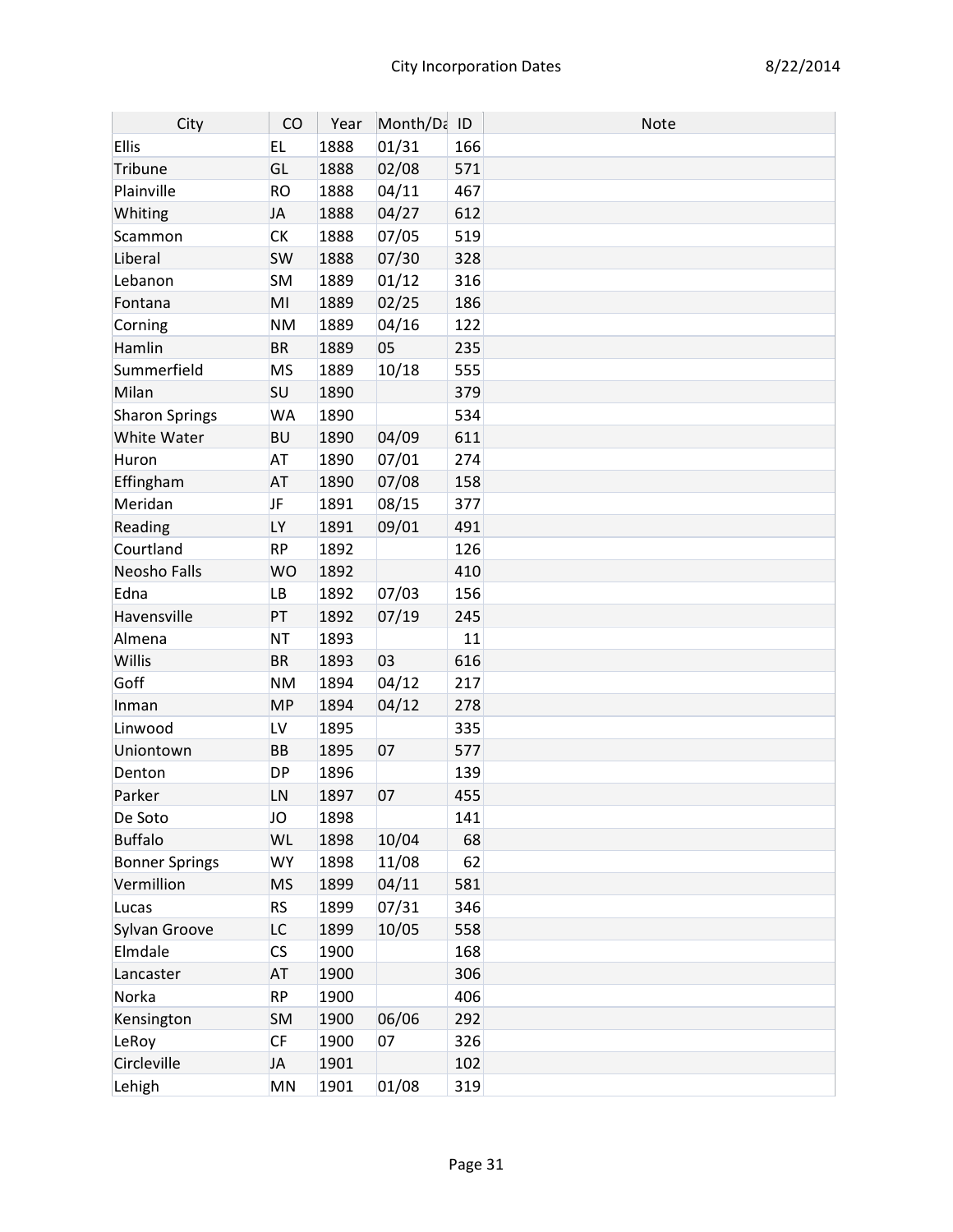| City            | CO        | Year | Month/Da ID |     | <b>Note</b> |
|-----------------|-----------|------|-------------|-----|-------------|
| Holyrood        | EW        | 1901 | 07          | 262 |             |
| Haven           | <b>RN</b> | 1901 | 08          | 244 |             |
| <b>Gas City</b> | <b>AL</b> | 1901 | 08/01       | 206 |             |
| Clafflin        | <b>BT</b> | 1901 | 1/18        | 103 |             |
| Norcatur        | DC        | 1901 | 10/10       | 420 |             |
| Latham          | BU        | 1902 |             | 311 |             |
| Savonburg       | <b>AL</b> | 1902 | 01/13       | 517 |             |
| Chase           | <b>RC</b> | 1902 | 07          | 95  |             |
| Mulberry        | CR        | 1902 | 08/02       | 401 |             |
| Garden Plain    | SG        | 1902 | 09/02       | 202 |             |
| Mayetta         | JA        | 1902 | 10          | 365 |             |
| Derby           | SG        | 1903 |             | 140 |             |
| Easton          | LV        | 1903 |             | 153 |             |
| Atlanta         | <b>CL</b> | 1903 | 01/06       | 29  |             |
| Riley           | <b>RL</b> | 1903 | 03          | 498 |             |
| Winchester      | JF        | 1903 | 03          | 621 |             |
| McFarland       | <b>WB</b> | 1903 | 04          | 370 |             |
| St. Francis     | <b>CN</b> | 1903 | 05          | 510 |             |
| Palco           | <b>RO</b> | 1903 | 07/28       | 450 |             |
| Hamilton        | GW        | 1903 | 10/09       | 234 |             |
| <b>Basset</b>   | <b>AL</b> | 1903 | 11/02       | 41  |             |
| Peru            | <b>CQ</b> | 1904 |             | 464 |             |
| Denison         | JA        | 1904 | 01/11       | 138 |             |
| Luray           | <b>RS</b> | 1904 | 04/05       | 347 |             |
| Portis          | OB        | 1904 | 06          | 471 |             |
| Esbon           | JW        | 1904 | 09/22       | 177 |             |
| Long Island     | PL        | 1904 | 10/03       | 340 |             |
| Agra            | PL        | 1904 | 10/07       | 5   |             |
| Lost Springs    | <b>MN</b> | 1904 | 10/14       | 343 |             |
| Beverley        | LC        | 1904 | 10/29       | 55  |             |
| <b>Benedict</b> | WL        | 1905 |             | 50  |             |
| Hudson          | <b>SF</b> | 1905 |             | 269 |             |
| Selden          | <b>SD</b> | 1905 |             | 528 |             |
| Towanda         | <b>BU</b> | 1905 |             | 569 |             |
| Harveyville     | <b>WB</b> | 1905 | 01/06       | 242 |             |
| Olpe            | LY        | 1905 | 01/07       | 435 |             |
| LaHarpe         | <b>AL</b> | 1905 | 02          | 302 |             |
| Ransom          | ΝS        | 1905 | 03/08       | 488 |             |
| Barnard         | LC        | 1905 | 04/06       | 37  |             |
| Alta Vista      | <b>WB</b> | 1905 | 06          | 13  |             |
| Mapleton        | ВB        | 1905 | 06/06       | 360 |             |
| Redfield        | ВB        | 1905 | 06/09       | 492 |             |
| Turon           | <b>RN</b> | 1905 | 06/15       | 573 |             |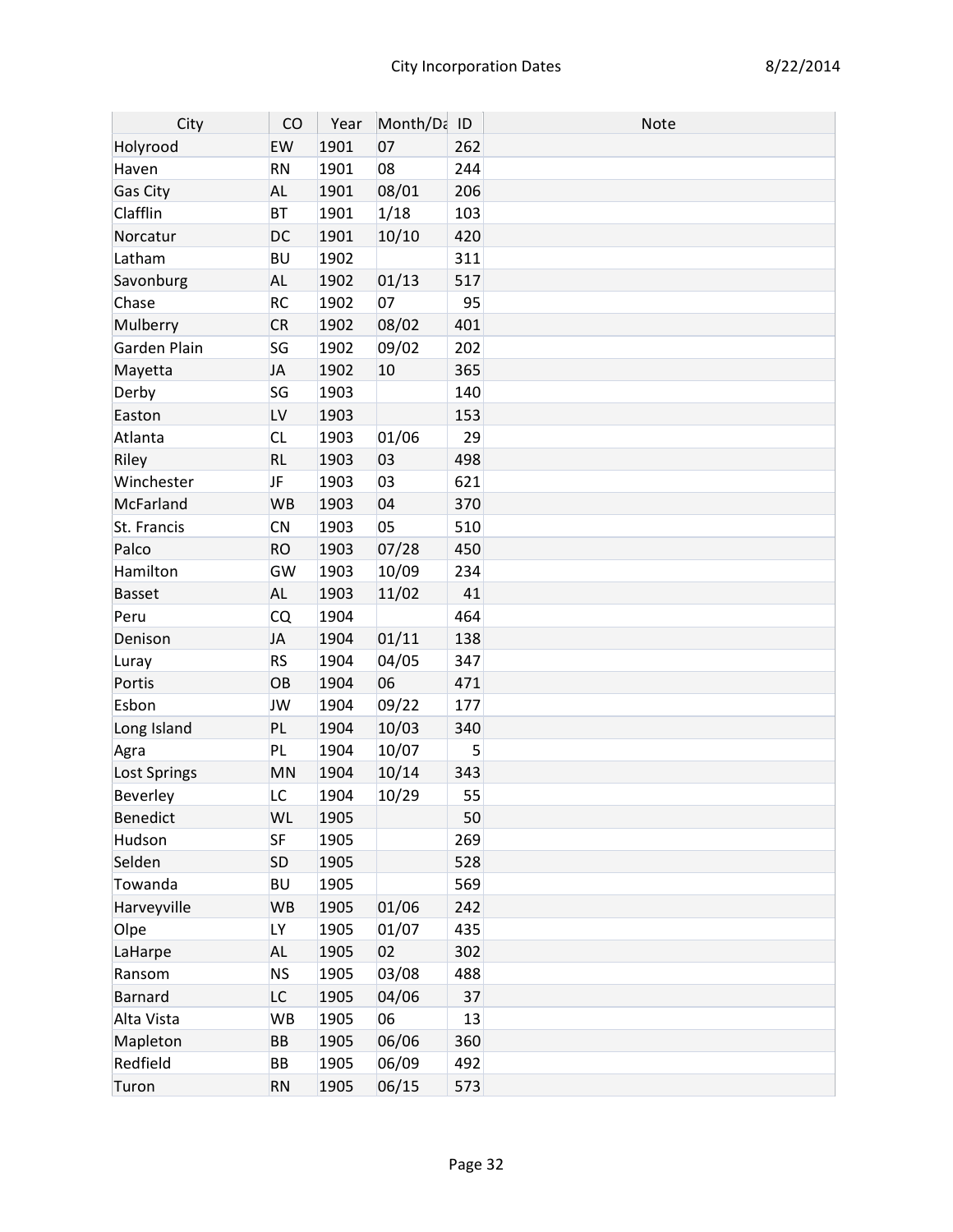| City                 | CO             | Year | Month/Da ID |     | <b>Note</b> |
|----------------------|----------------|------|-------------|-----|-------------|
| Nashille             | KM             | 1905 | 07/03       | 407 |             |
| Natoma               | OB             | 1905 | 07/03       | 408 |             |
| Dwight               | <b>MR</b>      | 1905 | 07/07       | 150 |             |
| Tescott              | OT             | 1905 | 07/12       | 562 |             |
| Praireview           | PL             | 1905 | 08          | 474 |             |
| Woodston             | <b>RO</b>      | 1905 | 08/05       | 626 |             |
| Burns                | MN             | 1905 | 10/07       | 75  |             |
| Hernden              | <b>RA</b>      | 1906 |             | 252 |             |
| Lewis                | ED             | 1906 | 01/05       | 327 |             |
| Belpre               | <b>ED</b>      | 1906 | 03/22       | 48  |             |
| Roselanf             | СK             | 1906 | 04/03       | 503 |             |
| Haviland             | KW             | 1906 | 04/12       | 246 |             |
| Tyra                 | MG             | 1906 | 04/24       | 574 |             |
| Durham               | MN             | 1906 | 05/05       | 149 |             |
| Coyville             | WL             | 1906 | 06/12       | 127 |             |
| Morland              | GH             | 1906 | 07/30       | 393 |             |
| Jennings             | DC             | 1906 | 10/04       | 283 |             |
| <b>Pretty Praire</b> | <b>RN</b>      | 1906 | 11          | 479 |             |
| Bartlet              | <b>LB</b>      | 1906 | 12          | 39  |             |
| Partridge            | <b>RN</b>      | 1906 | 12/04       | 458 |             |
| Bushton              | <b>RC</b>      | 1907 |             | 79  |             |
| Deerfield            | KE             | 1907 |             | 135 |             |
| Mineral              | <b>CK</b>      | 1907 |             | 383 |             |
| Manchester           | DK             | 1907 | 01          | 354 |             |
| Potwin               | <b>BU</b>      | 1907 | 01/08       | 472 |             |
| Scottsville          | <b>MC</b>      | 1907 | 01/14       | 523 |             |
| Clayton              | <b>NO&amp;</b> | 1907 | 02/04       | 105 |             |
| Galesburg            | <b>NO</b>      | 1907 | 02/16       | 199 |             |
| Simpson              | CD             | 1907 | 04/03       | 537 |             |
| Simpson              | MC             | 1907 | 04/03       | 538 |             |
| Lenexa               | JO             | 1907 | 05/04       | 320 |             |
| Lake Quivera         | <b>WY</b>      | 1907 | 07          | 304 |             |
| Green                | <b>CY</b>      | 1908 |             | 225 |             |
| Maple Hill           | <b>WB</b>      | 1908 |             | 359 |             |
| <b>West Point</b>    | ME             | 1908 | 01          | 603 |             |
| Protection           | <b>CM</b>      | 1908 | 01/13       | 481 |             |
| Lane                 | FR.            | 1908 | 02/18       | 307 |             |
| Fowler               | ME             | 1908 | 05          | 190 |             |
| Tampa                | MN             | 1908 | 07/06       | 561 |             |
| Cunningham           | KM             | 1908 | 07/08       | 131 |             |
| Waldron              | HP             | 1908 | 09          | 590 |             |
| luka                 | PR             | 1908 | 12          | 281 |             |
| Culver               | OT             | 1909 |             | 130 |             |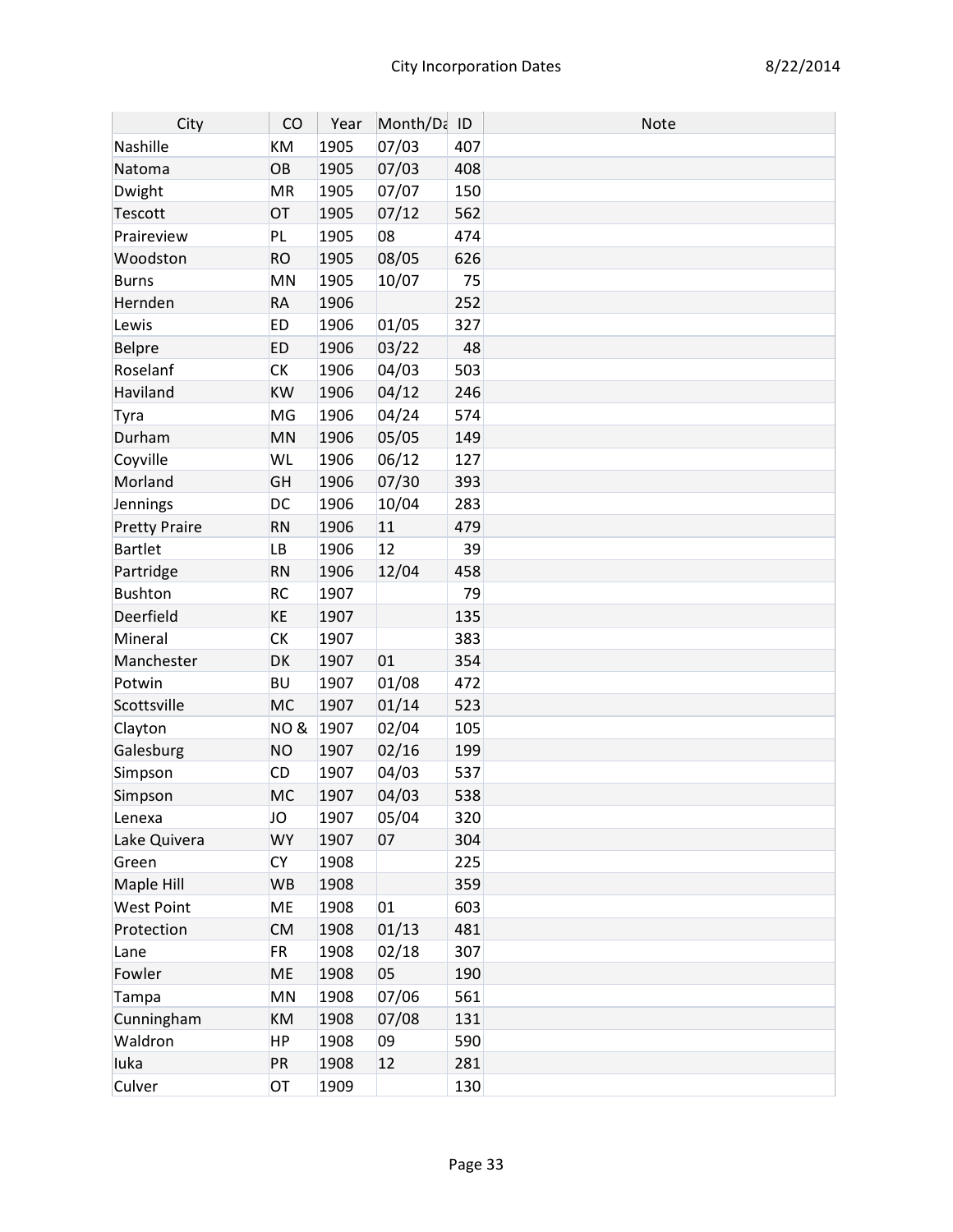| City           | CO        | Year | Month/Da ID |     | Note |
|----------------|-----------|------|-------------|-----|------|
| Minneola       | CA        | 1909 |             | 385 |      |
| Benton         | <b>BU</b> | 1909 | 01/06       | 53  |      |
| Allen          | LY        | 1909 | 01/19       | 9   |      |
| Dearing        | MG        | 1909 | 01/25       | 134 |      |
| Hoyt           | JA        | 1909 | 04          | 268 |      |
| Wooodbine      | DK        | 1909 | 04/12       | 625 |      |
| Preston        | PR        | 1909 | 04/15       | 478 |      |
| <b>Bucklin</b> | FO        | 1909 | 04/20       | 67  |      |
| Coats          | PR        | 1909 | 04/22       | 110 |      |
| Viola          | SG        | 1909 | 04/29       | 585 |      |
| Elsmore        | <b>AL</b> | 1909 | 05/04       | 169 |      |
| Arma           | <b>CR</b> | 1909 | 06/09       | 24  |      |
| Mahaska        | <b>WS</b> | 1909 | 07/08       | 352 |      |
| Frederick      | <b>RC</b> | 1909 | 10          | 192 |      |
| Isabel         | BA        | 1909 | 10/06       | 280 |      |
| Quinter        | GO        | 1909 | 10/12       | 483 |      |
| Havana         | MG        | 1909 | 11/22       | 243 |      |
| Goddard        | SG        | 1910 |             | 215 |      |
| Gridley        | <b>CF</b> | 1910 |             | 229 |      |
| Hugoton        | <b>SV</b> | 1910 | 01          | 270 |      |
| Niotaze        | CQ        | 1910 | 01/05       | 419 |      |
| Ramona         | MN        | 1910 | 01/11       | 485 |      |
| <b>Stork</b>   | <b>NO</b> | 1910 | 01/11       | 550 |      |
| Garfield       | PN        | 1910 | 04/04       | 204 |      |
| Dorrance       | <b>RS</b> | 1910 | 04/19       | 145 |      |
| Lincolnville   | MN        | 1910 | 04/20       | 332 |      |
| Aurora         | <b>CD</b> | 1910 | 06/09       | 34  |      |
| Plevna         | <b>RN</b> | 1910 | 06/290      | 469 |      |
| Bern           | <b>NM</b> | 1910 | 07/06       | 54  |      |
| Richmond       | <b>FR</b> | 1910 | 08/18       | 497 |      |
| Linn           | <b>WS</b> | 1910 | 10          | 334 |      |
| Longford       | <b>CY</b> | 1910 | 11/07       | 339 |      |
| Athol          | <b>SM</b> | 1911 |             | 28  |      |
| Mullinville    | KW        | 1911 |             | 402 |      |
| Palmer         | <b>WS</b> | 1911 | 01/07       | 451 |      |
| Waldo          | <b>RS</b> | 1911 | 03          | 589 |      |
| Utica          | <b>NS</b> | 1911 | 07/06       | 578 |      |
| Hardtner       | BA        | 1911 | 08/10       | 238 |      |
| Otis           | <b>RH</b> | 1911 | 12/15       | 444 |      |
| Earlton        | <b>NO</b> | 1912 | 03/01       | 151 |      |
| <b>Bison</b>   | <b>RH</b> | 1912 | 03/18       | 57  |      |
| Langdon        | <b>RN</b> | 1912 | 04/01       | 308 |      |
| Mildred        | <b>AL</b> | 1912 | 05/06       | 380 |      |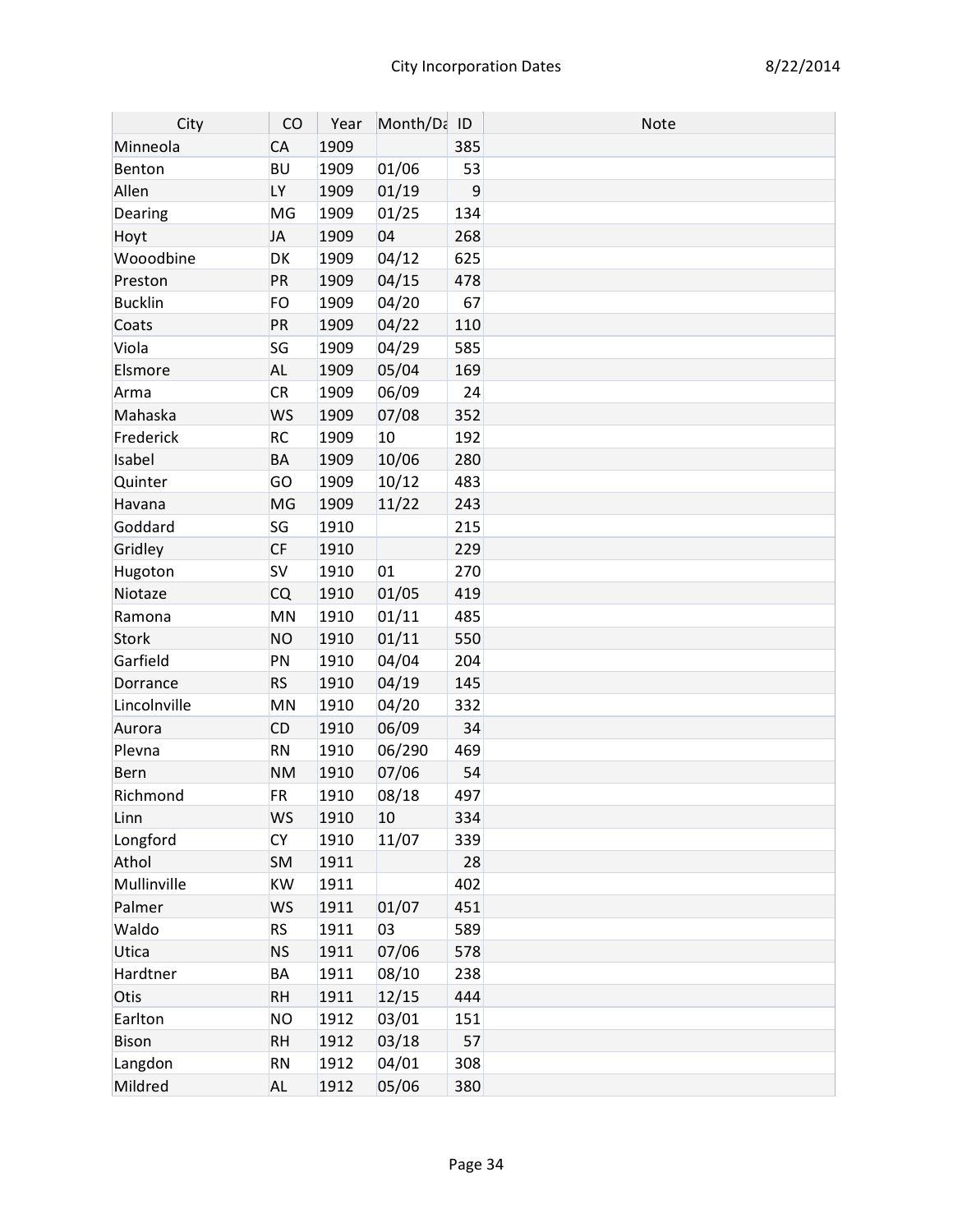| City          | CO        | Year | Month/Da ID |                | <b>Note</b> |
|---------------|-----------|------|-------------|----------------|-------------|
| Cedar Point   | <b>CS</b> | 1912 | 08          | 90             |             |
| Willard       | SN        | 1912 | 10/22       | 614            |             |
| Victoria      | EL.       | 1913 | 04/12       | 582            |             |
| Reserve       | <b>BR</b> | 1913 | 04/28       | 494            |             |
| Bellevue      | PT        | 1913 | 05          | 49             |             |
| New Cambria   | <b>SA</b> | 1913 | 05/06       | 415            |             |
| Zenda         | <b>KM</b> | 1913 | 06/03       | 628            |             |
| <b>Buhler</b> | <b>RN</b> | 1913 | 06/06       | 69             |             |
| Elkart        | <b>MT</b> | 1913 | 07          | 164            |             |
| Rantoul       | <b>FR</b> | 1913 | 09/02       | 489            |             |
| Sawyer        | PR        | 1914 | 01/07       | 518            |             |
| Paxico        | <b>WB</b> | 1914 | 04/07       | 460            |             |
| <b>Byers</b>  | PR        | 1915 |             | 80             |             |
| Maixe         | SG        | 1915 | 05/17       | 353            |             |
| Edwardsville  | WY        | 1915 | 06/28       | 157            |             |
| Edmond        | <b>NO</b> | 1916 | 04/04       | 155            |             |
| Edgerton      | JO        | 1916 | 06/04       | 154            |             |
| Admire        | LY        | 1916 | 07/03       | $\mathbf{3}$   |             |
| Alden         | <b>RC</b> | 1916 | 07/03       | $\overline{7}$ |             |
| Tipton        | <b>MC</b> | 1916 | 07/15       | 565            |             |
| Cedar         | <b>SM</b> | 1916 | 09/13       | 89             |             |
| Cambridge     | <b>CL</b> | 1916 | 12/07       | 82             |             |
| Agenda        | <b>RP</b> | 1916 | 12/16       | 4              |             |
| Grinnell      | GO        | 1917 |             | 230            |             |
| Montezuma     | GY        | 1917 | 01/25       | 390            |             |
| Rexford       | <b>TH</b> | 1917 | 04/02       | 495            |             |
| Collyer       | <b>TR</b> | 1917 | 04/03       | 114            |             |
| Offerle       | <b>ED</b> | 1917 | 05/01       | 429            |             |
| <b>Treece</b> | <b>CK</b> | 1918 |             | 570            |             |
| Hunter        | <b>MC</b> | 1918 | 04/05       | 273            |             |
| Delia         | JA        | 1918 | 11/04       | 136            |             |
| Elbing        | <b>BU</b> | 1919 | 07          | 159            |             |
| Elgin         | CQ        | 1919 | 08/04       | 161            |             |
| Labette       | <b>LB</b> | 1919 | 08/04       | 299            |             |
| McDonald      | RA        | 1919 | 10/08       | 369            |             |
| Sun City      | BA        | 1919 | 12/10       | 556            |             |
| St. George    | PT        | 1919 | 12/17       | 511            |             |
| Kanorado      | <b>SH</b> | 1920 |             | 289            |             |
| Westphalia    | <b>AN</b> | 1920 | 04          | 605            |             |
| Olmiitz       | BT        | 1920 | 04/03       | 434            |             |
| Wilmore       | <b>CM</b> | 1920 | 04/05       | 618            |             |
| Brewster      | <b>TH</b> | 1920 | 04/06       | 63             |             |
| Milford       | <b>GE</b> | 1920 | 04/30       | 381            |             |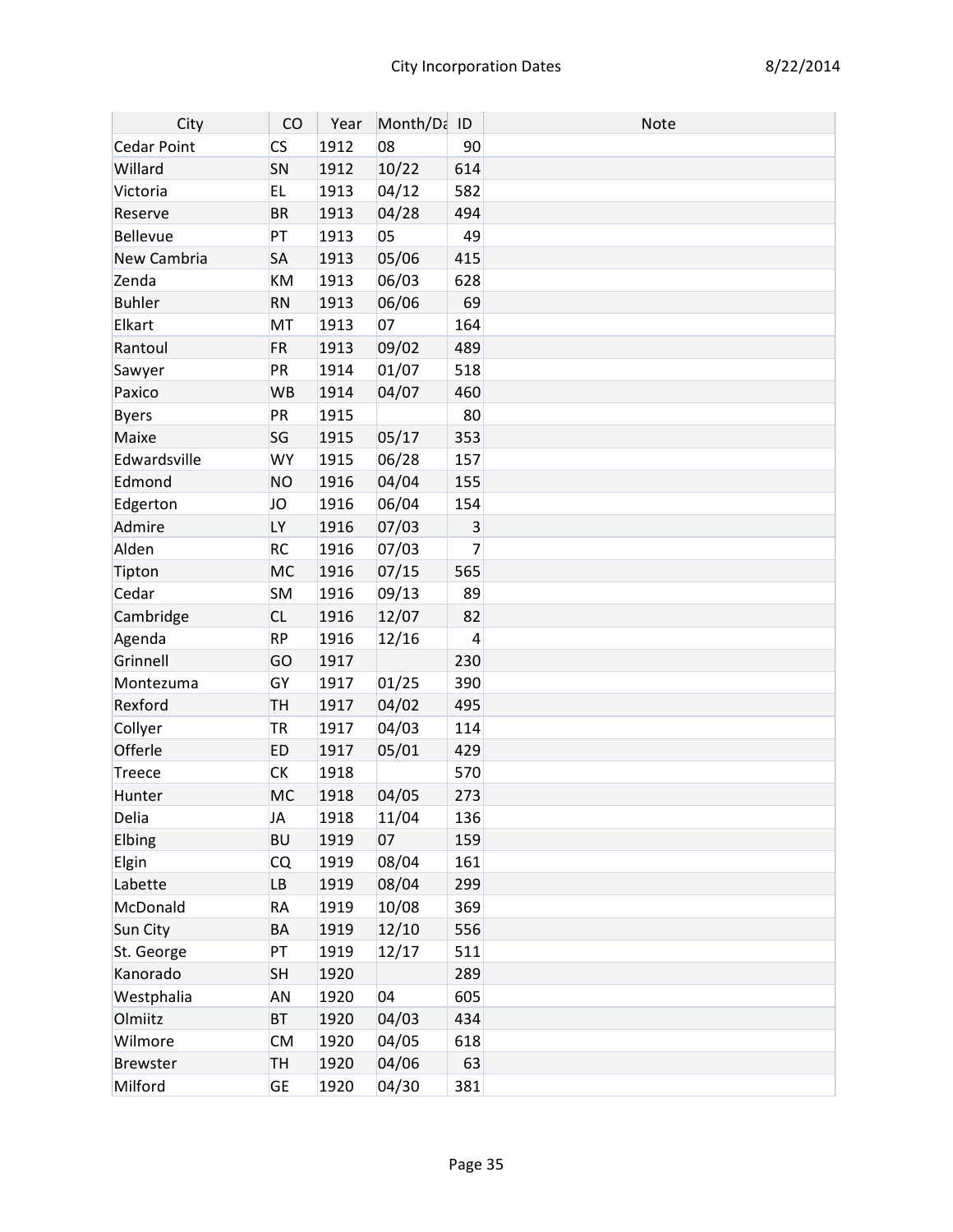| City           | CO        | Year | Month/Da ID |              | Note |
|----------------|-----------|------|-------------|--------------|------|
| Winona         | LG        | 1920 | 07/15       | 624          |      |
| Dresden        | DC        | 1920 | 09/06       | 147          |      |
| Emmett         | PT        | 1920 | 12/06       | 171          |      |
| Galatia        | <b>BT</b> | 1921 | 01/03       | 197          |      |
| <b>Ulysses</b> | GT        | 1921 | 01/24       | 576          |      |
| Princeton      | <b>FR</b> | 1921 | 04/04       | 480          |      |
| Hesston        | HV        | 1921 | 05/12       | 253          |      |
| Rolla          | MT        | 1921 | 08/02       | 501          |      |
| Virgil         | GW        | 1922 | 02/06       | 586          |      |
| Shawnee        | JO        | 1922 | 06/07       | 535          |      |
| Sublette       | <b>HS</b> | 1923 | 04/02       | 554          |      |
| Lorraine       | EW        | 1923 | 06/13       | 342          |      |
| <b>Bushong</b> | LY        | 1923 | 08/21       | 78           |      |
| Neosho Rapids  | LY        | 1923 | 10          | 411          |      |
| Climax         | GW        | 1923 | 12/03       | 108          |      |
| Olivet         | <b>OS</b> | 1924 | 02/02       | 433          |      |
| Manter         | <b>ST</b> | 1924 | 02/28       | 358          |      |
| Matfield Green | <b>CS</b> | 1924 | 03/04       | 364          |      |
| Abbyville      | <b>RN</b> | 1924 | 03/10       | $\mathbf{1}$ |      |
| Lone Elm       | <b>AN</b> | 1924 | 04/12       | 338          |      |
| Paradise       | <b>RS</b> | 1924 | 05/19       | 453          |      |
| Bazine         | <b>NS</b> | 1924 | 11/03       | 43           |      |
| Webber         | JW        | 1925 | 02/27       | 599          |      |
| Oak Hill       | <b>CY</b> | 1925 | 05/06       | 425          |      |
| Alexander      | <b>RH</b> | 1926 | 04/20       | 8            |      |
| Menlo          | <b>TH</b> | 1926 | 04/25       | 376          |      |
| Olsburg        | PT        | 1926 | 05/15       | 436          |      |
| Onaga          | PT        | 1926 | 05/15       | 437          |      |
| Wheaton        | PT        | 1926 | 07          | 608          |      |
| Gem            | <b>TH</b> | 1926 | 12/07       | 208          |      |
| Brownell       | <b>NS</b> | 1927 | 01/01       | 66           |      |
| Copeland       | GY        | 1927 | 03/03       | 121          |      |
| Mayfield       | <b>SU</b> | 1927 | 04/05       | 366          |      |
| Seward         | <b>SF</b> | 1927 | 09/05       | 532          |      |
| Danville       | HP        | 1927 | 11          | 133          |      |
| Speed          | PL        | 1928 | 01/03       | 546          |      |
| Penalosa       | KM        | 1929 | 01/01       | 462          |      |
| Harris         | AN        | 1929 | 03/04       | 240          |      |
| Ensign         | <b>GR</b> | 1929 | 04/01       | 174          |      |
| Ingalls        | GY        | 1929 | 04/01       | 277          |      |
| Carlton        | DK        | 1929 | 04/02       | 86           |      |
| Moscow         | <b>SV</b> | 1929 | 05/06       | 396          |      |
| Satana         | HS        | 1929 | 06/06       | 516          |      |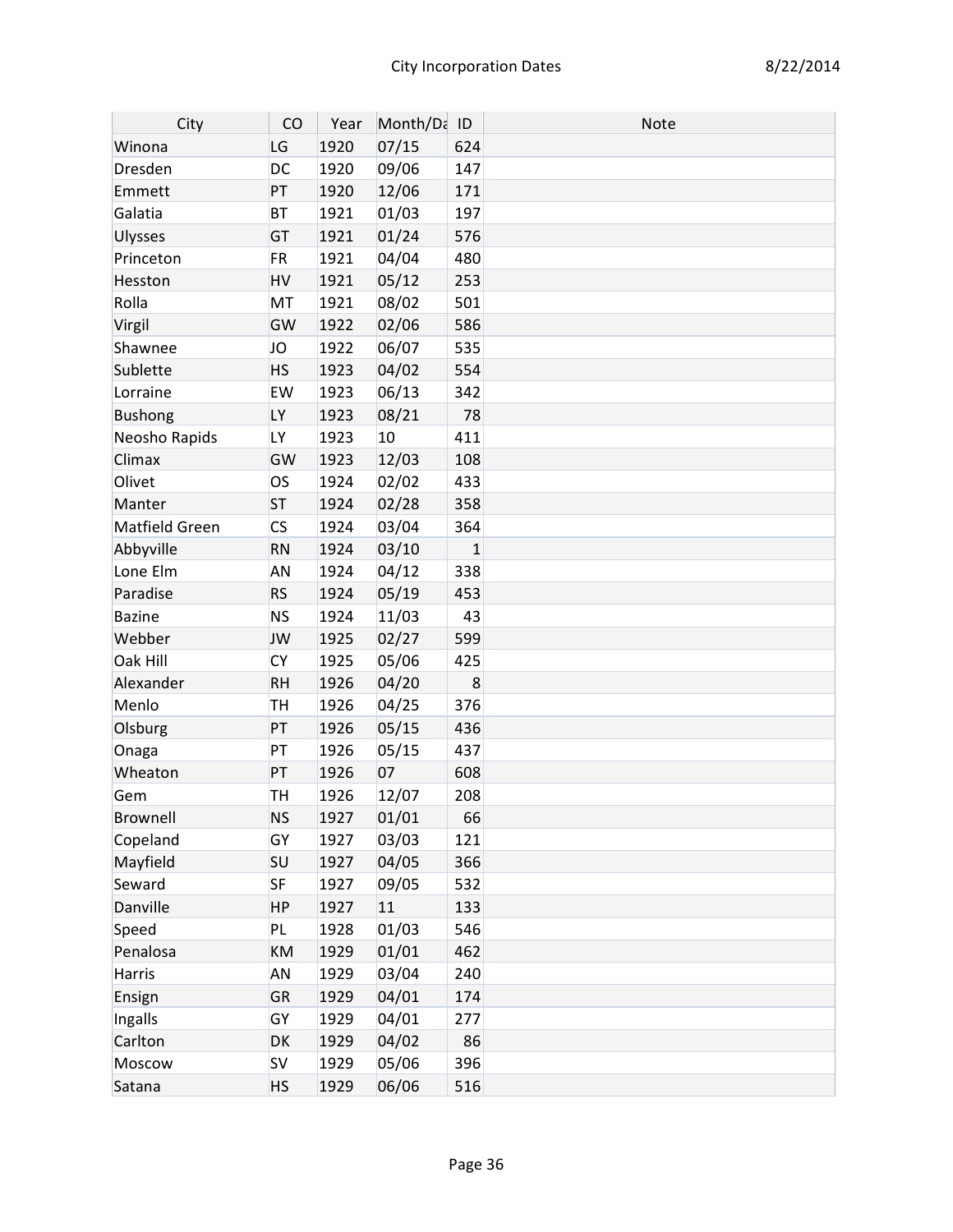| City                  | CO        | Year | Month/Da ID |     | Note |
|-----------------------|-----------|------|-------------|-----|------|
| Latimer               | MR        | 1929 | 08/06       | 312 |      |
| Hanston               | <b>HG</b> | 1929 | 08/21       | 237 |      |
| Morrowville           | <b>WS</b> | 1929 | 10/08       | 395 |      |
| Rozel                 | PN        | 1929 | 11/04       | 505 |      |
| Albert                | <b>BT</b> | 1929 | 11/09       | 6   |      |
| Kismet                | <b>SW</b> | 1929 | 12/02       | 298 |      |
| Timken                | <b>RH</b> | 1930 | 06/16       | 564 |      |
| Radium                | <b>SF</b> | 1934 | 01          | 484 |      |
| Leona                 | <b>DP</b> | 1934 | 04          | 323 |      |
| Demar                 | <b>RO</b> | 1935 | 02/26       | 132 |      |
| Bogue                 | GH        | 1935 | 03/21       | 61  |      |
| Liebenthal            | <b>RH</b> | 1935 | 08/05       | 330 |      |
| Schoenchen            | <b>EL</b> | 1935 | 09          | 521 |      |
| Eastborough           | SG        | 1937 | 06/01       | 152 |      |
| Hollenberg            | <b>WS</b> | 1937 | 07/14       | 260 |      |
| North Newton          | HV        | 1938 | 09/20       | 421 |      |
| Susank                | <b>BT</b> | 1940 | 05/07       | 557 |      |
| Gorham                | <b>RS</b> | 1941 | 04/10       | 219 |      |
| Zurich                | <b>RO</b> | 1946 | 08/20       | 629 |      |
| Overbrook             | <b>OS</b> | 1948 | 03/08       | 446 |      |
| Glade                 | <b>PL</b> | 1948 | 10/07       | 212 |      |
| Leawood               | JO        | 1948 | 11/30       | 315 |      |
| Fairway               | JO        | 1949 | 05/21       | 183 |      |
| Westwood              | JO        | 1949 | 06/07       | 606 |      |
| <b>Mission Hills</b>  | JO        | 1949 | 06/10       | 387 |      |
| <b>Mission Woods</b>  | JO        | 1949 | 07/22       | 388 |      |
| Park                  | GO        | 1950 | 02/13       | 454 |      |
| Merriam               | JO        | 1950 | 10/23       | 378 |      |
| <b>Praire Village</b> | JO        | 1951 | 02/19       | 475 |      |
| Countryside           | JO        | 1951 | 07/02       | 125 |      |
| Mission               | JO        | 1951 | 07/02       | 386 |      |
| <b>Roeland Park</b>   | JO        | 1951 | 07/02       | 500 |      |
| Haysville             | SG        | 1951 | 07/03       | 248 |      |
| Goessel               | <b>MN</b> | 1952 | 03/10       | 216 |      |
| Willowbrook           | <b>RN</b> | 1952 | 07/10       | 617 |      |
| Raymond               | <b>RC</b> | 1954 | 12/06       | 490 |      |
| <b>Rose Hill</b>      | <b>BU</b> | 1955 | 02/07       | 502 |      |
| Andover               | <b>BU</b> | 1957 | 02/04       | 18  |      |
| Kechi                 | SG        | 1957 | 04/29       | 291 |      |
| <b>Rush Center</b>    | <b>RH</b> | 1959 |             | 506 |      |
| Lansing               | LV        | 1959 | 06/22       | 309 |      |
| Cassoday              | <b>BU</b> | 1960 | 04/04       | 87  |      |
| <b>Overland Park</b>  | JO        | 1960 | 05/20       | 447 |      |